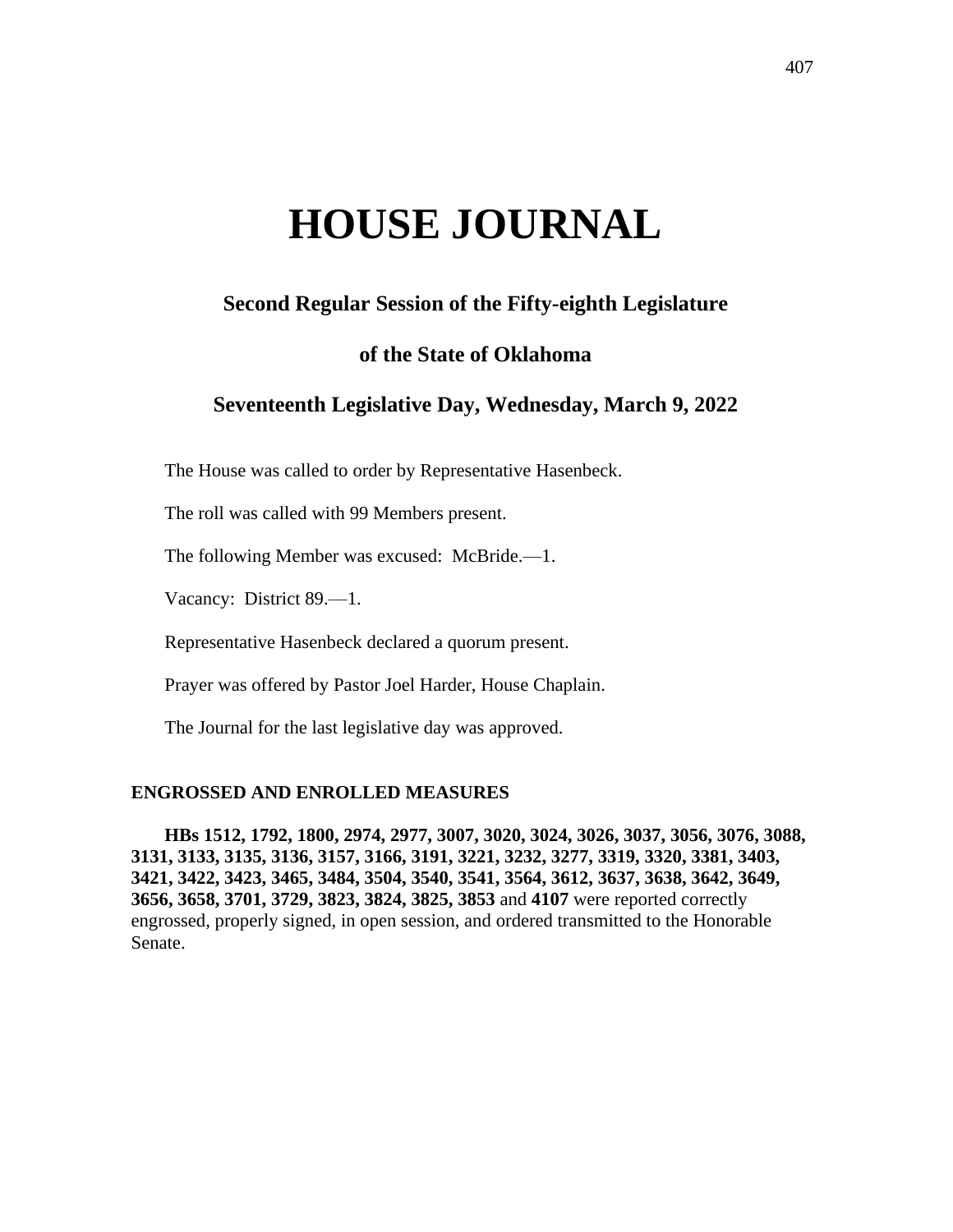## **GENERAL ORDER**

**HB 3669** by Wolfley of the House and Bullard of the Senate was read and considered.

Representative Wolfley moved that **HB 3669** be advanced from General Order, which motion was declared adopted.

## **THIRD READING**

**HB 3669** was read at length for the third time. On passage of the measure, the roll call was as follows:

Aye: Baker, Bashore, Bennett, Boatman, Boles, Brewer, Burns, Bush, Caldwell (Chad), Caldwell (Trey), Cornwell, Crosswhite Hader, Culver, Dempsey, Dills, Dobrinski, Dollens, Echols, Fetgatter, Ford, Frix, Fugate, Goodwin, Hardin (David), Hasenbeck, Hill, Humphrey, Johns, Kendrix, Lepak, Luttrell, Manger, May, McDugle, McEntire, Miller, Mize, Moore, Munson, Newton, Nichols, Nollan, O'Donnell, Olsen, Pae, Pfeiffer, Phillips, Provenzano, Randleman, Ranson, Roberts (Dustin), Roberts (Eric), Roe, Rosecrants, Russ, Sims, Smith, Stark, Steagall, Stearman, Sterling, Stinson, Strom, Talley, Vancuren, Waldron, Walke, West (Josh), West (Kevin), West (Tammy), Williams, Wolfley, Worthen, Mr. Speaker.--74.

Excused: Bell, Blancett, Conley, Davis, Grego, Hilbert, Kannady, Kerbs, Lawson, Lowe (Jason), Marti, Martinez, McBride, Osburn, Patzkowsky, Pittman, Roberts (Sean), Sneed, Townley, Turner, Virgin, Wallace.--22.

Constitutional Priv: Gann, Hardin (Tommy), Lowe (Dick), West (Rick).--4.

Vacancy: District 89.--1.

The measure passed.

**HB 3669** was referred for engrossment.

#### **GENERAL ORDER**

**HB 3253** by Nollan of the House was read and considered.

Coauthored by Representative(s) Luttrell

Authored by Senator Pemberton (principal Senate author)

Representative Nollan moved to amend **HB 3253**, Page 2, Line 24 by adding the language "or a composite score of 1110 or higher on the SAT" after the word "test"; and Page 3, Line 5 by adding the language "or a composite score of 1110 or higher on the SAT" after the word "test", which amendment was declared adopted.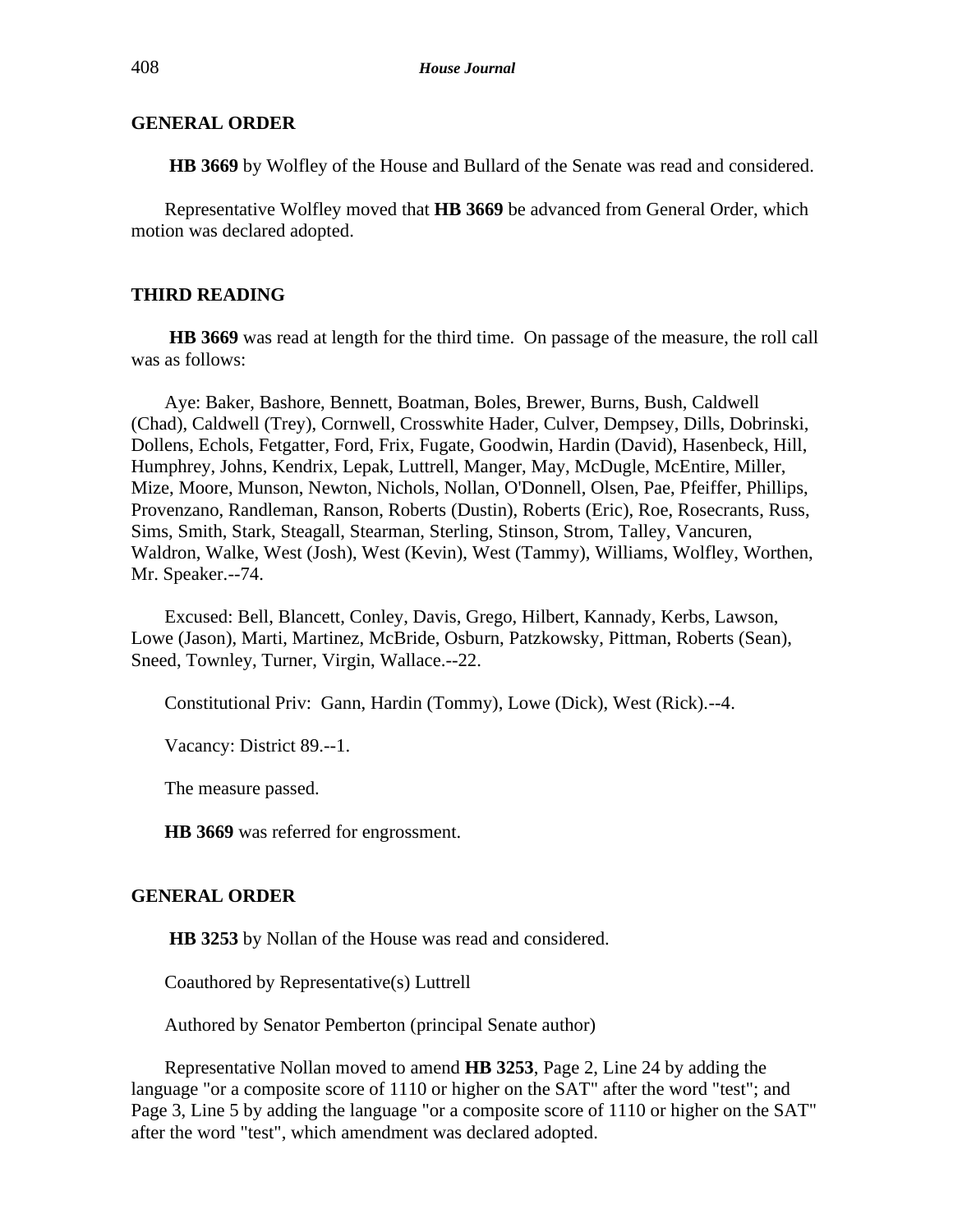Representative Nollan moved that **HB 3253** be advanced from General Order, which motion was declared adopted.

#### **THIRD READING**

**HB 3253** was read at length for the third time. On passage of the measure, the roll call was as follows:

Aye: Baker, Bashore, Bennett, Blancett, Boatman, Boles, Brewer, Burns, Bush, Caldwell (Chad), Caldwell (Trey), Conley, Cornwell, Crosswhite Hader, Culver, Davis, Dempsey, Dills, Dobrinski, Dollens, Echols, Fetgatter, Ford, Frix, Fugate, Gann, Goodwin, Grego, Hardin (David), Hardin (Tommy), Hasenbeck, Hill, Humphrey, Johns, Kannady, Kendrix, Lepak, Lowe (Dick), Luttrell, Manger, Marti, May, McEntire, Miller, Mize, Moore, Munson, Newton, Nichols, Nollan, O'Donnell, Olsen, Pae, Patzkowsky, Pfeiffer, Provenzano, Randleman, Ranson, Roberts (Dustin), Roberts (Eric), Roe, Rosecrants, Russ, Sims, Smith, Stark, Steagall, Stearman, Sterling, Stinson, Strom, Talley, Vancuren, Waldron, Walke, West (Josh), West (Kevin), West (Rick), West (Tammy), Williams, Wolfley, Mr. Speaker.--82.

Excused: Bell, Hilbert, Kerbs, Lawson, Lowe (Jason), Martinez, McBride, McDugle, Osburn, Phillips, Pittman, Roberts (Sean), Sneed, Townley, Turner, Virgin, Wallace, Worthen.--18.

Vacancy: District 89.--1.

The measure passed.

**HB 3253** was referred for engrossment.

## **MESSAGES FROM THE SENATE**

Announcing the passage of **SBs 176, 318, 399, 1188, 1212, 1235** and **1278**. The above measures were introduced and read for the first time.

**SB 176** − By Simpson and Kirt of the Senate and West (Tammy) of the House.

An Act relating to the Oklahoma Personnel Act; amending 74 O.S. 2021, Section 840- 2.20, which relates to leave benefits; allowing temporary increase of certain accumulation limits and carryover; updating statutory language; updating statutory references; and providing an effective date.

**SB 318** − By Taylor of the Senate and Ford of the House.

An Act relating to police retirement; amending 11 O.S. 2021, Section 50-112, which relates to eligibility; updating statutory reference; modifying age range for eligibility of certain members in the System; and providing an effective date.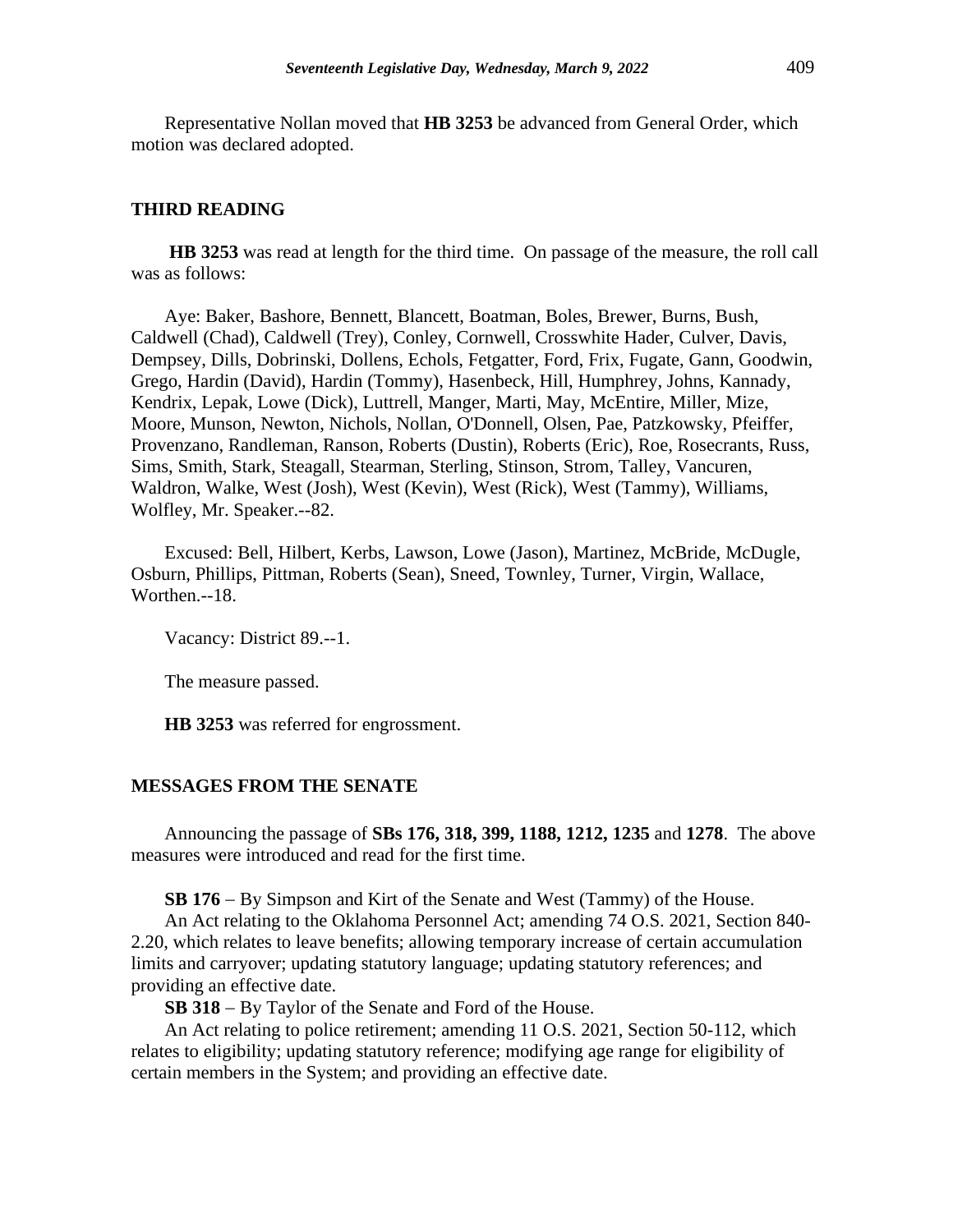**SB 399** − By Rosino and Bullard of the Senate and Newton of the House.

An Act relating to the healing arts; amending 59 O.S. 2021, Sections 725.1, 725.2, 731.2, 731.5, and 887.14, which relate to professions and occupations; authorizing certain physical therapists to use certain titles; updating statutory references; amending 63 O.S. 2021, Section 1-116, which relates to definitions used in the Oklahoma Health Care Information System Act; clarifying applicability of certain definition; and providing an effective date.

**SB 1188** − By Taylor, Jett, Coleman, Kidd and Bergstrom of the Senate and Newton and Roberts (Dustin) of the House.

An Act relating to state pensions; amending 11 O.S. 2021, Section 50-112, which relates to eligibility for membership in system; allowing municipalities under certain population to hire certain retired police officers without reentering system; allowing for retired persons to be hired as police officers under certain circumstances without entrance into system; providing for codification; and providing an effective date.

**SB 1212** − By Simpson of the Senate and Kannady of the House.

An Act relating to motor vehicles; amending 47 O.S. 2021, Section 156.1, which relates to state-owned motor vehicles; allowing the Adjutant General to use certain stateowned or state-leased vehicles for certain transportation; updating statutory language; and providing an effective date.

**SB 1235** − By Pugh and Garvin of the Senate and Mize of the House.

An Act relating to the Department of Mental Health and Substance Abuse Services; amending 43A O.S. 2021, Sections 3-101 and 3-107, which relate to facilities of the Department; modifying name of certain facility; and declaring an emergency.

**SB 1278** − By Garvin of the Senate and Hill of the House.

An Act relating to the Oklahoma Center for the Advancement of Science and Technology; repealing 74 O.S. 2021, Section 5060.9a, which relates to the Oklahoma Science and Technology Research and Development Act; providing an effective date; and declaring an emergency.

#### **GENERAL ORDER**

**HB 3364** by Roberts (Eric) of the House and Haste of the Senate was read and considered.

Representative Roberts (Eric) moved to amend **HB 3364**, Page 3, Section 1, Line 3 by inserting the following language after "6." and before "A": "No later than January 1, 2023,", which amendment was declared adopted.

Representative Fugate moved to suspend House Rule 8.8(g), which motion failed upon roll call as follows:

Aye: Bennett, Blancett, Brewer, Dollens, Fugate, Goodwin, Munson, Nichols, Provenzano, Randleman, Ranson, Rosecrants, Turner, Waldron, Walke.--15.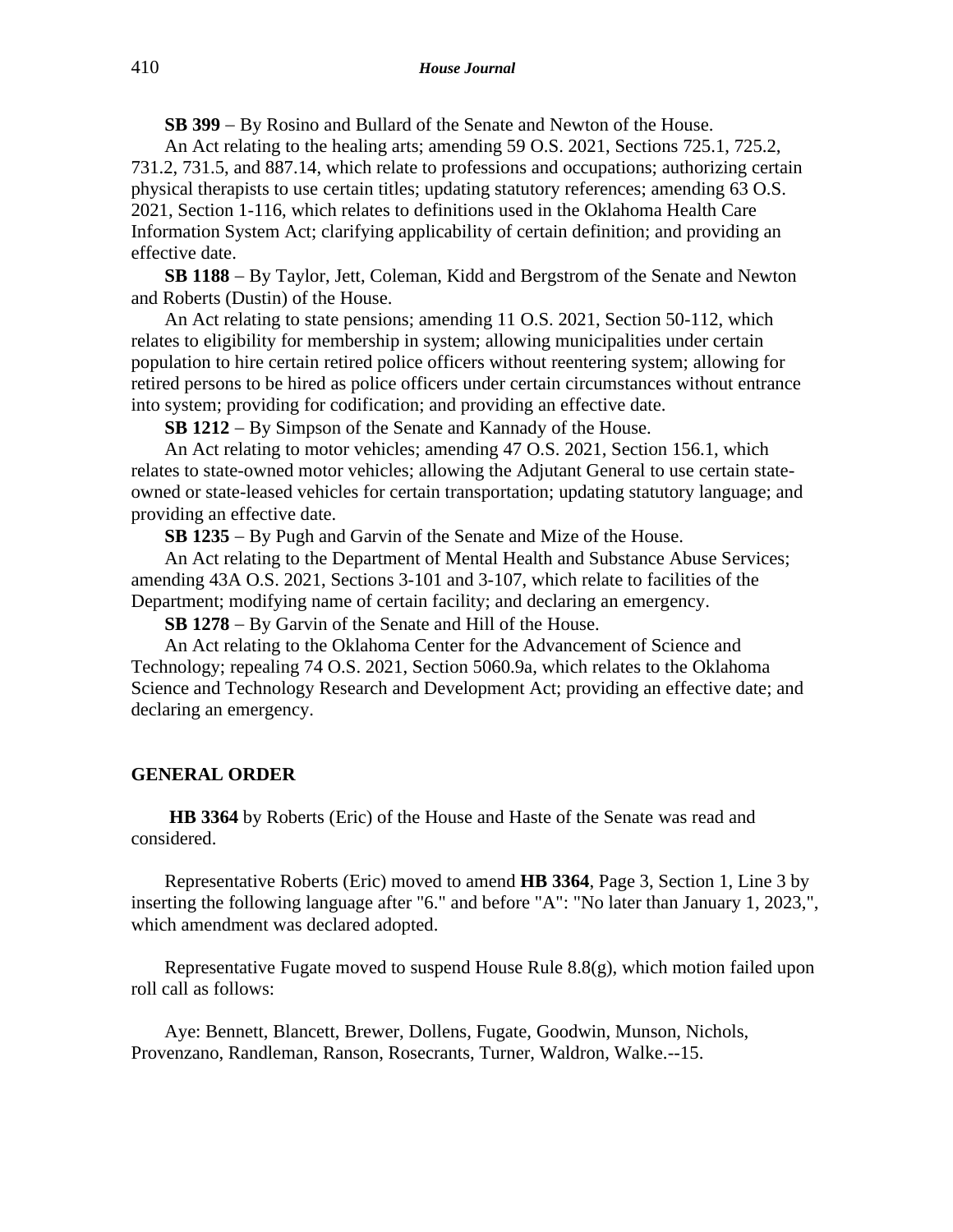Nay: Bashore, Boatman, Burns, Cornwell, Crosswhite Hader, Culver, Davis, Dempsey, Dills, Dobrinski, Fetgatter, Ford, Gann, Grego, Hardin (David), Hardin (Tommy), Hasenbeck, Hill, Humphrey, Johns, Kendrix, Lepak, Lowe (Dick), Luttrell, Manger, Marti, May, Mize, Moore, Newton, O'Donnell, Olsen, Pae, Patzkowsky, Pfeiffer, Roberts (Dustin), Roberts (Eric), Roe, Russ, Stearman, Stinson, Vancuren, West (Josh), West (Kevin), West (Rick), West (Tammy), Williams, Wolfley, Worthen, Mr. Speaker.--50.

Excused: Baker, Bell, Boles, Bush, Caldwell (Chad), Caldwell (Trey), Conley, Echols, Frix, Hilbert, Kannady, Kerbs, Lawson, Lowe (Jason), Martinez, McBride, McDugle, McEntire, Miller, Nollan, Osburn, Phillips, Pittman, Roberts (Sean), Sims, Smith, Sneed, Stark, Steagall, Sterling, Strom, Talley, Townley, Virgin, Wallace.--35.

Vacancy: District 89.--1.

Upon request of Representative Roberts (Eric), **HB 3364** was laid over.

## **GENERAL ORDER**

**HB 3730** by West (Josh) of the House was read and considered.

Authored by Senator Murdock (principal Senate author)

Representative West (Josh) moved that **HB 3730** be advanced from General Order, which motion was declared adopted.

#### **THIRD READING**

**HB 3730** was read at length for the third time. On passage of the measure, the roll call was as follows:

Aye: Baker, Bashore, Bennett, Boatman, Brewer, Burns, Bush, Caldwell (Chad), Caldwell (Trey), Conley, Cornwell, Crosswhite Hader, Culver, Davis, Dempsey, Dills, Dobrinski, Dollens, Echols, Fetgatter, Ford, Frix, Fugate, Goodwin, Grego, Hardin (David), Hasenbeck, Hill, Humphrey, Johns, Kannady, Kendrix, Kerbs, Lawson, Lepak, Lowe (Dick), Luttrell, Manger, Marti, May, Miller, Mize, Moore, Munson, Newton, Nichols, Nollan, O'Donnell, Pae, Patzkowsky, Provenzano, Randleman, Ranson, Roberts (Dustin), Roberts (Eric), Roe, Rosecrants, Sims, Smith, Sneed, Steagall, Sterling, Stinson, Strom, Talley, Vancuren, Waldron, Walke, West (Josh), West (Tammy), Williams, Wolfley, Worthen, Mr. Speaker.--74.

Nay: Gann, Hardin (Tommy), Olsen, Stark, Stearman, West (Kevin), West (Rick).--7.

Excused: Bell, Blancett, Boles, Hilbert, Lowe (Jason), Martinez, McBride, McDugle, McEntire, Osburn, Pfeiffer, Phillips, Pittman, Roberts (Sean), Russ, Townley, Turner, Virgin, Wallace.--19.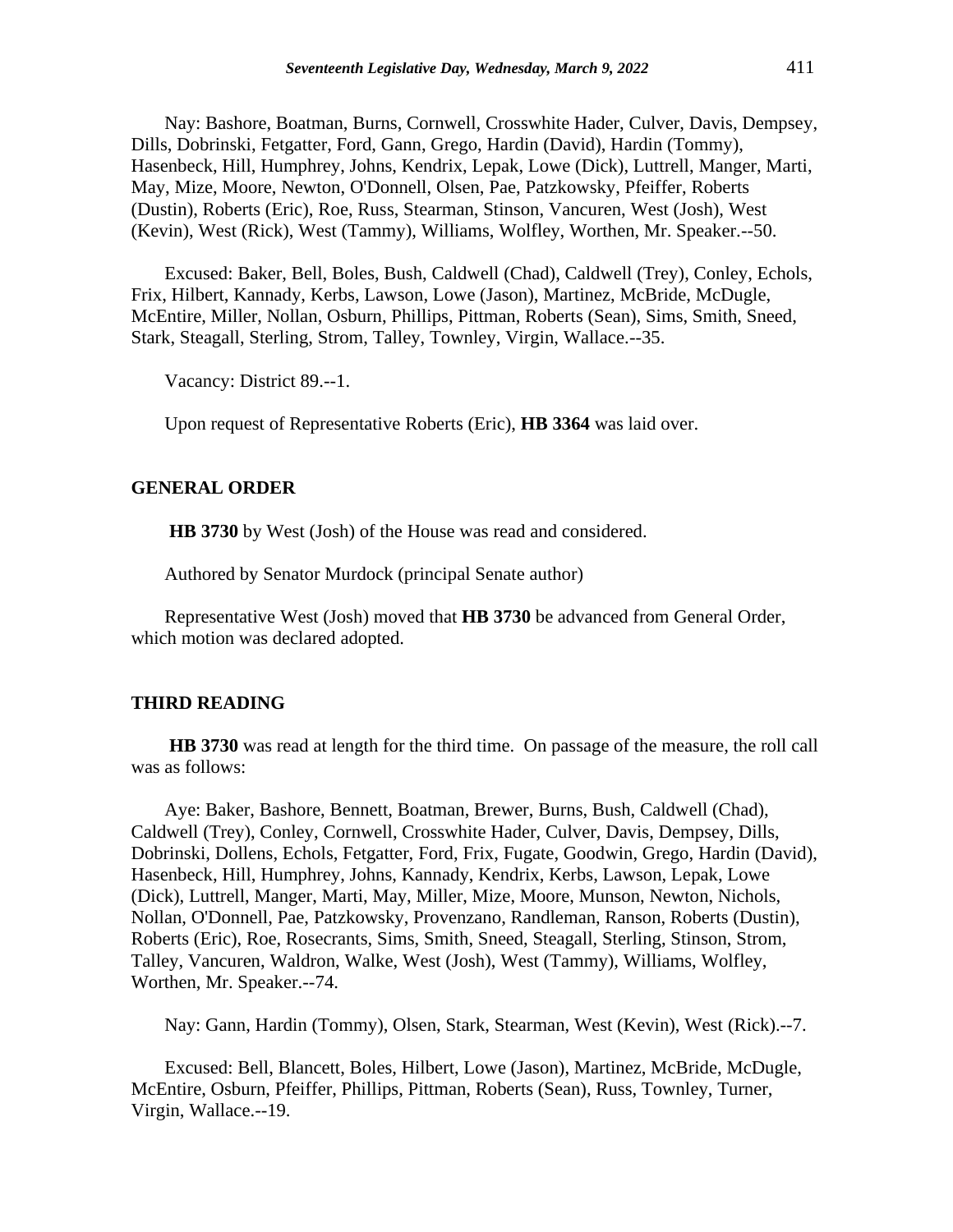Vacancy: District 89.--1.

The measure passed.

**HB 3730** was referred for engrossment.

## **GENERAL ORDER**

**HB 1067** by Hardin (Tommy) et al. of the House and Simpson of the Senate was read and considered.

Coauthored by Representative(s) Luttrell

Representative Hardin (Tommy) moved that **HB 1067** be advanced from General Order, which motion was declared adopted.

## **THIRD READING**

**HB 1067** was read at length for the third time. On passage of the measure, the roll call was as follows:

Aye: Baker, Bashore, Bennett, Blancett, Boatman, Brewer, Burns, Bush, Caldwell (Chad), Caldwell (Trey), Conley, Cornwell, Crosswhite Hader, Culver, Davis, Dempsey, Dills, Dobrinski, Dollens, Echols, Fetgatter, Ford, Frix, Fugate, Gann, Goodwin, Grego, Hardin (David), Hardin (Tommy), Hasenbeck, Hill, Humphrey, Johns, Kannady, Kendrix, Kerbs, Lawson, Lepak, Lowe (Dick), Luttrell, Manger, Marti, May, Miller, Mize, Moore, Munson, Newton, Nichols, Nollan, O'Donnell, Olsen, Pae, Patzkowsky, Pfeiffer, Provenzano, Randleman, Ranson, Roberts (Dustin), Roberts (Eric), Roberts (Sean), Roe, Rosecrants, Russ, Sims, Smith, Sneed, Stark, Steagall, Stearman, Sterling, Stinson, Strom, Talley, Townley, Turner, Vancuren, Waldron, West (Josh), West (Kevin), West (Rick), West (Tammy), Williams, Wolfley, Worthen, Mr. Speaker.--86.

Excused: Bell, Boles, Hilbert, Lowe (Jason), Martinez, McBride, McDugle, McEntire, Osburn, Phillips, Pittman, Virgin, Walke, Wallace.--14.

Vacancy: District 89.--1.

The measure passed.

**HB 1067** was referred for engrossment.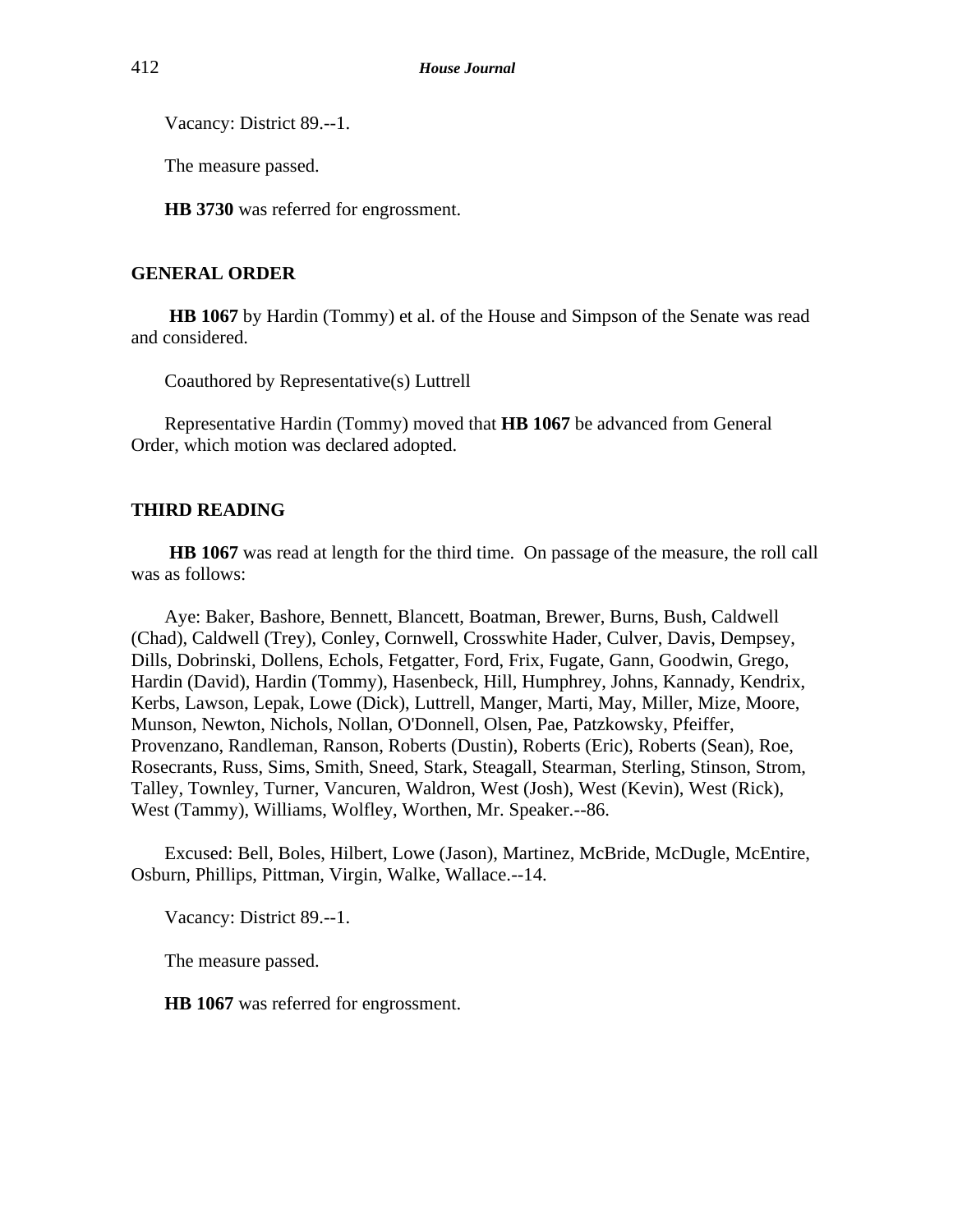## **GENERAL ORDER**

**HB 3671** by Wolfley of the House and Montgomery of the Senate was read and considered.

Coauthored by Representative(s) Fugate

Representative Fugate moved to amend **HB 3671**, Page 1, Section 1, Pages 20 and 21 by inserting the following language after "to" and before "three": "seven percent (%7) for persons whose gross annual salary as of June 30, 2022, was Forty Thousand Dollars (\$40,000.00) or less, five percent (%5) for persons whose gross annual salary as of June 30, 2022, was Sixty Thousand Dollars (\$60,000.00) or less, and".

Representative Wolfley moved to table the Fugate amendment, which tabling motion prevailed upon roll call as follows:

Aye: Baker, Bashore, Burns, Caldwell (Chad), Caldwell (Trey), Conley, Cornwell, Crosswhite Hader, Culver, Dempsey, Dills, Dobrinski, Echols, Fetgatter, Ford, Gann, Grego, Hardin (Tommy), Hasenbeck, Humphrey, Johns, Kendrix, Kerbs, Lawson, Lepak, Lowe (Dick), Luttrell, Manger, May, Miller, Mize, Moore, Newton, Olsen, Osburn, Patzkowsky, Pfeiffer, Randleman, Roberts (Dustin), Roberts (Eric), Roe, Sims, Smith, Stearman, Sterling, Stinson, Strom, Talley, Vancuren, West (Josh), West (Kevin), West (Rick), West (Tammy), Williams, Wolfley, Worthen, Mr. Speaker.--57.

Nay: Brewer, Dollens, Fugate, Goodwin, Nichols, Provenzano, Ranson, Rosecrants, Turner, Waldron.--10.

Excused: Bell, Bennett, Blancett, Boatman, Boles, Bush, Davis, Frix, Hardin (David), Hilbert, Hill, Kannady, Lowe (Jason), Marti, Martinez, McBride, McDugle, McEntire, Munson, Nollan, O'Donnell, Pae, Phillips, Pittman, Roberts (Sean), Russ, Sneed, Stark, Steagall, Townley, Virgin, Walke, Wallace.--33.

Vacancy: District 89.--1.

Representative Wolfley moved that **HB 3671** be advanced from General Order, which motion was declared adopted.

#### **THIRD READING**

**HB 3671** was read at length for the third time. On passage of the measure and emergency, the roll call was as follows:

Aye: Baker, Bashore, Bennett, Blancett, Boatman, Boles, Brewer, Burns, Bush, Caldwell (Chad), Caldwell (Trey), Cornwell, Culver, Davis, Dempsey, Dills, Dobrinski, Dollens, Echols, Fetgatter, Ford, Frix, Fugate, Gann, Goodwin, Grego, Hardin (David), Hardin (Tommy), Hasenbeck, Hill, Humphrey, Johns, Kannady, Kendrix, Kerbs, Lawson, Lepak, Lowe (Dick), Luttrell, Manger, Marti, May, Miller, Mize, Moore, Munson, Newton,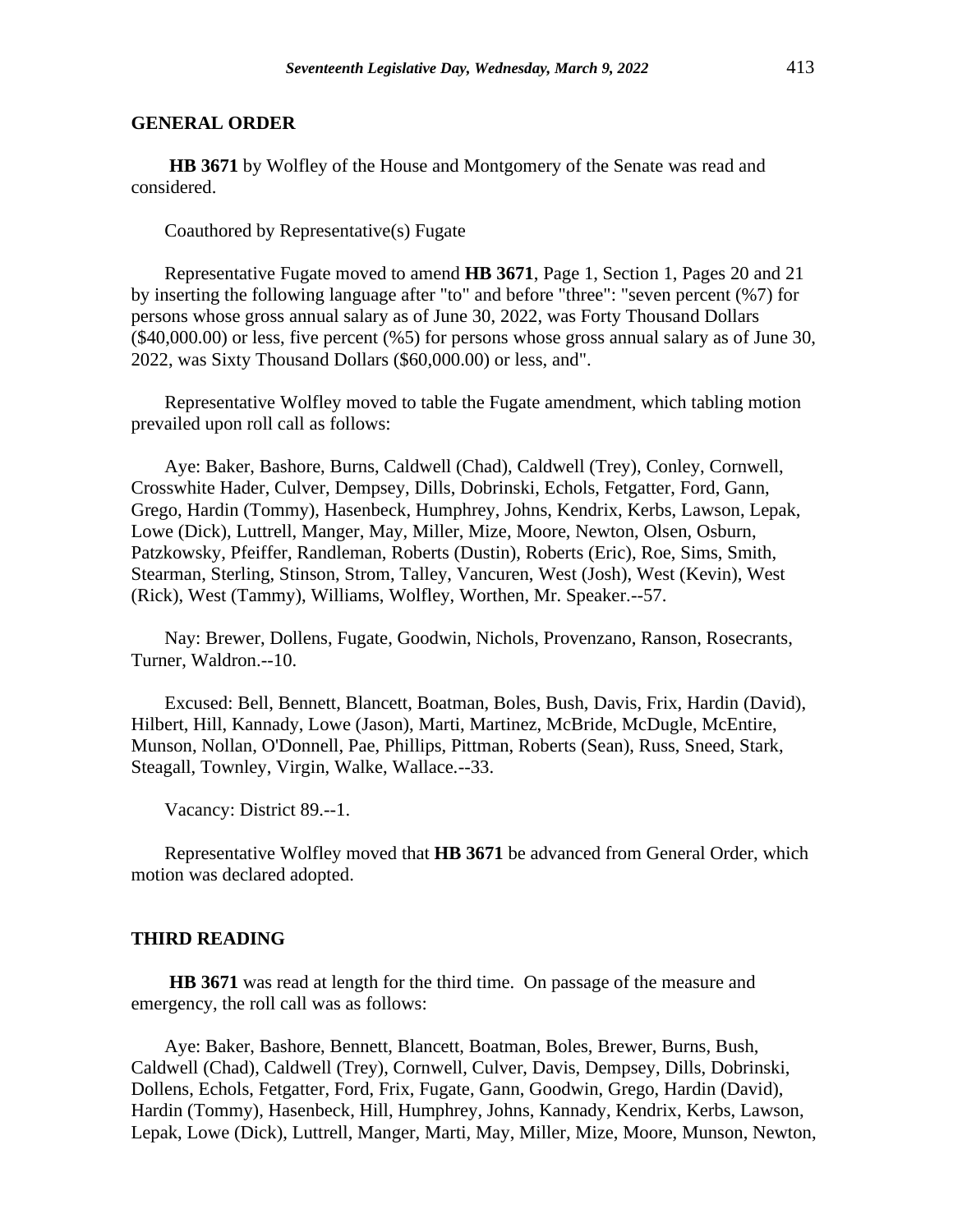Nichols, Nollan, Olsen, Osburn, Pae, Pfeiffer, Provenzano, Randleman, Ranson, Roberts (Dustin), Roberts (Eric), Rosecrants, Sims, Smith, Sneed, Stark, Steagall, Stearman, Sterling, Stinson, Strom, Talley, Townley, Turner, Vancuren, Waldron, Walke, West (Josh), West (Kevin), West (Rick), West (Tammy), Williams, Wolfley, Worthen, Mr. Speaker.--82.

Nay: Crosswhite Hader, Patzkowsky.--2.

Excused: Bell, Conley, Hilbert, Lowe (Jason), Martinez, McBride, McDugle, McEntire, O'Donnell, Phillips, Pittman, Roberts (Sean), Russ, Virgin, Wallace.--15.

Constitutional Priv: Roe.--1.

Vacancy: District 89.--1.

The measure and emergency passed.

**HB 3671** was referred for engrossment.

## **GENERAL ORDER**

**HB 3317** by Miller et al. of the House and Rosino of the Senate was read and considered.

Representative Miller moved that **HB 3317** be advanced from General Order, which motion was declared adopted.

## **THIRD READING**

**HB 3317** was read at length for the third time. On passage of the measure, the roll call was as follows:

Aye: Baker, Bashore, Bennett, Blancett, Boatman, Boles, Brewer, Burns, Bush, Caldwell (Chad), Caldwell (Trey), Conley, Cornwell, Crosswhite Hader, Culver, Davis, Dempsey, Dills, Dobrinski, Dollens, Echols, Fetgatter, Ford, Fugate, Gann, Goodwin, Grego, Hardin (David), Hardin (Tommy), Hasenbeck, Hill, Humphrey, Johns, Kannady, Kendrix, Kerbs, Lawson, Lepak, Lowe (Dick), Luttrell, Manger, Marti, Martinez, May, Miller, Mize, Moore, Munson, Newton, Nichols, Nollan, Olsen, Osburn, Pae, Patzkowsky, Pfeiffer, Provenzano, Randleman, Ranson, Roberts (Dustin), Roberts (Eric), Roberts (Sean), Roe, Rosecrants, Russ, Sims, Smith, Stark, Steagall, Sterling, Stinson, Strom, Talley, Townley, Vancuren, Waldron, Walke, West (Josh), West (Rick), West (Tammy), Williams, Wolfley, Mr. Speaker.--83.

Nay: Stearman, Turner, West (Kevin), Worthen.--4.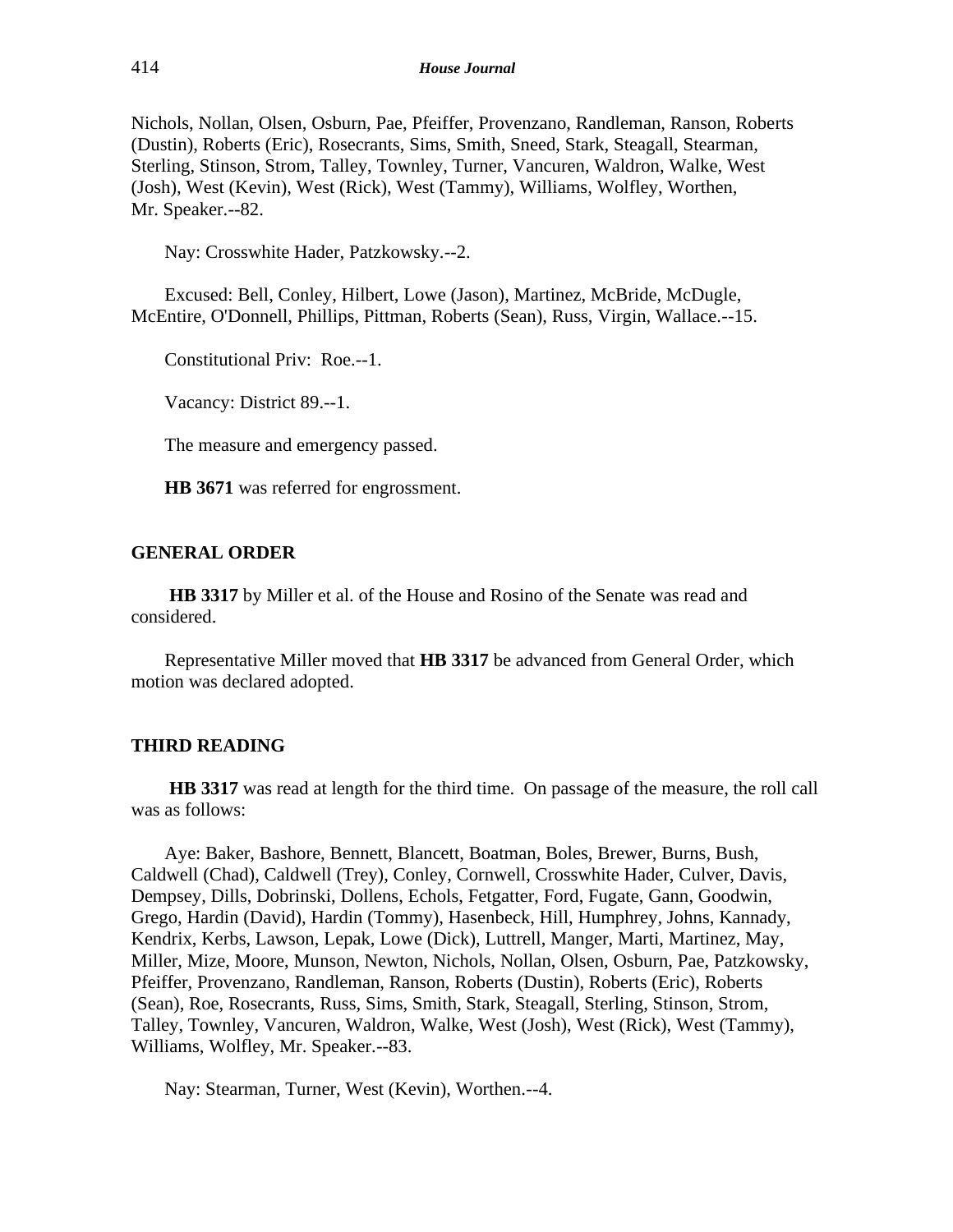Excused: Bell, Frix, Hilbert, Lowe (Jason), McBride, McDugle, McEntire, O'Donnell, Phillips, Pittman, Sneed, Virgin, Wallace.--13.

Vacancy: District 89.--1.

The measure passed.

**HB 3317** was referred for engrossment.

## **GENERAL ORDER**

**HB 3021** by Worthen of the House was read and considered.

Authored by Senator Weaver (principal Senate author)

Representative Worthen moved that **HB 3021** be advanced from General Order, which motion was declared adopted.

#### **THIRD READING**

**HB 3021** was read at length for the third time. On passage of the measure, the roll call was as follows:

Aye: Baker, Bashore, Bennett, Blancett, Boatman, Boles, Brewer, Burns, Bush, Caldwell (Chad), Caldwell (Trey), Conley, Cornwell, Crosswhite Hader, Culver, Davis, Dempsey, Dills, Dobrinski, Dollens, Echols, Fetgatter, Ford, Frix, Fugate, Gann, Goodwin, Grego, Hardin (David), Hardin (Tommy), Hasenbeck, Hill, Humphrey, Johns, Kannady, Kendrix, Kerbs, Lawson, Lepak, Lowe (Dick), Luttrell, Manger, Marti, Martinez, May, Miller, Mize, Moore, Munson, Newton, Nichols, Nollan, Olsen, Osburn, Pae, Patzkowsky, Pfeiffer, Provenzano, Randleman, Ranson, Roberts (Eric), Roberts (Sean), Rosecrants, Sims, Smith, Sneed, Stark, Steagall, Stearman, Sterling, Stinson, Strom, Talley, Townley, Vancuren, Waldron, Walke, West (Josh), West (Kevin), West (Rick), West (Tammy), Williams, Wolfley, Worthen, Mr. Speaker.--85.

Excused: Bell, Hilbert, Lowe (Jason), McBride, McDugle, McEntire, O'Donnell, Phillips, Pittman, Roberts (Dustin), Roe, Russ, Turner, Virgin, Wallace.--15.

Vacancy: District 89.--1.

The measure passed.

**HB 3021** was referred for engrossment.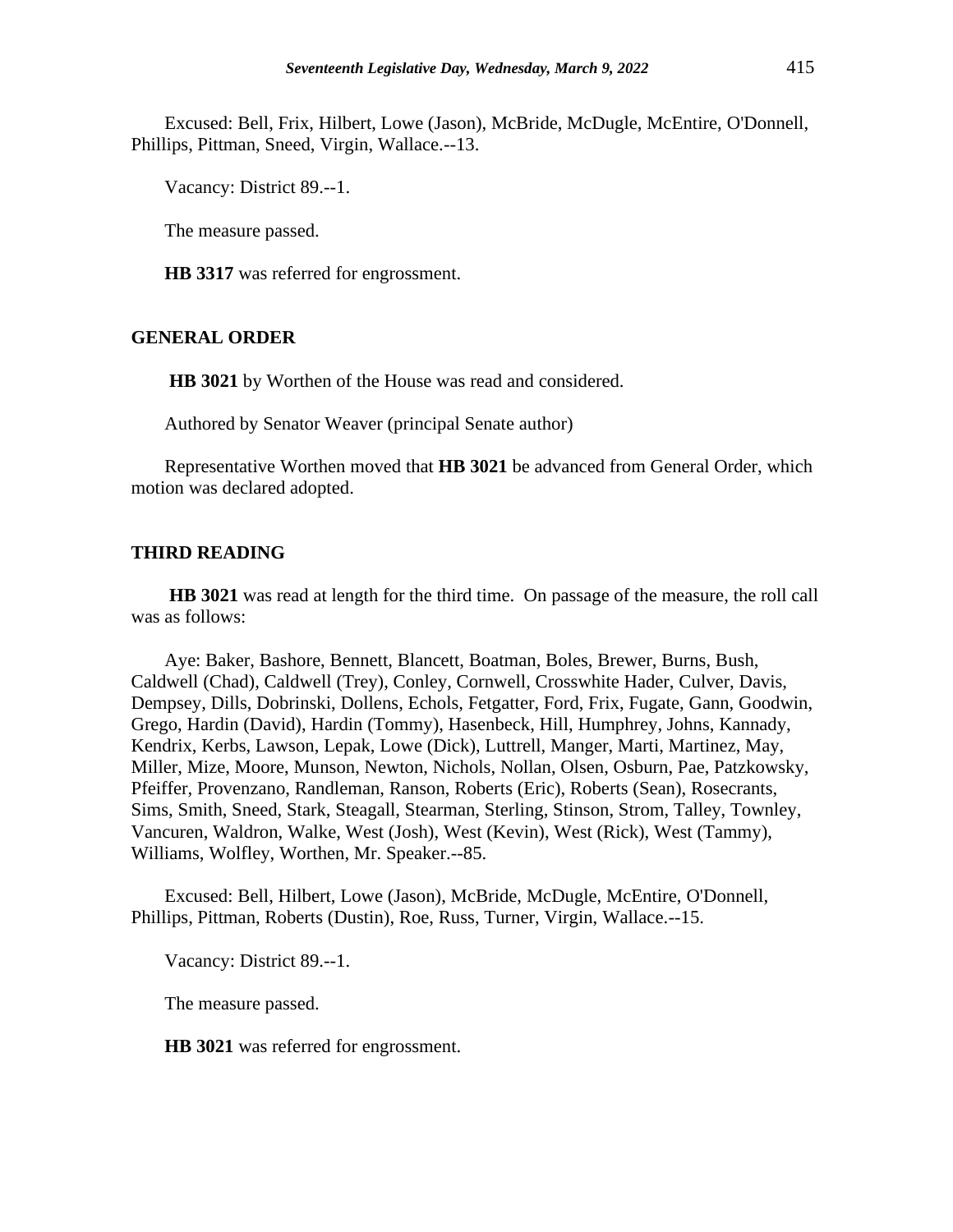## **GENERAL ORDER**

**HB 3271** by Mize of the House was read and considered.

Authored by Senator Leewright (principal Senate author)

Representative Mize moved that **HB 3271** be advanced from General Order, which motion was declared adopted.

## **THIRD READING**

**HB 3271** was read at length for the third time. On passage of the measure, the roll call was as follows:

Aye: Baker, Bashore, Bennett, Blancett, Boatman, Boles, Brewer, Burns, Bush, Caldwell (Chad), Caldwell (Trey), Conley, Cornwell, Crosswhite Hader, Culver, Davis, Dempsey, Dills, Dobrinski, Dollens, Echols, Fetgatter, Ford, Fugate, Goodwin, Grego, Hardin (David), Hasenbeck, Hill, Humphrey, Johns, Kannady, Kendrix, Kerbs, Lepak, Lowe (Dick), Luttrell, Manger, Marti, Martinez, May, Miller, Mize, Moore, Munson, Nichols, Nollan, Olsen, Osburn, Pae, Patzkowsky, Pfeiffer, Provenzano, Randleman, Ranson, Roberts (Dustin), Roberts (Eric), Rosecrants, Sims, Smith, Sneed, Stark, Steagall, Stearman, Sterling, Stinson, Strom, Talley, Townley, Turner, Vancuren, Waldron, Walke, West (Josh), West (Kevin), West (Tammy), Williams, Wolfley, Worthen, Mr. Speaker.--80.

Nay: Gann, Hardin (Tommy), Roberts (Sean), West (Rick).--4.

Excused: Bell, Frix, Hilbert, Lawson, Lowe (Jason), McBride, McDugle, McEntire, Newton, O'Donnell, Phillips, Pittman, Roe, Russ, Virgin, Wallace.--16.

Vacancy: District 89.--1.

The measure passed.

**HB 3271** was referred for engrossment.

#### **GENERAL ORDER**

**HB 3316** by Miller et al. of the House and Pugh of the Senate was read and considered.

Coauthored by Representative(s) Fugate, Stark, Waldron, Goodwin, Lepak

Coauthored by Senator(s) Rader

Representative Miller moved that **HB 3316** be advanced from General Order, which motion was declared adopted.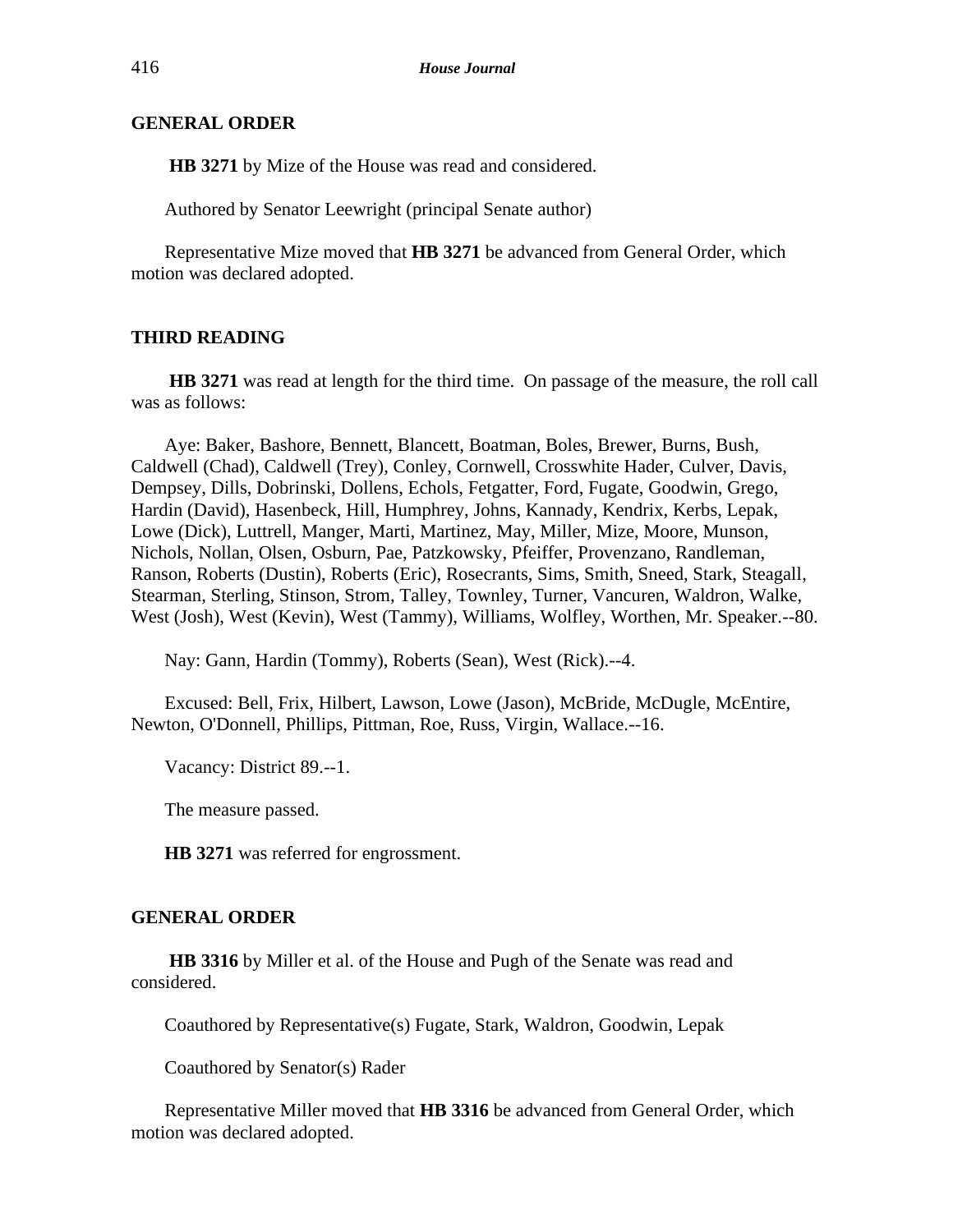## **THIRD READING**

**HB 3316** was read at length for the third time.

Representative Miller moved to rescind Third Reading, which was the order.

Representative Miller moved to amend **HB 3316**, Page 9, Section 2, Line 4 by removing after the word "the" the phrase "Administrative Office of the Courts shall" and inserting in lieu thereof, the phrase "Oklahoma Supreme Court may", which amendment was declared adopted.

Representative Miller moved that **HB 3316** be advanced from General Order, which motion was declared adopted.

## **THIRD READING**

**HB 3316** was read at length for the third time. On passage of the measure, the roll call was as follows:

Aye: Baker, Bashore, Bell, Bennett, Blancett, Boatman, Boles, Brewer, Burns, Bush, Caldwell (Chad), Caldwell (Trey), Conley, Cornwell, Crosswhite Hader, Culver, Davis, Dempsey, Dills, Dobrinski, Dollens, Echols, Fetgatter, Ford, Frix, Fugate, Goodwin, Grego, Hardin (David), Hasenbeck, Hilbert, Hill, Humphrey, Johns, Kannady, Kendrix, Kerbs, Lepak, Lowe (Dick), Lowe (Jason), Luttrell, Manger, Marti, Martinez, May, Miller, Mize, Moore, Munson, Nichols, Nollan, Osburn, Pae, Patzkowsky, Pfeiffer, Phillips, Provenzano, Randleman, Ranson, Roberts (Dustin), Roberts (Eric), Roberts (Sean), Roe, Rosecrants, Russ, Sims, Smith, Stark, Steagall, Stearman, Sterling, Stinson, Strom, Talley, Townley, Turner, Vancuren, Virgin, Waldron, Walke, West (Josh), West (Kevin), West (Tammy), Williams, Wolfley, Worthen, Mr. Speaker.--87.

Nay: Gann, Hardin (Tommy), Olsen, West (Rick).--4.

Excused: Lawson, McBride, McDugle, McEntire, Newton, O'Donnell, Pittman, Sneed, Wallace.--9.

Vacancy: District 89.--1.

The measure passed.

**HB 3316** was referred for engrossment.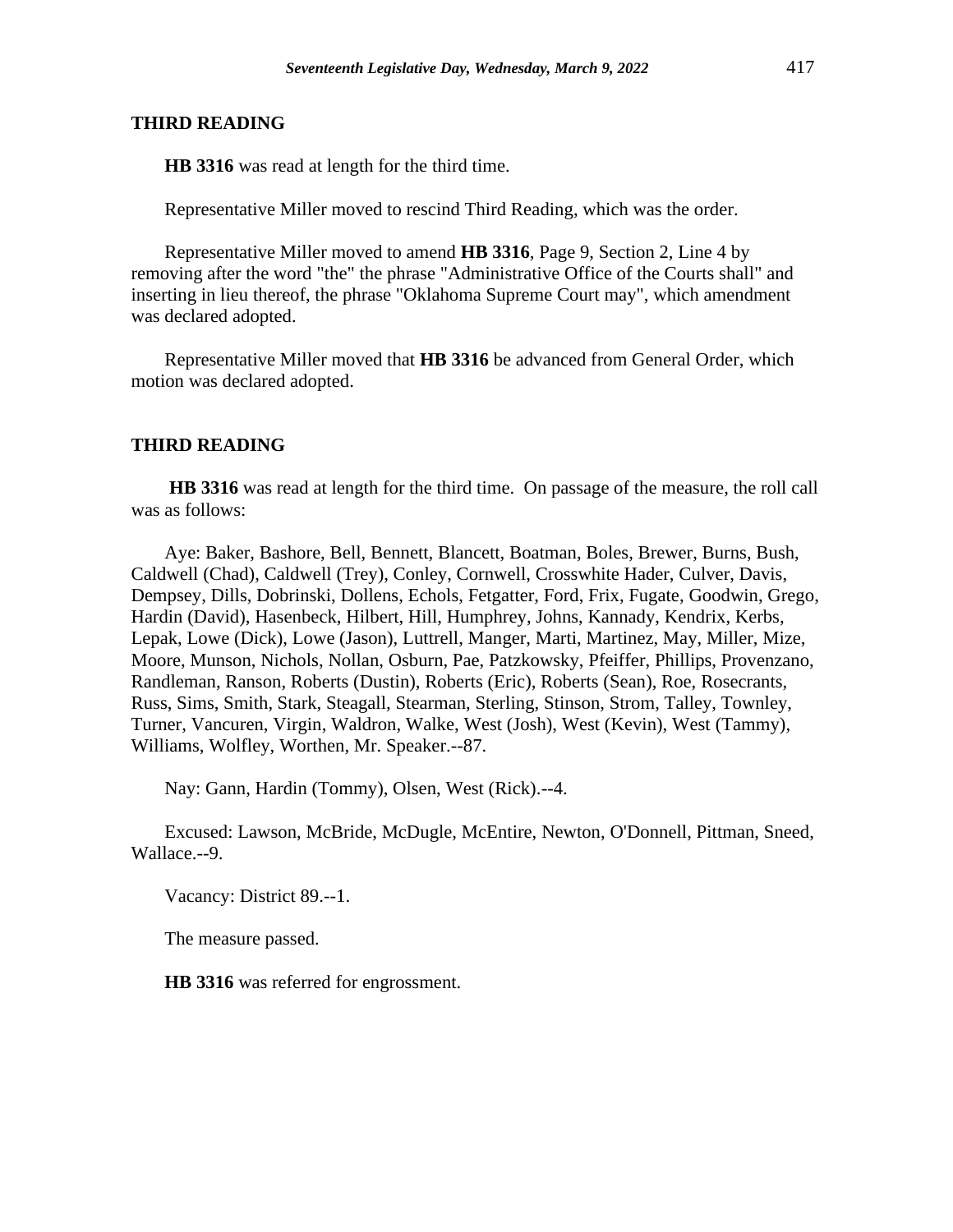## **GENERAL ORDER**

**HB 3872** by Phillips of the House and Taylor of the Senate was read and considered.

Representative Phillips moved that **HB 3872** be advanced from General Order, which motion was declared adopted.

## **THIRD READING**

**HB 3872** was read at length for the third time. On passage of the measure and emergency, the roll call was as follows:

Aye: Baker, Bashore, Bell, Bennett, Blancett, Boles, Brewer, Burns, Bush, Caldwell (Chad), Caldwell (Trey), Conley, Cornwell, Crosswhite Hader, Culver, Davis, Dempsey, Dills, Dobrinski, Dollens, Echols, Ford, Fugate, Gann, Goodwin, Grego, Hardin (David), Hardin (Tommy), Hasenbeck, Hilbert, Hill, Johns, Kannady, Kendrix, Kerbs, Lepak, Lowe (Dick), Lowe (Jason), Luttrell, Manger, Marti, May, McEntire, Miller, Mize, Moore, Munson, Nichols, Nollan, Olsen, Osburn, Pae, Patzkowsky, Pfeiffer, Phillips, Provenzano, Randleman, Ranson, Roberts (Dustin), Roberts (Eric), Roberts (Sean), Roe, Rosecrants, Sims, Smith, Sneed, Stark, Steagall, Stearman, Sterling, Stinson, Strom, Talley, Townley, Turner, Vancuren, Virgin, Waldron, Walke, West (Josh), West (Kevin), West (Rick), West (Tammy), Williams, Wolfley, Worthen, Mr. Speaker.--87.

Excused: Boatman, Fetgatter, Frix, Humphrey, Lawson, Martinez, McBride, McDugle, Newton, O'Donnell, Pittman, Russ, Wallace.--13.

Vacancy: District 89.--1.

The measure and emergency passed.

**HB 3872** was referred for engrossment.

#### **GENERAL ORDER**

**HB 3854** by Strom of the House and Daniels of the Senate was read and considered.

Representative Strom moved that **HB 3854** be advanced from General Order, which motion was declared adopted.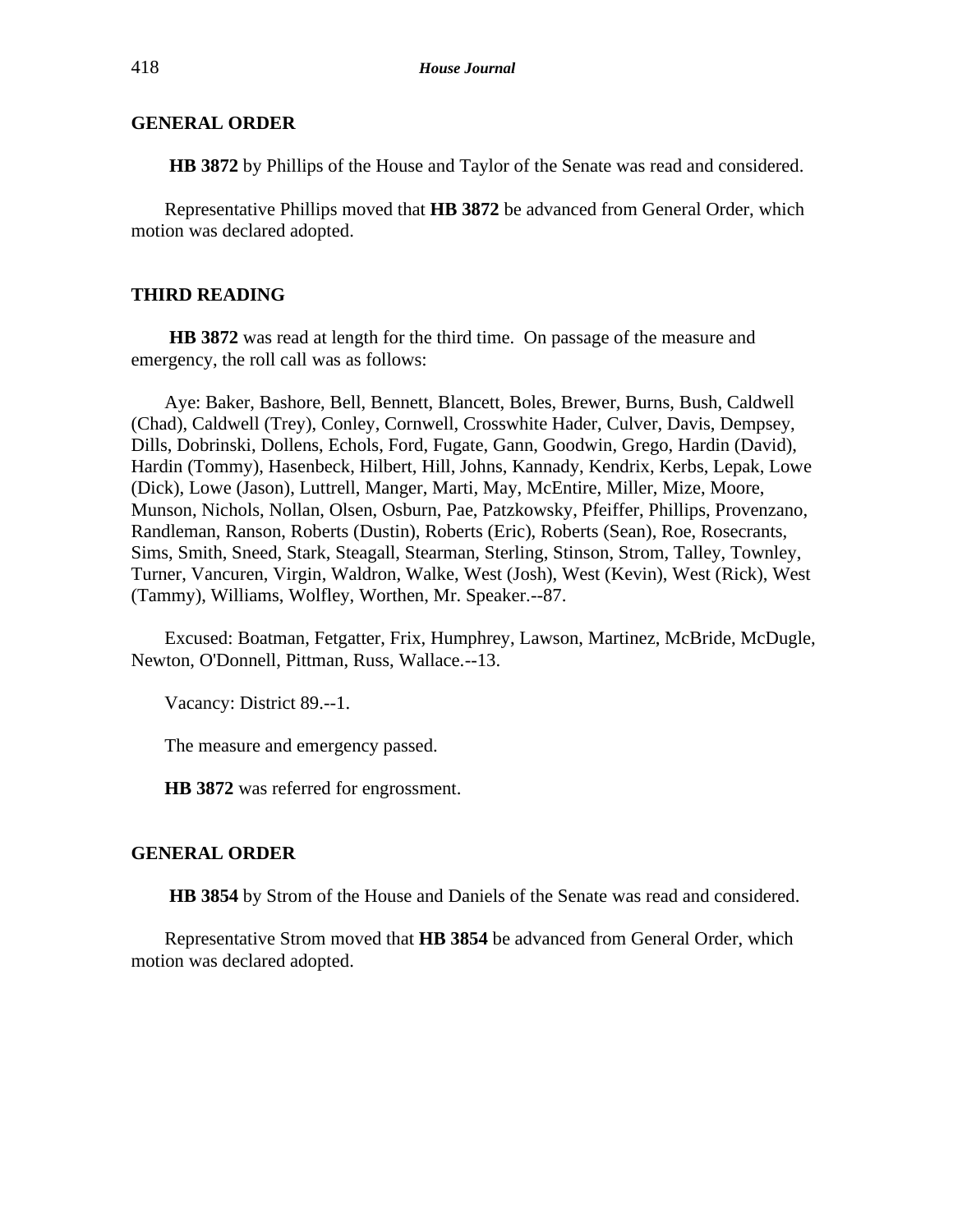#### **THIRD READING**

**HB 3854** was read at length for the third time. On passage of the measure, the roll call was as follows:

Aye: Baker, Bashore, Bennett, Blancett, Boatman, Boles, Brewer, Burns, Bush, Caldwell (Chad), Caldwell (Trey), Cornwell, Culver, Davis, Dempsey, Dills, Dobrinski, Dollens, Echols, Fetgatter, Ford, Fugate, Goodwin, Grego, Hardin (David), Hasenbeck, Hilbert, Hill, Humphrey, Johns, Kannady, Kendrix, Kerbs, Lepak, Lowe (Dick), Lowe (Jason), Luttrell, Manger, Marti, Martinez, May, McEntire, Miller, Mize, Moore, Munson, Newton, Nichols, Nollan, Osburn, Pae, Patzkowsky, Pfeiffer, Phillips, Provenzano, Randleman, Ranson, Roberts (Dustin), Roe, Rosecrants, Sims, Sneed, Stark, Steagall, Sterling, Stinson, Strom, Talley, Townley, Turner, Vancuren, Virgin, Waldron, Walke, West (Josh), West (Tammy), Worthen, Mr. Speaker.--78.

Nay: Crosswhite Hader, Gann, Hardin (Tommy), Olsen, Roberts (Sean), Smith, Stearman, West (Kevin), West (Rick), Williams, Wolfley.--11.

Excused: Bell, Conley, Frix, Lawson, McBride, McDugle, O'Donnell, Pittman, Roberts (Eric), Russ, Wallace.--11.

Vacancy: District 89.--1.

The measure passed.

**HB 3854** was referred for engrossment.

## **GENERAL ORDER**

**HB 4349** by McCall of the House was read and considered.

Coauthored by Representative(s) Randleman

Authored by Senator Bullard (principal Senate author)

Representative Townley moved that **HB 4349** be advanced from General Order, which motion was declared adopted.

#### **THIRD READING**

**HB 4349** was read at length for the third time. On passage of the measure and emergency, the roll call was as follows:

Aye: Baker, Bashore, Bell, Bennett, Blancett, Boatman, Boles, Burns, Bush, Caldwell (Chad), Caldwell (Trey), Conley, Cornwell, Crosswhite Hader, Culver, Davis, Dempsey, Dills, Dobrinski, Dollens, Echols, Fetgatter, Ford, Fugate, Gann, Grego, Hardin (David),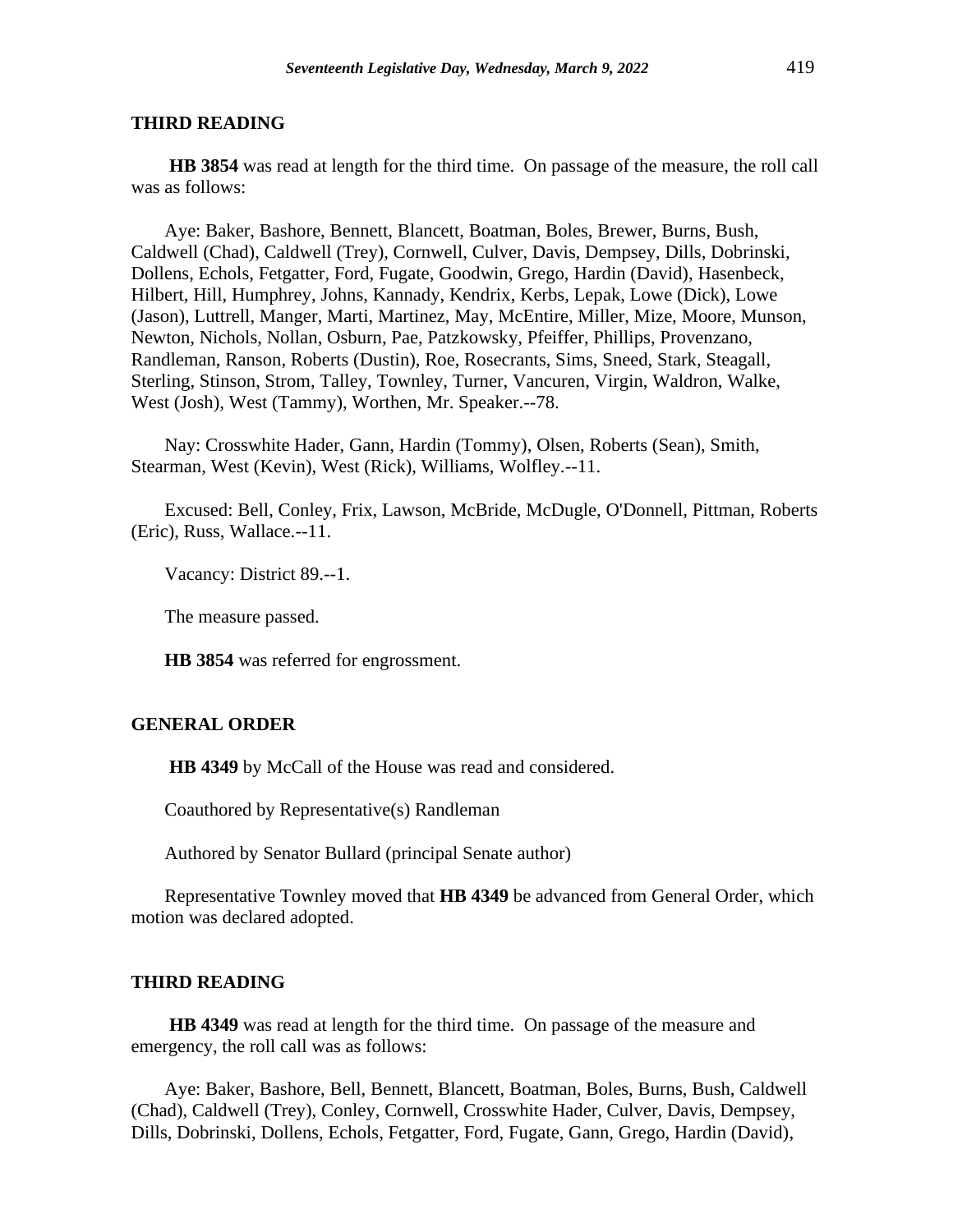Hardin (Tommy), Hilbert, Hill, Humphrey, Johns, Kannady, Kendrix, Kerbs, Lepak, Lowe (Dick), Lowe (Jason), Luttrell, Manger, Marti, Martinez, May, McEntire, Miller, Mize, Moore, Newton, Nollan, O'Donnell, Olsen, Osburn, Pae, Patzkowsky, Pfeiffer, Phillips, Provenzano, Randleman, Ranson, Roberts (Dustin), Roberts (Eric), Roberts (Sean), Roe, Rosecrants, Russ, Sims, Smith, Sneed, Stark, Steagall, Stearman, Sterling, Stinson, Strom, Talley, Townley, Vancuren, Virgin, Waldron, Walke, West (Josh), West (Kevin), West (Rick), West (Tammy), Williams, Wolfley, Worthen, Mr. Speaker.--88.

Nay: Goodwin, Munson, Turner.--3.

Excused: Brewer, Frix, Hasenbeck, Lawson, McBride, McDugle, Nichols, Pittman, Wallace.--9.

Vacancy: District 89.--1.

The measure and emergency passed.

**HB 4349** was referred for engrossment.

## **GENERAL ORDER**

**HB 3258** by Nollan of the House was read and considered.

Authored by Senator Haste (principal Senate author)

Representative Nollan moved that **HB 3258** be advanced from General Order, which motion was declared adopted.

## **THIRD READING**

**HB 3258** was read at length for the third time. On passage of the measure, the roll call was as follows:

Aye: Baker, Bashore, Bell, Bennett, Blancett, Boatman, Boles, Brewer, Burns, Bush, Caldwell (Chad), Caldwell (Trey), Conley, Cornwell, Crosswhite Hader, Culver, Davis, Dempsey, Dills, Dobrinski, Dollens, Echols, Fetgatter, Ford, Fugate, Gann, Goodwin, Grego, Hardin (David), Hardin (Tommy), Hasenbeck, Hilbert, Hill, Humphrey, Johns, Kannady, Kendrix, Kerbs, Lepak, Lowe (Dick), Lowe (Jason), Luttrell, Manger, Marti, Martinez, May, McEntire, Mize, Moore, Munson, Nichols, Nollan, O'Donnell, Olsen, Osburn, Pae, Patzkowsky, Pfeiffer, Phillips, Provenzano, Randleman, Ranson, Roberts (Dustin), Roberts (Eric), Roberts (Sean), Roe, Rosecrants, Smith, Stark, Steagall, Stearman, Sterling, Stinson, Strom, Talley, Townley, Vancuren, Waldron, Walke, West (Josh), West (Kevin), West (Rick), West (Tammy), Williams, Wolfley, Worthen, Mr. Speaker.--87.

Excused: Frix, Lawson, McBride, McDugle, Miller, Newton, Pittman, Russ, Sims, Sneed, Turner, Virgin, Wallace.--13.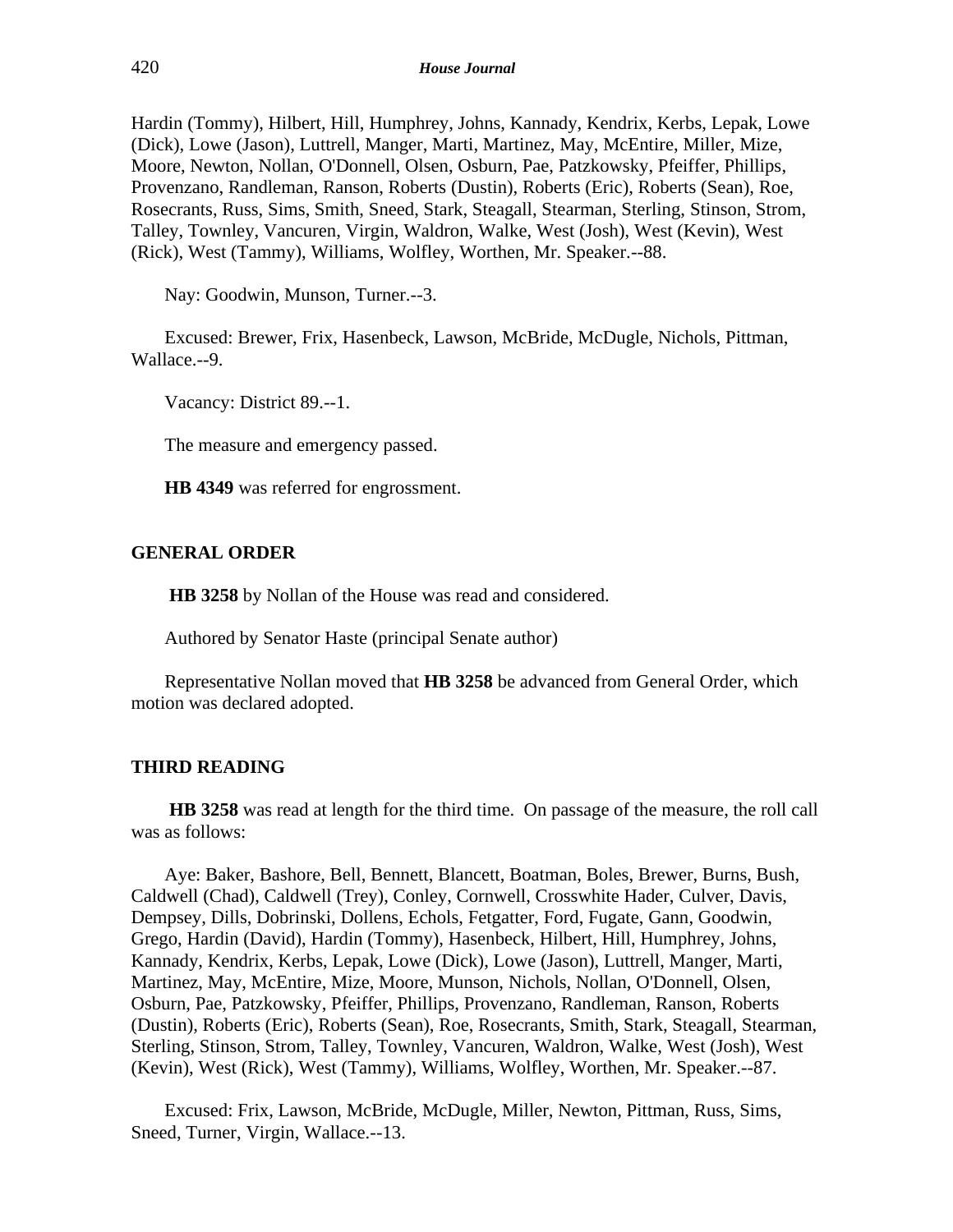Vacancy: District 89.--1.

The measure passed.

**HB 3258** was referred for engrossment.

## **GENERAL ORDER**

**HB 4390** by Baker of the House was read and considered.

Coauthored by Representative(s) Miller

Authored by Senator Stanley (principal Senate author)

Representative Baker moved that **HB 4390** be advanced from General Order, which motion was declared adopted.

## **THIRD READING**

**HB 4390** was read at length for the third time. On passage of the measure, the roll call was as follows:

Aye: Baker, Bashore, Bell, Bennett, Blancett, Boatman, Boles, Brewer, Burns, Bush, Caldwell (Chad), Caldwell (Trey), Conley, Cornwell, Crosswhite Hader, Culver, Davis, Dempsey, Dills, Dobrinski, Dollens, Echols, Fetgatter, Ford, Fugate, Goodwin, Grego, Hardin (David), Hardin (Tommy), Hilbert, Hill, Humphrey, Johns, Kannady, Kendrix, Kerbs, Lawson, Lepak, Lowe (Dick), Lowe (Jason), Manger, Marti, Martinez, May, McEntire, Miller, Mize, Moore, Munson, Newton, Nichols, Nollan, O'Donnell, Olsen, Osburn, Pae, Patzkowsky, Pfeiffer, Phillips, Provenzano, Randleman, Ranson, Roberts (Dustin), Roberts (Eric), Roe, Rosecrants, Sims, Smith, Stark, Steagall, Stearman, Sterling, Stinson, Strom, Talley, Townley, Turner, Vancuren, Virgin, Waldron, Walke, West (Josh), West (Kevin), West (Rick), West (Tammy), Williams, Wolfley, Worthen, Mr. Speaker.--89.

Nay: Gann.--1.

Excused: Frix, Luttrell, McBride, McDugle, Pittman, Roberts (Sean), Russ, Sneed, Wallace.--9.

Constitutional Priv: Hasenbeck.--1.

Vacancy: District 89.--1.

The measure passed.

**HB 4390** was referred for engrossment.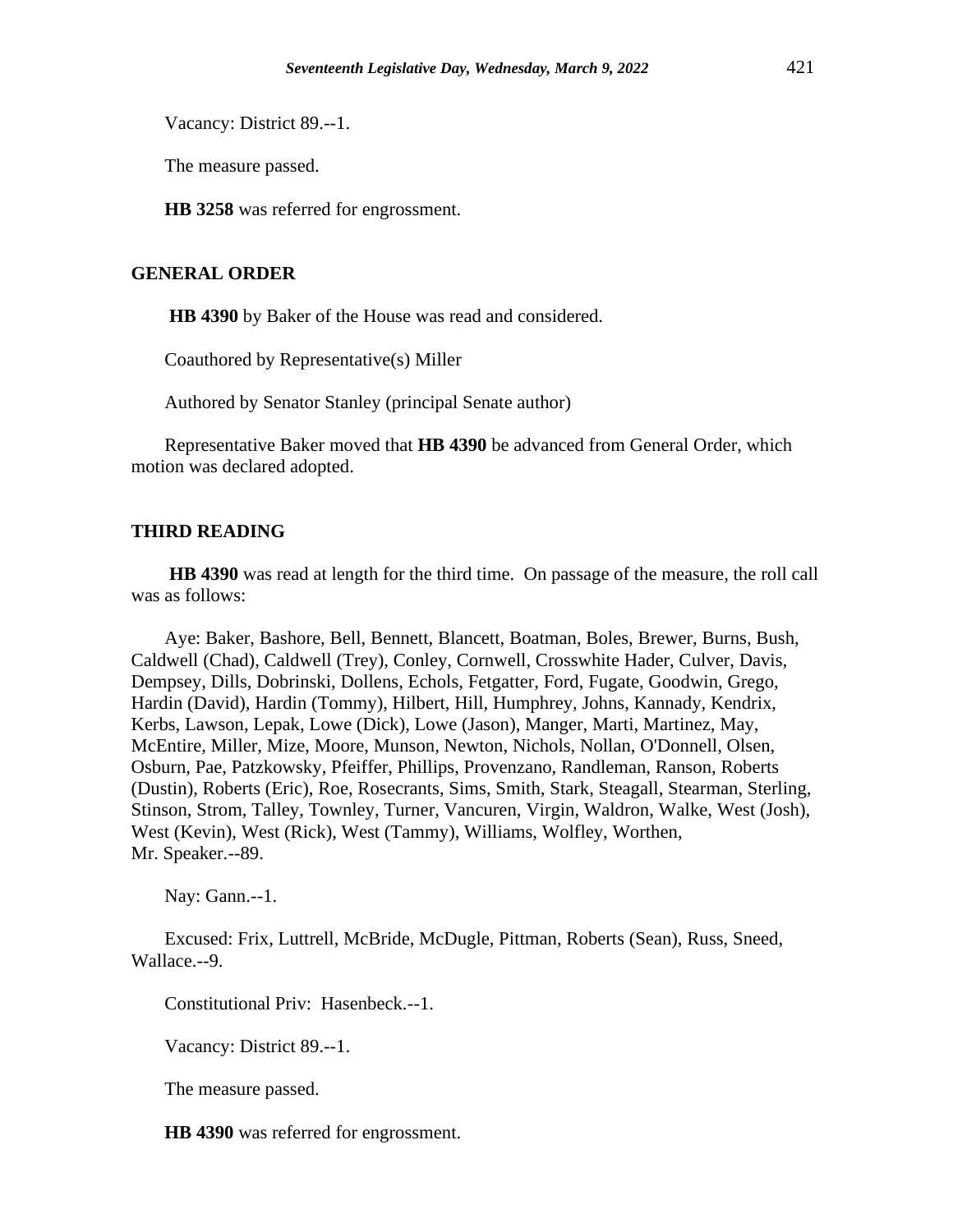## **GENERAL ORDER**

**HB 3046** by Lepak of the House was read and considered.

Coauthored by Representative(s) Crosswhite Hader, Roberts (Sean)

Authored by Senator Daniels (principal Senate author)

Representative Lepak moved to amend **HB 3046** by striking the title, the enacting clause, the entire bill, and by inserting in lieu thereof a floor substitute, which floor substitute was declared adopted.

## **Speaker Pro Tempore Hilbert Presiding**

Representative Fugate moved to suspend House Rule 8.8. The Presiding Officer ruled the motion out of order.

Representative Lepak moved that **HB 3046** be advanced from General Order, which motion was declared adopted.

## **THIRD READING**

**HB 3046** was read at length for the third time. On passage of the measure and emergency, the roll call was as follows:

Aye: Baker, Bashore, Boatman, Boles, Burns, Caldwell (Chad), Caldwell (Trey), Conley, Cornwell, Crosswhite Hader, Culver, Davis, Dempsey, Dills, Dobrinski, Echols, Fetgatter, Ford, Frix, Gann, Grego, Hardin (David), Hardin (Tommy), Hasenbeck, Hilbert, Hill, Humphrey, Johns, Kannady, Kendrix, Kerbs, Lawson, Lepak, Lowe (Dick), Luttrell, Manger, Marti, Martinez, May, McDugle, McEntire, Miller, Mize, Moore, Newton, Nollan, O'Donnell, Olsen, Osburn, Pae, Patzkowsky, Pfeiffer, Phillips, Randleman, Roberts (Dustin), Roberts (Eric), Roberts (Sean), Roe, Sims, Smith, Sneed, Stark, Steagall, Stearman, Sterling, Stinson, Strom, Talley, Townley, Vancuren, Wallace, West (Josh), West (Kevin), West (Rick), West (Tammy), Williams, Wolfley, Worthen, Mr. Speaker.--79.

Nay: Bell, Bennett, Blancett, Brewer, Bush, Dollens, Fugate, Goodwin, Lowe (Jason), Munson, Nichols, Pittman, Provenzano, Rosecrants, Turner, Virgin, Waldron, Walke.--18.

Excused: McBride, Ranson, Russ.--3.

Vacancy: District 89.--1.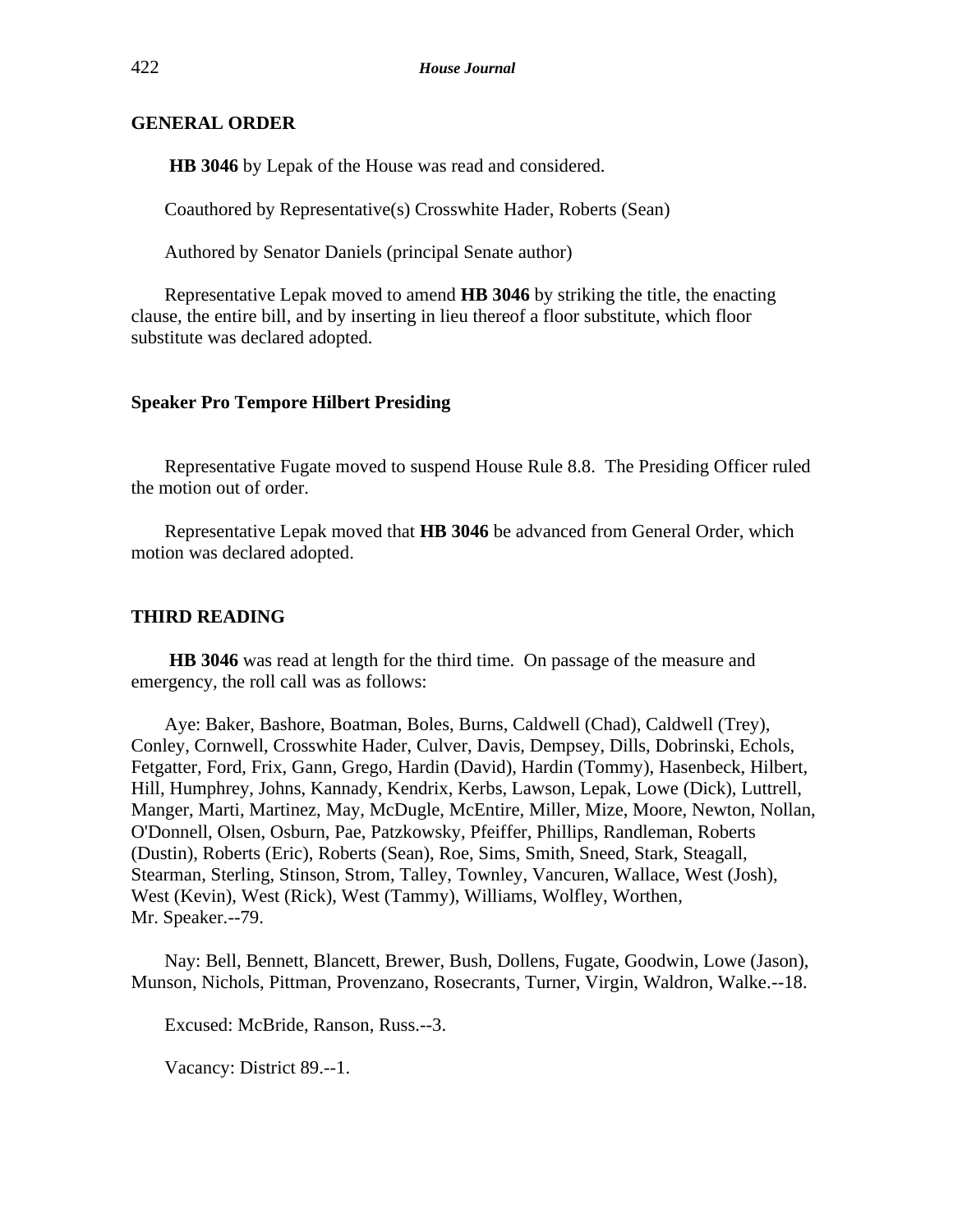The measure and emergency passed.

**HB 3046** was referred for engrossment.

#### **MESSAGES FROM THE SENATE**

Announcing the passage of **SBs 1285, 1311, 1317, 1325, 1343, 1384, 1429, 1460, 1496, 1532, 1537, 1547, 1571, 1587, 1617, 1623, 1685, 1695, 1733, 1743, 1802, 1809** and **1843**. The above measures were introduced and read for the first time.

**SB 1285** − By Stanley of the Senate and Baker of the House.

An Act relating to education; repealing 70 O.S. 2021, Sections 1210.451, 1210.452, and 1210.453, which relate to the board of trustees for the Oklahoma School for the Visual and Performing Arts, creation of the Oklahoma School for the Visual and Performing Arts Revolving Fund, and authority to adopt rules; and providing an effective date.

**SB 1311** − By Howard of the Senate and Kannady of the House.

An Act relating to The Governmental Tort Claims Act; amending 51 O.S. 2021, Sections 152, as last amended by Section 1, Chapter 241, O.S.L. 2021, and 156, which relate to definitions and presentation of claim; modifying definition; clarifying language; requiring certain information or documentation to support claim of certain loss; providing for invalidation of notice upon refusal to furnish certain information or documentation; and providing an effective date.

**SB 1317** − By Stanley of the Senate and Baker of the House.

An Act relating to cities and towns; repealing 11 O.S. 2021, Section 52-103, which relates to the Advisory Committee to the municipal clerks and treasurers division of the Oklahoma Department of Career and Technology Education; providing an effective date; and declaring an emergency.

**SB 1325** − By Daniels of the Senate and Moore of the House.

An Act relating to water and water rights; amending 2 O.S. 2021, Sections 10-9.8a and 20-21, which relate to the Oklahoma Registered Poultry Feeding Operations Act and Oklahoma Swine Feeding Operations Act; amending 27A O.S. 2021, Sections 1-1-202, 1- 3-101, and 2-6-103, which relate to powers of state environmental agencies and powers and duties of Department of Environmental Quality; amending 82 O.S. 2021, Sections 1085.30 and 1085.30a, which relate to Oklahoma Water Quality Standards; transferring authority to administer Oklahoma Water Quality Standards to the Department of Environmental Quality; conforming language; updating statutory language; and providing an effective date.

**SB 1343** − By Howard and Hall of the Senate and Moore of the House.

An Act relating to municipal and county bonds; amending 19 O.S. 2021, Section 781, which relates to authorization of county bonds; providing exception; updating statutory language; amending 63 O.S. 2021, Section 1-719, which relates to bonds of counties, cities, and towns; providing exception; amending 62 O.S. 2021, Section 802, which relates to definitions; modifying definition of qualified economic or community development purpose to include certain governmental and public health facilities; and providing an effective date.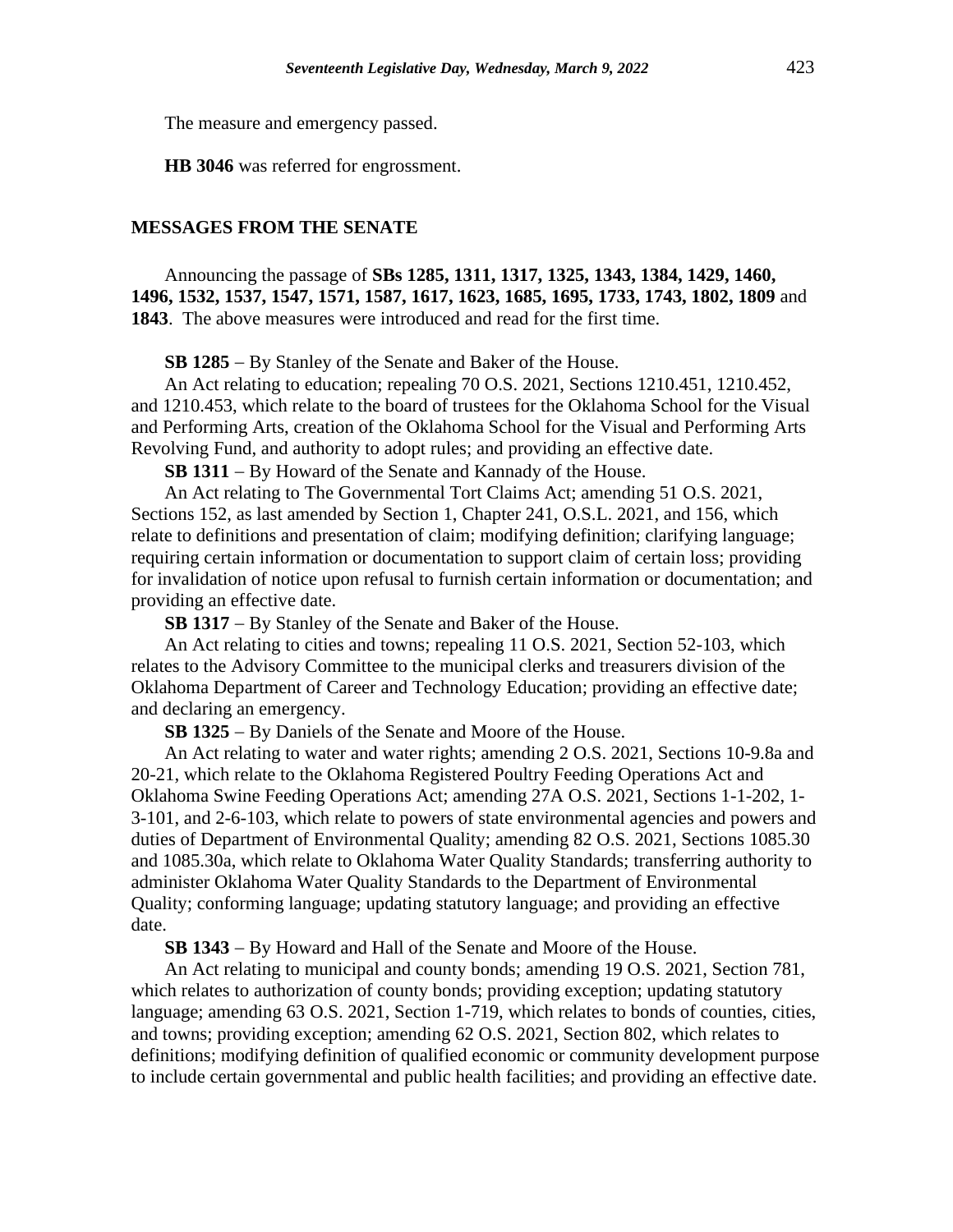**SB 1384** − By Floyd of the Senate and Caldwell (Chad) of the House.

An Act relating to records; amending 67 O.S. 2021, Section 305, which relates to the Archives and Records Commission; re-creating the Commission; modifying termination date; making language gender neutral; updating statutory reference; and declaring an emergency.

**SB 1429** − By Haste of the Senate and Sterling of the House.

An Act relating to teacher certification; amending 70 O.S. 2021, Section 6-122.3, which relates to alternative teaching certification; providing an option of passing certain test or having certain degrees; amending 70 O.S. 2021, Section 6-187, as last amended by Section 1, Chapter 319, O.S.L. 2021, which relates to teacher competency examinations; providing exemption from certain test for teacher candidate or teacher with certain degrees; providing an effective date; and declaring an emergency.

**SB 1460** − By Howard of the Senate and Moore of the House.

An Act relating to probate procedure; amending 58 O.S. 2021, Sections 5 and 714, which relate to venue of probate acts and joinder of proceedings relating to different estates; granting exclusive jurisdiction to certain district court for specified purposes; modifying requirements for proper venue for certain actions; providing for validity of certain decrees; providing exceptions; clarifying requirements for joinder of certain proceedings; requiring publication of certain notice in specified counties; providing for compliance of certain proceedings with applicable venue statutes; making language gender neutral; and providing an effective date.

**SB 1496** − By Stanley of the Senate and Miller of the House.

[ sales tax - exemptions for governmental and nonprofit entities - effective date ]

**SB 1532** − By Daniels of the Senate and Talley of the House.

An Act relating to criminal fines, costs and fees; amending 22 O.S. 2021, Sections 983a and 983b, which relate to waiver and ability to pay fines, costs and fees; modifying applicability of certain provisions; requiring waiver of outstanding court fines, costs, and fees under certain circumstances; requiring certain compliance for eligibility for waiver; and providing an effective date.

**SB 1537** − By Weaver and Matthews of the Senate and Ford of the House.

An Act relating to law enforcement training; amending 70 O.S. 2021, Section 3311, which relates to the Council on Law Enforcement Education and Training; modifying certain authority of the Council; modifying qualifiers for suspension; defining term; prohibiting certain certification; establishing attestation to certification periods; authorizing rule promulgation; allowing certain renewals; modifying certain disciplinary action; modifying required reporting to the Council; allowing certain withdrawal of certification; updating statutory language; amending 70 O.S. 2021, Section 3311.4, which relates to continuing law enforcement training; providing for certain recertification; modifying training requirements; requiring certain training for lapsed certification; and providing an effective date.

**SB 1547** − By Howard and Treat of the Senate and McCall of the House.

An Act relating to the Oklahoma Open Meeting Act; amending 25 O.S. 2021, Sections 307.1 and 311, which relate to videoconferences and teleconferences and notice; requiring live stream of certain meetings; reinstating certain alternative procedures in emergency circumstances; specifying expiration of alternate procedures; modifying certain notice requirement in emergency circumstances; and declaring an emergency.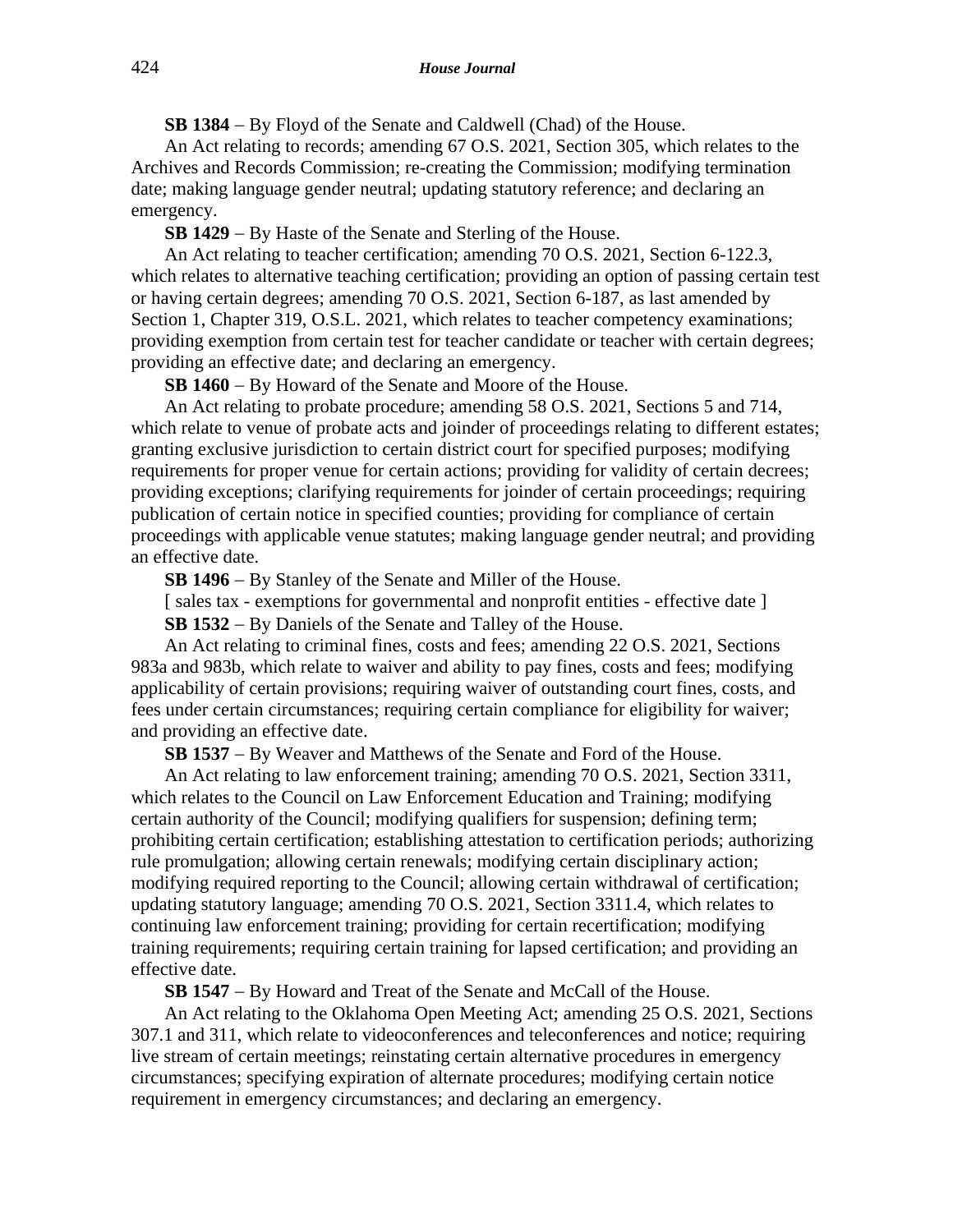**SB 1571** − By Allen of the Senate and West (Rick) of the House.

An Act relating to hunting; amending 29 O.S. 2021, Section 5-213, which relates to crossbows and longbows as a legal means of take; authorizing the use of air bows as a legal means of take during certain season; requiring an individual to obtain a stamp from the Oklahoma Wildlife Conservation Commission prior to use; providing contingent limitation; and providing an effective date.

**SB 1587** − By Simpson and Bergstrom of the Senate and Hardin (Tommy) of the House.

An Act relating to veterans; creating the K-I-A Reinterment Fund; specifying use of fund; requiring Director to establish procedure and criteria; providing for codification; providing an effective date; and declaring an emergency.

**SB 1617** − By Dugger of the Senate and West (Kevin) of the House.

An Act relating to boards and commissions; amending 47 O.S. 2021, Section 759, as last amended by Section 3, Chapter 283, O.S.L. 2021, which relates to the Board of Tests for Alcohol and Drug Influence; extending sunset termination date; amending 73 O.S. 2021, Section 83.1, which relates to the Capitol-Medical Center Improvement and Zoning Commission; extending sunset termination date; amending 74 O.S. 2021, Section 7005, which relates to the oversight committee for state employee charitable contributions; extending sunset termination date; providing an effective date; and declaring an emergency.

**SB 1623** − By Pugh of the Senate and Boatman of the House.

An Act relating to schools; creating the Learn Everywhere Act; allowing students in certain schools to be eligible for extended learning opportunities; providing definition; allowing a student to earn certain credit for certain opportunity; directing each school district board of education and public charter school governing body to adopt certain policy; providing for contents of policy; directing the State Board of Education to adopt certain policy; providing for award of elective credit; allowing a student in certain grades to request credit for certain courses beginning in certain school year; directing each school district board of education and public charter school governing body to adopt certain policy; providing for contents of policy; allowing certain credit to count toward certain graduation requirements; prohibiting credit from being granted for certain courses; providing for promulgation of rules; providing for codification; providing an effective date; and declaring an emergency.

**SB 1685** − By Thompson of the Senate and Hilbert of the House.

An Act relating to tax credit; amending 68 O.S. 2021, Section 2357.403, which relates to the Oklahoma Affordable Housing Act; stating certain credit limit shall not exceed certain federal credit; updating statutory language; and providing an effective date.

**SB 1695** − By Murdock, Kirt and Floyd of the Senate and Newton of the House.

An Act relating to Rules of the Ethics Commission; amending Rule 3.16 of the Rules of the Ethics Commission (74 O.S. 2021, Ch. 62, App. I), which relates to financial disclosure statements; adding certain persons subject to financial disclosure; and providing an effective date.

**SB 1733** − By Treat and Howard of the Senate and McCall of the House.

An Act relating to the Oklahoma Open Records Act; amending 51 O.S. 2021, Section 24A.3, which relates to definitions; modifying definitions; and providing an effective date.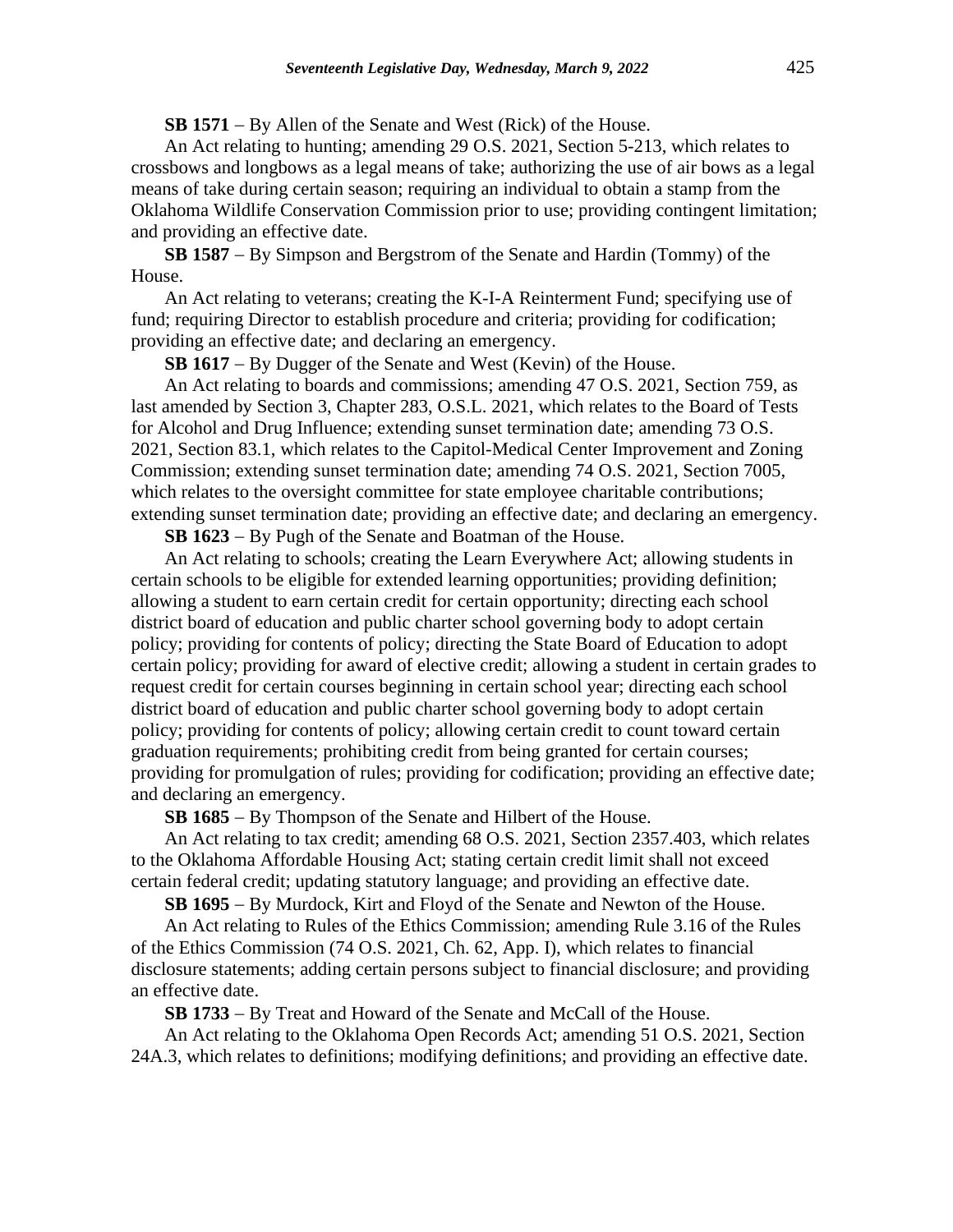**SB 1743** − By Leewright of the Senate and Bashore of the House.

An Act relating to financial protection products; defining terms; allowing for the issuance of motor vehicle financial protection products; requiring the issuance of the protection product to be a separate charge; prohibiting the requirement of a protection product as a term for sale or lease; allowing for the use of debt waivers; providing the conditions for a retail seller or creditor to offer debt waivers; providing the contractual liabilities of a creditor issuing a debt waiver; providing for the cancelation or termination of debt waivers under certain conditions; providing the procedures the borrower shall follow to obtain a debt waiver benefit; authorizing refund in the event of a cancelation of a debt waiver under certain conditions; providing exemptions for certain offers of debt waivers; providing requirements for offering vehicle value protection agreements; requiring a contract holder of a vehicle value protection agreement to provide copy of agreement; requiring contract holders to follow certain fiduciary requirements to ensure faithful performance; requiring agreements to disclose certain information; providing for promulgation of rules; providing penalties for certain violations; establishing that motor vehicle financial protection products shall not be insurance; providing for codification; and providing an effective date.

**SB 1802** − By Howard of the Senate and Kannady of the House.

An Act relating to multiple versions of statutes; amending, merging, consolidating and repealing multiple versions of statutes; amending 11 O.S. 2021, Section 50-114, as last amended by Section 1, Chapter 330, O.S.L. 2021; repealing 11 O.S. 2021, Section 50-114, as last amended by Section 3, Chapter 329, O.S.L. 2021; amending 21 O.S. 2021, Section 142A-3, as last amended by Section 1, Chapter 344, O.S.L. 2021; repealing 21 O.S. 2021, Section 142A-3, as last amended by Section 8, Chapter 552, O.S.L. 2021; amending 21 O.S. 2021, Section 1111, as last amended by Section 1, Chapter 253, O.S.L. 2021; repealing 21 O.S. 2021, Section 1111, as last amended by Section 3, Chapter 331, O.S.L. 2021; amending 21 O.S. 2021, Section 1241, as last amended by Section 1, Chapter 176, O.S.L. 2021; repealing 21 O.S. 2021, Section 1241, as last amended by Section 2, Chapter 554, O.S.L. 2021; repealing 21 O.S. 2021, Section 1290.18, as last amended by Section 8, Chapter 146, O.S.L. 2021; repealing 43A O.S. 2021, Section 1-110, as last amended by Section 1, Chapter 38, O.S.L. 2021; repealing 43A O.S. 2021, Section 5-207, as last amended by Section 2, Chapter 38, O.S.L. 2021; amending 47 O.S. 2021, Section 955, as last amended by Section 4, Chapter 334, O.S.L. 2021; repealing 47 O.S. 2021, Section 955, as last amended by Section 1, Chapter 155, O.S.L. 2021; amending 47 O.S. 2021, Section 1132, as last amended by Section 2, Chapter 543, O.S.L. 2021; repealing 47 O.S. 2021, Section 1132, as last amended by Section 2, Chapter 376, O.S.L. 2021; amending 47 O.S. 2021, Section 1141.1, as last amended by Section 13, Chapter 157, O.S.L. 2021; repealing 47 O.S. 2021, Section 1141.1, as last amended by Section 10, Chapter 276, O.S.L. 2021; amending 51 O.S. 2021, Section 152, as last amended by Section 28, Chapter 12, O.S.L. 2021; repealing 51 O.S. 2021, Section 152, as last amended by Section 1, Chapter 41, O.S.L. 2021; repealing 51 O.S. 2021, Section 152, as last amended by Section 1, Chapter 241, O.S.L. 2021; amending 51 O.S. 2021, Section 155, as last amended by Section 3, Chapter 241, O.S.L. 2021; repealing 51 O.S. 2021, Section 155, as last amended by Section 29, Chapter 12, O.S.L. 2021; amending 61 O.S. 2021, Section 103, as last amended by Section 2, Chapter 340, O.S.L. 2021; repealing 61 O.S. 2021, Section 103, as last amended by Section 1, Chapter 244, O.S.L. 2021; amending 62 O.S. 2021, Section 34.32, as last amended by Section 1, Chapter 16, O.S.L. 2021; repealing 62 O.S. 2021, Section 34.32, as last amended by Section 1, Chapter 160, O.S.L. 2021; amending 63 O.S. 2021, Section 426,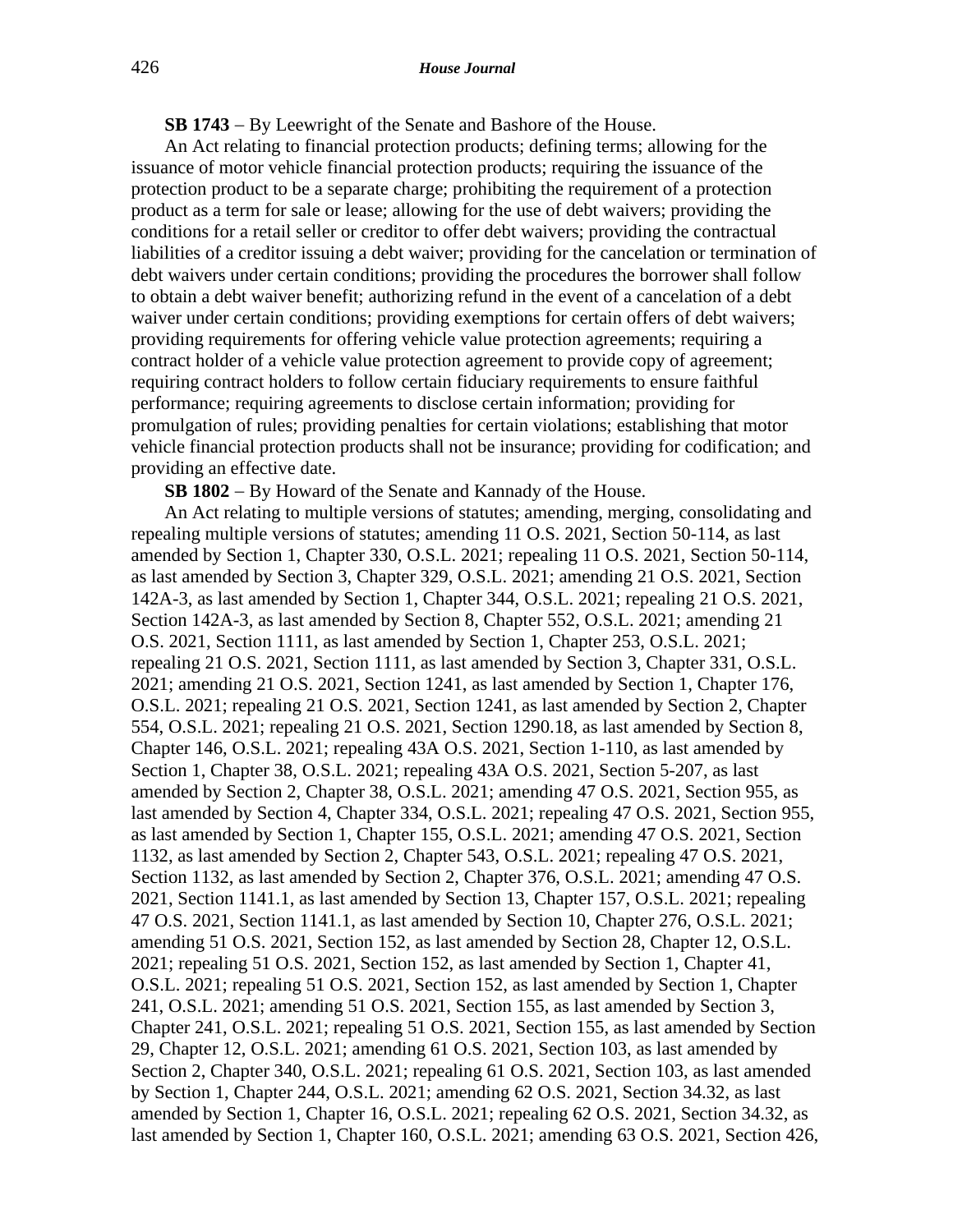as amended by Section 2, Chapter 563, O.S.L. 2021; repealing 63 O.S. 2021, Section 426, as amended by Section 13, Chapter 584, O.S.L. 2021; repealing 63 O.S. 2021, Section 426, as amended by Section 6, Chapter 553, O.S.L. 2021; amending 63 O.S. 2021, Section 427.3, as last amended by Section 9, Chapter 553, O.S.L. 2021; repealing 63 O.S. 2021, Section 427.3, as last amended by Section 5, Chapter 584, O.S.L. 2021; amending 63 O.S. 2021, Section 427.4, as amended by Section 10, Chapter 553, O.S.L. 2021; repealing 63 O.S. 2021, Section 427.4, as amended by Section 6, Chapter 584, O.S.L. 2021; amending 63 O.S. 2021, Section 427.16, as amended by Section 18, Chapter 553, O.S.L. 2021; repealing 63 O.S. 2021, Section 427.16, as amended by Section 10, Chapter 584, O.S.L. 2021; amending 63 O.S. 2021, Section 1-317, as last amended by Section 1, Chapter 247, O.S.L. 2021; repealing 63 O.S. 2021, Section 1-317, as last amended by Section 1, Chapter 104, O.S.L. 2021; amending 63 O.S. 2021, Section 1-1962, as last amended by Section 1, Chapter 125, O.S.L. 2021; repealing 63 O.S. 2021, Section 1-1962, as last amended by Section 3, Chapter 284, O.S.L. 2021; amending 64 O.S. 2021, Section 1013, as last amended by Section 1, Chapter 132, O.S.L. 2021; repealing 64 O.S. 2021, Section 1013, as last amended by Section 2, Chapter 227, O.S.L. 2021; repealing 64 O.S. 2021, Section 1013, as last amended by Section 1, Chapter 228, O.S.L. 2021; amending 68 O.S. 2021, Section 1356, as last amended by Section 1, Chapter 539, O.S.L. 2021; repealing 68 O.S. 2021, Section 1356, as last amended by Section 1, Chapter 580, O.S.L. 2021; amending 68 O.S. 2021, Section 2355, as last amended by Section 1, Chapter 493, O.S.L. 2021; repealing 68 O.S. 2021, Section 2355, as last amended by Section 1, Chapter 492, O.S.L. 2021; amending 68 O.S. 2021, Section 3624, as last amended by Section 13, Chapter 15, O.S.L. 2021; repealing 68 O.S. 2021, Section 3624, as last amended by Section 3, Chapter 312, O.S.L. 2021; amending 70 O.S. 2021, Section 6-187, as last amended by Section 1, Chapter 118, O.S.L. 2021; repealing 70 O.S. 2021, Section 6-187, as last amended by Section 1, Chapter 319, O.S.L. 2021; amending 70 O.S. 2021, Section 11-103.6, as last amended by Section 1, Chapter 322, O.S.L. 2021; repealing 70 O.S. 2021, Section 11- 103.6, as last amended by Section 4, Chapter 345, O.S.L. 2021; amending 74 O.S. 2021, Section 85.3A, as last amended by Section 1, Chapter 58, O.S.L. 2021; repealing 74 O.S. 2021, Section 85.3A, as last amended by Section 13, Chapter 101, O.S.L. 2021; amending 75 O.S. 2021, Section 251, as last amended by Section 31, Chapter 12, O.S.L. 2021; repealing 75 O.S. 2021, Section 251, as last amended by Section 6, Chapter 11, O.S.L. 2021; updating statutory cites; and declaring an emergency.

**SB 1809** − By Garvin and Stephens of the Senate and Boles of the House.

An Act relating to hunting; amending 29 O.S. 2021, Section 4-135, which relates to permits to control nuisance wildlife; modifying language; requiring certain written permission; amending 29 O.S. 2021, Section 5-203.1, which relates to headlighting; providing certain exception; updating statutory references; removing certain allowance for hunting predatory animals; increasing penalties; requiring confiscation upon conviction; directing a district court to suspend, revoke, or deny a license upon request and conviction; stating minimum and maximum period of suspension, revocation, or denial; providing for reinstatement; setting fees; making reinstatement fees in addition to other license fees; authorizing certain persons to control nuisance coyotes or feral swine without a permit; requiring agricultural exemption permit issued by the Oklahoma Tax Commission for nuisance control; providing exception for headlighting; providing certain limitation; prohibiting nuisance control at night for persons convicted within certain period of time; providing for codification; and providing an effective date.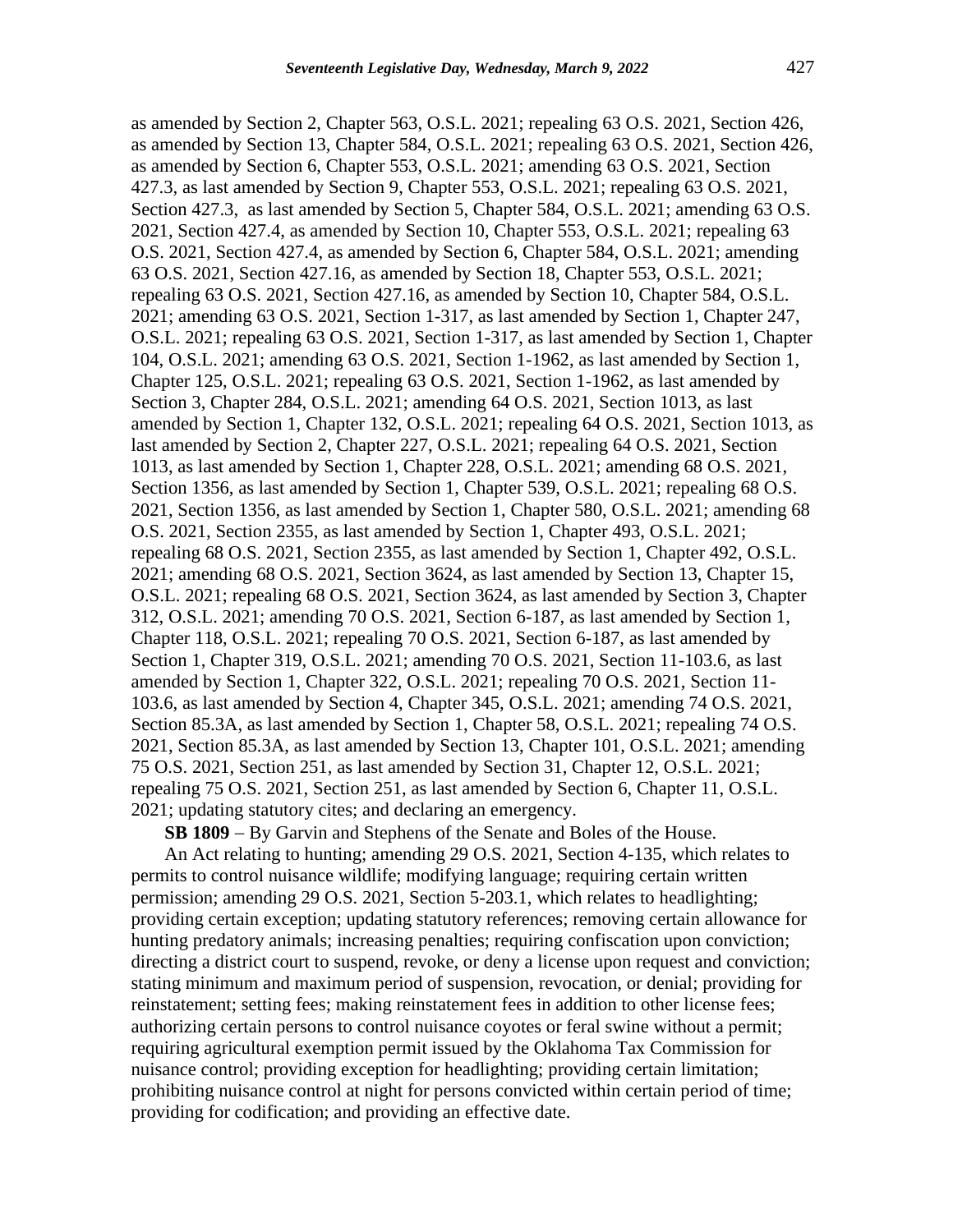**SB 1843** − By Leewright of the Senate and Hilbert of the House.

An Act relating to income tax; amending 68 O.S. 2021, Section 2358, which relates to adjustments to arrive at Oklahoma taxable income and Oklahoma adjusted gross income; modifying the payroll apportionment factor to include expenditures for employees working from home that reside in this state but employed by business outside this state; updating statutory language; and providing an effective date.

#### **Returning engrossed measures**

Announcing the passage of **HBs 4451, 4452, 4461, 4462** and **4463**.

The above-numbered measures were referred for enrollment.

## **SECOND READING**

The following were read for the second time and referred to committee:

**SB 1084** − Direct to Joint Calendar **SB 1085** − Direct to Joint Calendar

## **GENERAL ORDER**

**HB 3450** by O'Donnell of the House and Daniels of the Senate was read and considered.

Representative O'Donnell moved that **HB 3450** be advanced from General Order, which motion was declared adopted.

#### **THIRD READING**

**HB 3450** was read at length for the third time. On passage of the measure, the roll call was as follows:

Aye: Baker, Bashore, Bell, Bennett, Blancett, Boatman, Boles, Brewer, Burns, Bush, Caldwell (Chad), Caldwell (Trey), Conley, Cornwell, Crosswhite Hader, Culver, Davis, Dempsey, Dills, Dobrinski, Dollens, Echols, Ford, Frix, Fugate, Gann, Goodwin, Grego, Hardin (David), Hardin (Tommy), Hasenbeck, Hilbert, Hill, Humphrey, Johns, Kendrix, Kerbs, Lawson, Lepak, Lowe (Dick), Lowe (Jason), Luttrell, Manger, Marti, Martinez, May, McDugle, McEntire, Miller, Mize, Moore, Munson, Newton, Nichols, Nollan, O'Donnell, Olsen, Osburn, Pae, Patzkowsky, Pfeiffer, Phillips, Pittman, Provenzano, Randleman, Ranson, Roberts (Dustin), Roberts (Eric), Roberts (Sean), Roe, Rosecrants, Sims, Smith, Sneed, Stark, Steagall, Stearman, Sterling, Stinson, Strom, Talley, Townley, Turner, Vancuren, Virgin, Waldron, Walke, Wallace, West (Josh), West (Kevin), West (Rick), West (Tammy), Williams, Wolfley, Worthen, Mr. Speaker.--96.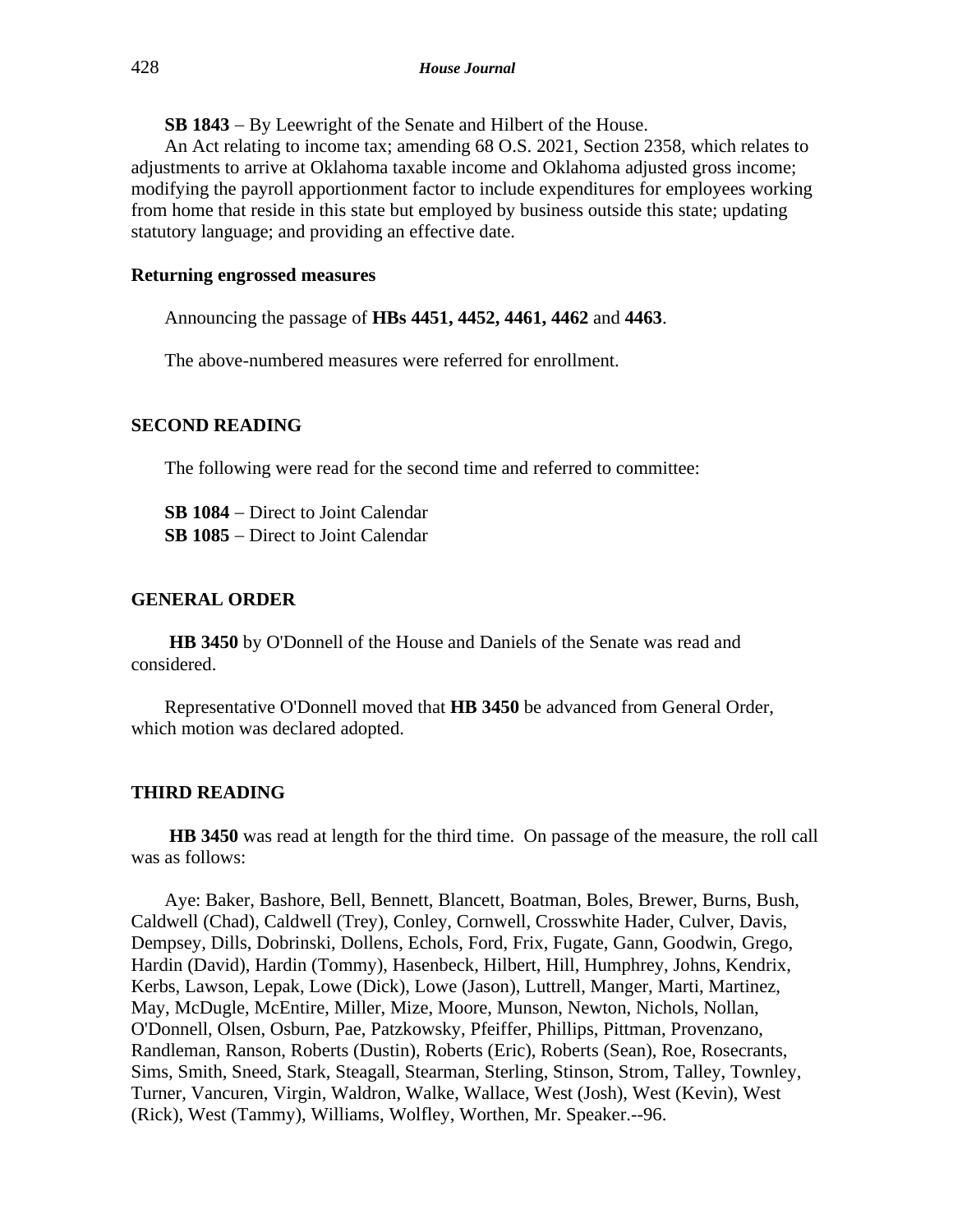Excused: Fetgatter, Kannady, McBride, Russ.--4.

Vacancy: District 89.--1.

The measure passed.

**HB 3450** was referred for engrossment.

## **GENERAL ORDER**

**HB 3373** by West (Tammy) of the House was read and considered.

Authored by Senator Pemberton (principal Senate author)

Representative West (Tammy) moved that **HB 3373** be advanced from General Order, which motion was declared adopted.

## **THIRD READING**

**HB 3373** was read at length for the third time. On passage of the measure and emergency, the roll call was as follows:

Aye: Baker, Bashore, Bell, Bennett, Blancett, Boatman, Boles, Brewer, Burns, Bush, Caldwell (Chad), Caldwell (Trey), Conley, Cornwell, Crosswhite Hader, Culver, Davis, Dempsey, Dills, Dobrinski, Dollens, Echols, Ford, Frix, Fugate, Gann, Goodwin, Grego, Hardin (David), Hardin (Tommy), Hasenbeck, Hilbert, Hill, Humphrey, Johns, Kendrix, Kerbs, Lepak, Lowe (Dick), Lowe (Jason), Manger, Marti, Martinez, May, McDugle, McEntire, Miller, Mize, Moore, Munson, Newton, Nichols, Nollan, O'Donnell, Olsen, Osburn, Pae, Patzkowsky, Pfeiffer, Phillips, Pittman, Provenzano, Randleman, Ranson, Roberts (Dustin), Roberts (Eric), Roberts (Sean), Roe, Rosecrants, Sims, Smith, Sneed, Stark, Steagall, Stearman, Sterling, Stinson, Strom, Talley, Townley, Turner, Vancuren, Virgin, Waldron, Walke, Wallace, West (Josh), West (Kevin), West (Rick), West (Tammy), Williams, Wolfley, Worthen, Mr. Speaker.--94.

Excused: Fetgatter, Kannady, Lawson, Luttrell, McBride, Russ.--6.

Vacancy: District 89.--1.

The measure and emergency passed.

**HB 3373** was referred for engrossment.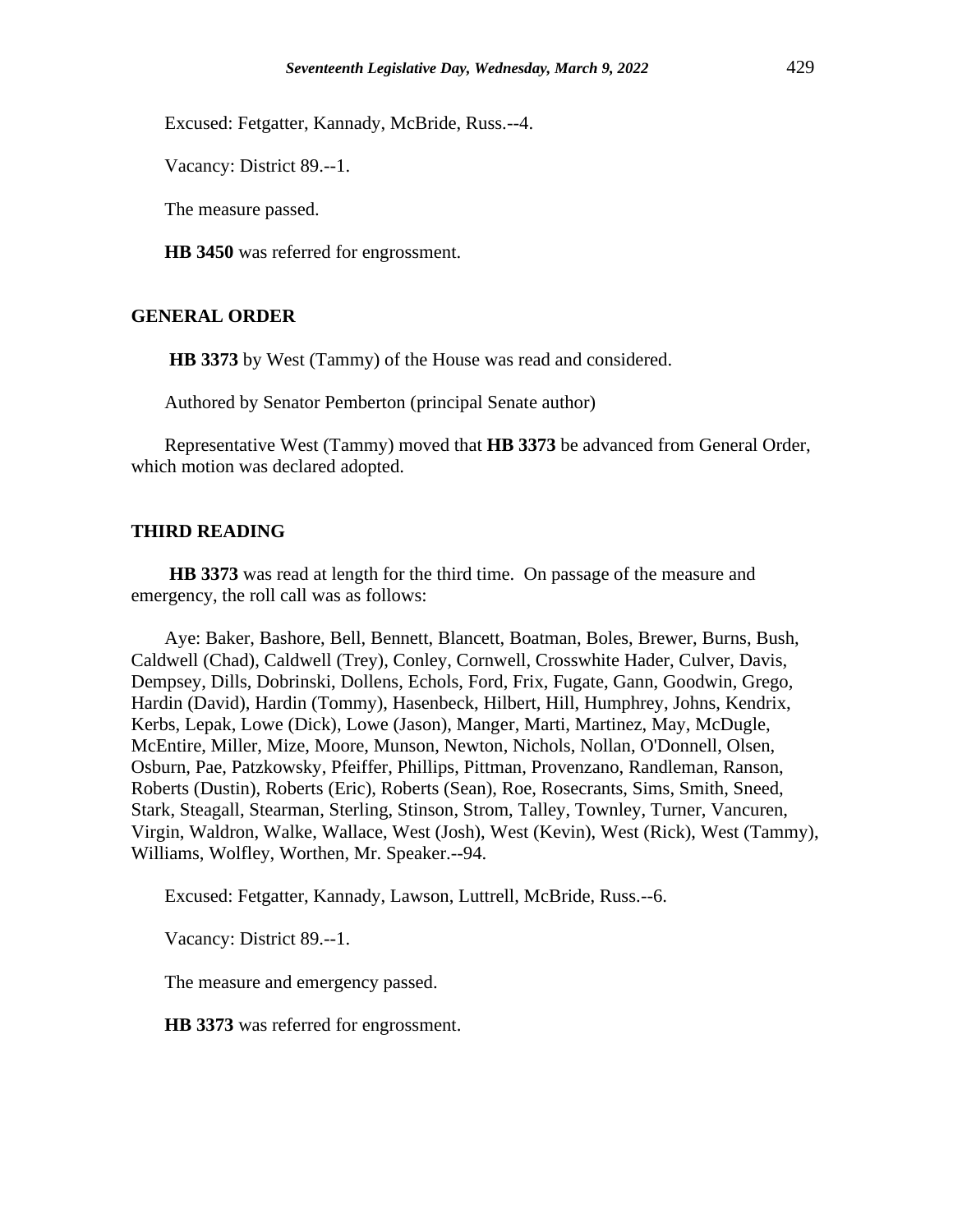## **MOTION**

Representative Ranson asked that the Journal reflect that had she been present in the Chamber, she would have voted nay on **HB 3046**, which was the order.

## **MOTION**

Representative West (Tammy) asked that the Journal reflect that had she been present in the Chamber, she would have voted aye on **HB 3317**, which was the order.

## **MOTION**

Representative Roe asked that the Journal reflect that had she been present in the Chamber, she would have voted aye on **HB 3271**, which was the order.

## **MOTION**

Representative Pfeiffer moved that the House stand in recess until 1:30 p.m., which was the order.

#### **Representative Newton Presiding**

## **GENERAL ORDER**

**HB 4386** by Ford et al. of the House and Weaver of the Senate was read and considered.

Coauthored by Representative(s) Boles, Roberts (Eric), Lowe (Dick), Moore, Conley, Roberts (Sean)

Representative Ford moved that **HB 4386** be advanced from General Order, which motion was declared adopted.

## **THIRD READING**

**HB 4386** was read at length for the third time. On passage of the measure and emergency, the roll call was as follows:

Aye: Baker, Bashore, Bennett, Blancett, Boatman, Boles, Brewer, Burns, Bush, Caldwell (Chad), Caldwell (Trey), Conley, Cornwell, Crosswhite Hader, Culver, Davis, Dempsey, Dills, Dobrinski, Dollens, Echols, Ford, Frix, Fugate, Gann, Goodwin, Grego, Hardin (David), Hardin (Tommy), Hasenbeck, Hilbert, Hill, Humphrey, Johns, Kendrix,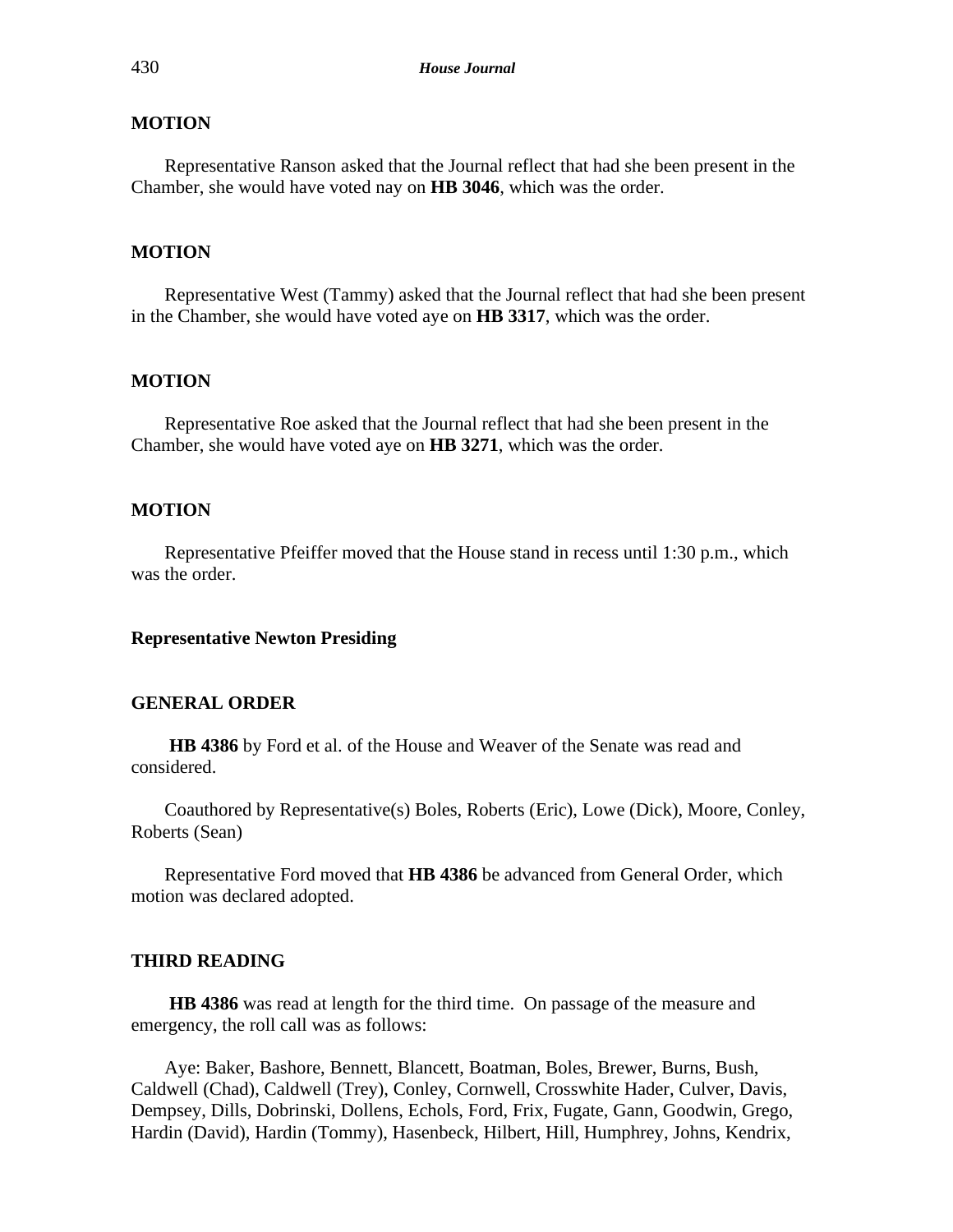Kerbs, Lawson, Lepak, Lowe (Dick), Luttrell, Manger, Marti, Martinez, May, McEntire, Miller, Mize, Moore, Munson, Newton, Nollan, O'Donnell, Olsen, Osburn, Pae, Patzkowsky, Pfeiffer, Phillips, Provenzano, Randleman, Ranson, Roberts (Dustin), Roberts (Eric), Roberts (Sean), Roe, Rosecrants, Russ, Sims, Smith, Sneed, Stark, Steagall, Stearman, Sterling, Stinson, Strom, Talley, Vancuren, Virgin, Waldron, Walke, West (Josh), West (Rick), West (Tammy), Williams, Wolfley, Worthen, Mr. Speaker.--88.

Excused: Bell, Fetgatter, Kannady, Lowe (Jason), McBride, McDugle, Nichols, Pittman, Townley, Turner, Wallace, West (Kevin).--12.

Vacancy: District 89.--1.

The measure and emergency passed.

**HB 4386** was referred for engrossment.

## **GENERAL ORDER**

**HB 3364** by Roberts (Eric) of the House and Haste of the Senate as read, considered and laid over on Page 361 was called up for further consideration.

Coauthored by Representative(s) Crosswhite Hader

Representative Martinez moved to amend **HB 3364** by striking the title, which amendment was declared adopted.

Representative Roberts (Eric) moved that **HB 3364** be advanced from General Order, which motion was declared adopted.

## **THIRD READING**

**HB 3364** was read at length for the third time. On passage of the measure and emergency, the roll call was as follows:

Aye: Baker, Bashore, Boatman, Boles, Burns, Bush, Caldwell (Chad), Caldwell (Trey), Cornwell, Crosswhite Hader, Culver, Davis, Dempsey, Dills, Dobrinski, Echols, Fetgatter, Ford, Frix, Gann, Grego, Hardin (David), Hardin (Tommy), Hasenbeck, Hilbert, Hill, Humphrey, Johns, Kannady, Kendrix, Kerbs, Lawson, Lepak, Lowe (Dick), Luttrell, Manger, Marti, Martinez, May, McDugle, McEntire, Miller, Mize, Moore, Newton, O'Donnell, Olsen, Osburn, Pae, Patzkowsky, Pfeiffer, Randleman, Roberts (Dustin), Roberts (Eric), Roberts (Sean), Roe, Sims, Smith, Sneed, Stark, Steagall, Stearman, Sterling, Stinson, Strom, Talley, Townley, Vancuren, Wallace, West (Josh), West (Kevin), West (Rick), West (Tammy), Williams, Wolfley, Worthen, Mr. Speaker.--77.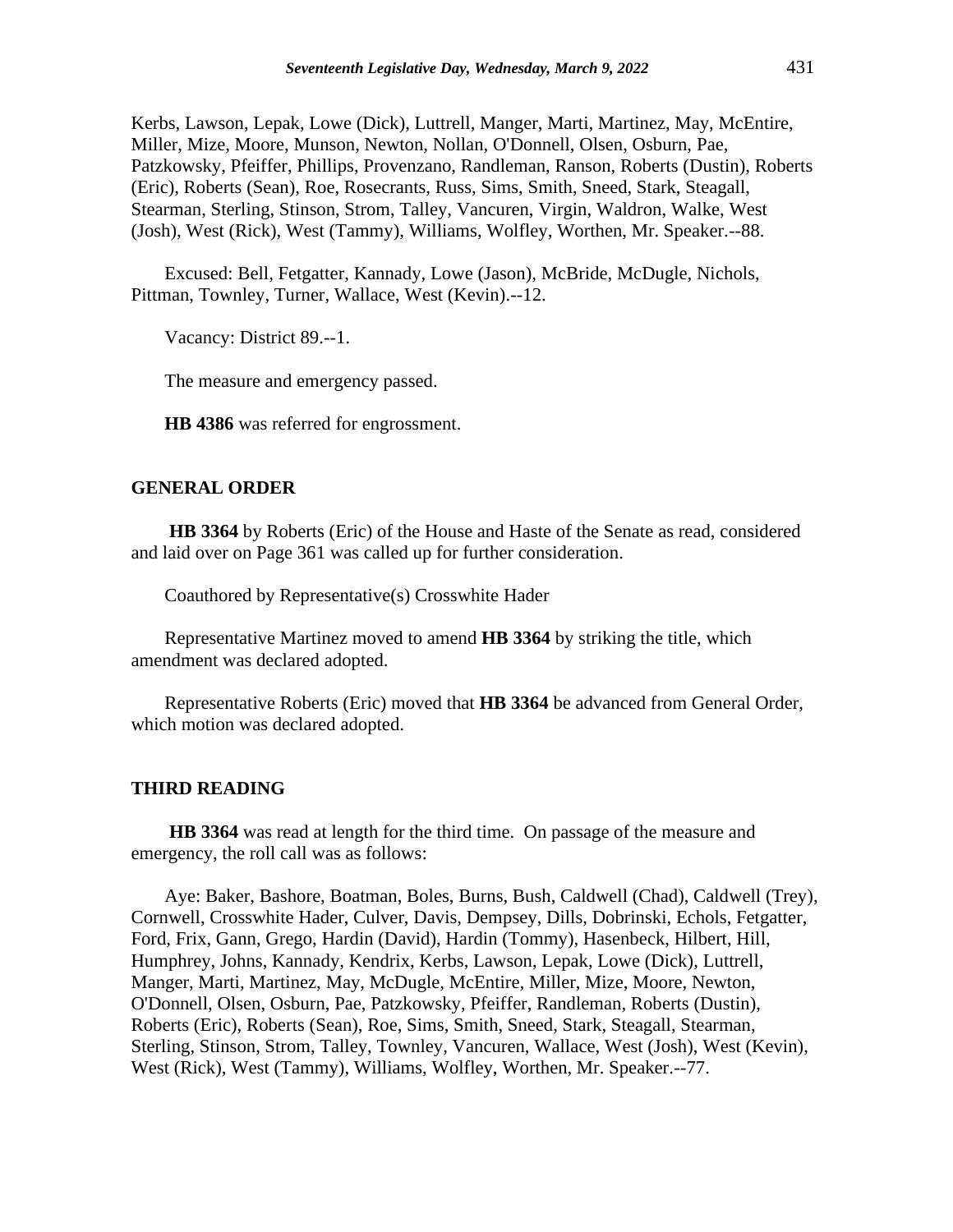Nay: Bell, Bennett, Blancett, Brewer, Dollens, Fugate, Goodwin, Lowe (Jason), Munson, Nichols, Pittman, Provenzano, Ranson, Rosecrants, Turner, Virgin, Waldron, Walke.--18.

Excused: Conley, McBride, Nollan, Phillips, Russ.--5.

Vacancy: District 89.--1.

The measure and emergency passed.

**HB 3364** was referred for engrossment.

## **GENERAL ORDER**

**HB 3351** by McCall et al. of the House was read and considered.

Coauthored by Representative(s) Crosswhite Hader

Remove as coauthor Representative(s) Fugate

Authored by Senator Pugh (principal Senate author)

Representative Echols moved that **HB 3351** be advanced from General Order, which motion was declared adopted.

## **THIRD READING**

**HB 3351** was read at length for the third time. On passage of the measure, the roll call was as follows:

Aye: Baker, Bashore, Boatman, Boles, Bush, Caldwell (Chad), Caldwell (Trey), Conley, Cornwell, Crosswhite Hader, Culver, Dempsey, Dobrinski, Echols, Fetgatter, Ford, Frix, Grego, Hardin (David), Hasenbeck, Hilbert, Hill, Humphrey, Johns, Kannady, Kendrix, Kerbs, Lawson, Lepak, Lowe (Dick), Luttrell, Manger, Marti, Martinez, May, McDugle, McEntire, Miller, Mize, Moore, Newton, Nollan, O'Donnell, Olsen, Osburn, Pae, Patzkowsky, Pfeiffer, Phillips, Pittman, Randleman, Roberts (Dustin), Roberts (Eric), Roe, Sims, Smith, Sneed, Steagall, Sterling, Stinson, Talley, Townley, Vancuren, Wallace, West (Josh), West (Kevin), West (Tammy), Williams, Wolfley, Worthen, Mr. Speaker.--71.

Nay: Bell, Bennett, Blancett, Brewer, Burns, Dills, Dollens, Fugate, Gann, Goodwin, Hardin (Tommy), Lowe (Jason), Munson, Nichols, Provenzano, Ranson, Rosecrants, Stark, Stearman, Strom, Turner, Virgin, Walke, West (Rick).--24.

Excused: McBride, Roberts (Sean), Russ.--3.

Constitutional Priv: Davis, Waldron.--2.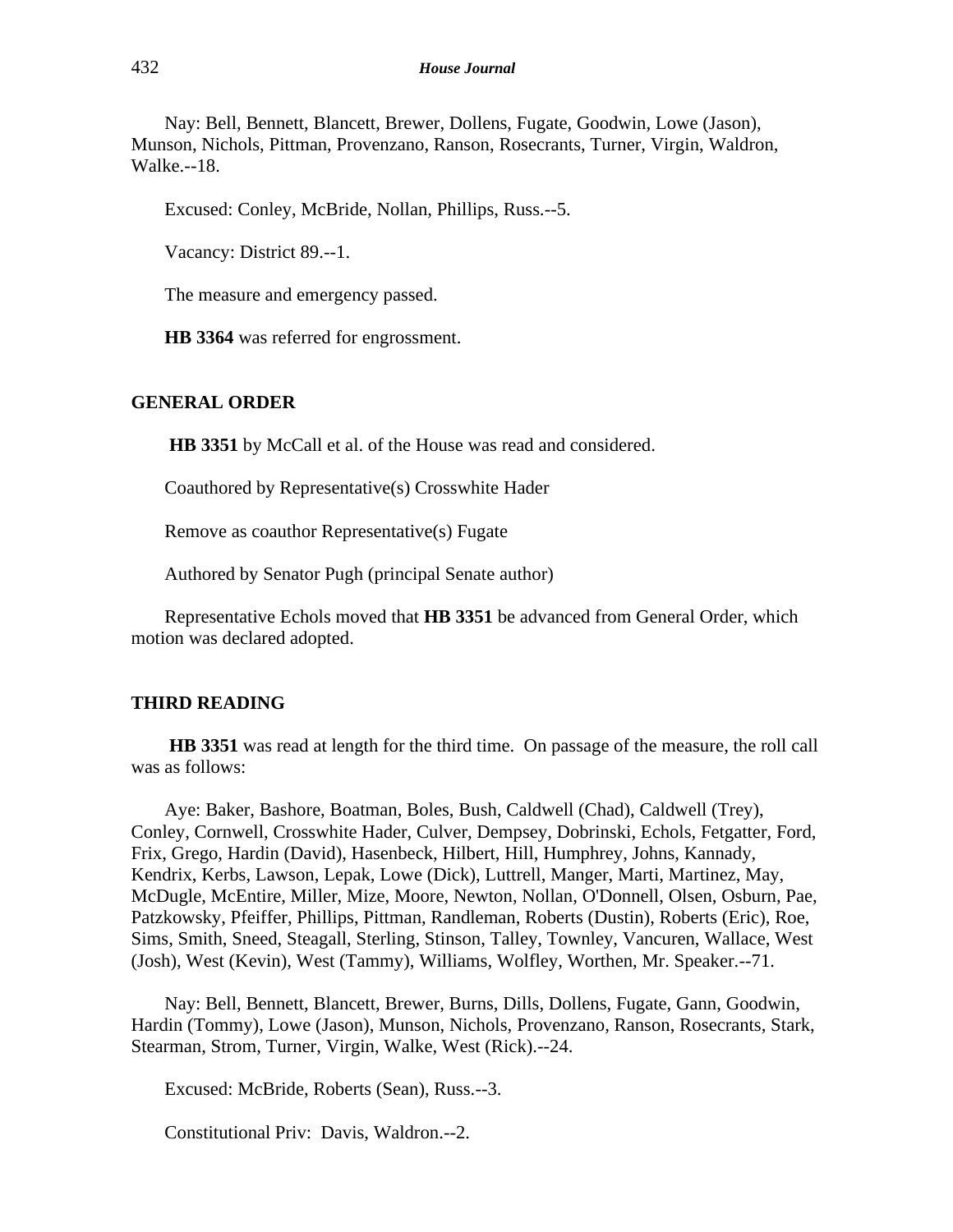Vacancy: District 89.--1.

The measure passed.

**HB 3351** was referred for engrossment.

## **ENGROSSED AND ENROLLED MEASURES**

**HBs 4451, 4452, 4461, 4462** and **4463** were reported correctly enrolled and, after fourth reading, properly signed, in open session, and ordered transmitted to the Honorable Senate.

## **RESOLUTION FOR CONSIDERATION**

**HR 1048** was called up for consideration.

Upon motion of Representative Roberts (Dustin), **HR 1048** was considered and adopted.

**HR 1048** was referred for enrollment.

## **GENERAL ORDER**

**HB 3645** by Dills of the House and Pemberton of the Senate was read and considered.

Coauthored by Representative(s) Waldron

Representative Dills moved to amend **HB 3645**, Page 4, Section 1, Line 24 and Page 5, Section 1, Line 1 by deleting "regional accreditation officer" and inserting in lieu thereof "office of accreditation", which amendment was declared adopted.

Representative Dills moved that **HB 3645** be advanced from General Order, which motion was declared adopted.

## **Representative Frix Presiding**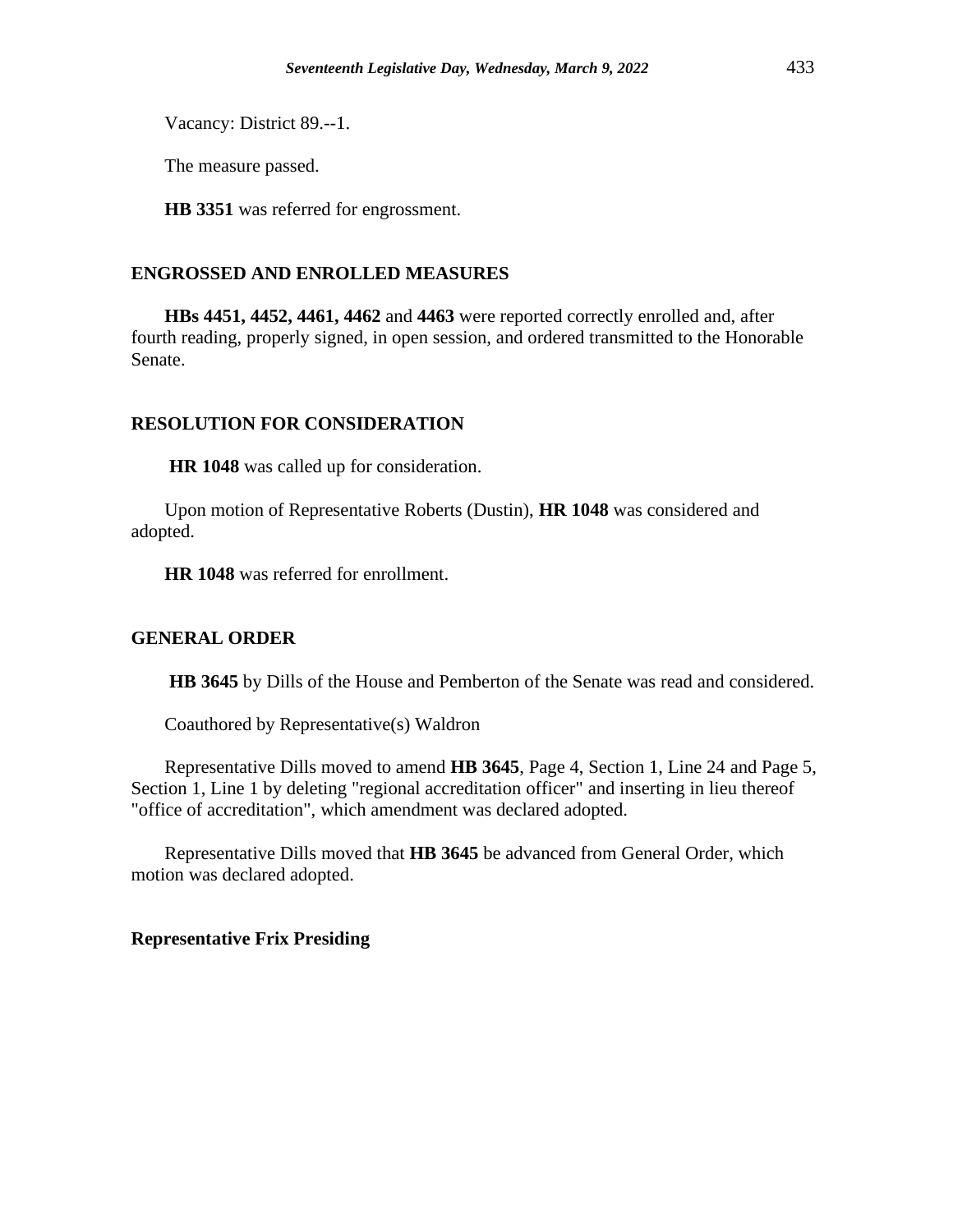## **THIRD READING**

**HB 3645** was read at length for the third time. On passage of the measure, the roll call was as follows:

Aye: Baker, Bashore, Bell, Bennett, Blancett, Boatman, Boles, Brewer, Burns, Bush, Caldwell (Chad), Caldwell (Trey), Cornwell, Crosswhite Hader, Culver, Davis, Dempsey, Dills, Dobrinski, Dollens, Echols, Fetgatter, Ford, Frix, Fugate, Gann, Goodwin, Grego, Hardin (David), Hardin (Tommy), Hasenbeck, Hilbert, Hill, Humphrey, Johns, Kannady, Kendrix, Kerbs, Lawson, Lepak, Lowe (Dick), Lowe (Jason), Luttrell, Manger, Martinez, May, McEntire, Miller, Mize, Moore, Munson, Newton, Nichols, Nollan, O'Donnell, Olsen, Osburn, Pae, Patzkowsky, Pfeiffer, Pittman, Provenzano, Randleman, Ranson, Roberts (Dustin), Roberts (Eric), Roberts (Sean), Roe, Rosecrants, Sims, Smith, Sneed, Stark, Steagall, Stearman, Sterling, Stinson, Strom, Talley, Townley, Vancuren, Virgin, Waldron, Walke, Wallace, West (Josh), West (Kevin), West (Rick), West (Tammy), Williams, Wolfley, Worthen, Mr. Speaker.--93.

Excused: Conley, Marti, McBride, McDugle, Phillips, Russ, Turner.--7.

Vacancy: District 89.--1.

The measure passed.

**HB 3645** was referred for engrossment.

## **GENERAL ORDER**

**HB 4374** by Ford of the House and Weaver of the Senate was read and considered.

Representative Ford moved that **HB 4374** be advanced from General Order, which motion was declared adopted.

#### **THIRD READING**

**HB 4374** was read at length for the third time. On passage of the measure and emergency, the roll call was as follows:

Aye: Baker, Bell, Bennett, Blancett, Boatman, Boles, Brewer, Burns, Bush, Caldwell (Chad), Caldwell (Trey), Conley, Cornwell, Crosswhite Hader, Culver, Davis, Dempsey, Dills, Dobrinski, Dollens, Echols, Fetgatter, Ford, Frix, Fugate, Gann, Goodwin, Grego, Hardin (David), Hardin (Tommy), Hasenbeck, Hilbert, Hill, Humphrey, Johns, Kannady, Kendrix, Kerbs, Lawson, Lepak, Lowe (Dick), Lowe (Jason), Luttrell, Manger, Marti, Martinez, May, McDugle, McEntire, Miller, Mize, Moore, Munson, Newton, Nichols, Nollan, O'Donnell, Olsen, Osburn, Pae, Patzkowsky, Pfeiffer, Phillips, Pittman, Provenzano, Randleman, Ranson, Roberts (Dustin), Roberts (Eric), Roberts (Sean), Roe, Rosecrants, Sims, Smith, Sneed, Stark, Steagall, Stearman, Sterling, Stinson, Strom, Talley,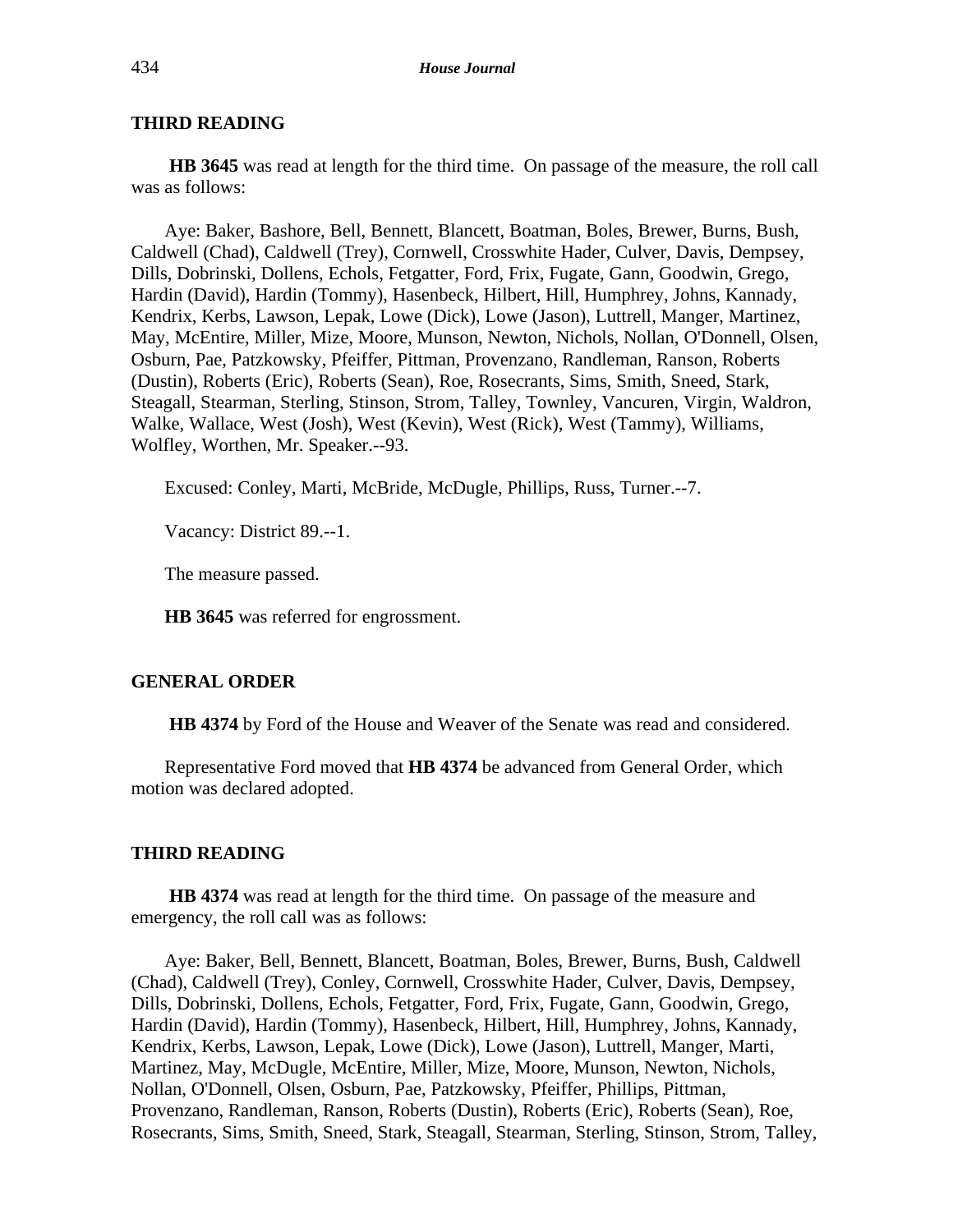Townley, Vancuren, Virgin, Waldron, Walke, Wallace, West (Josh), West (Kevin), West (Rick), West (Tammy), Williams, Wolfley, Worthen, Mr. Speaker.--96.

Excused: Bashore, McBride, Russ, Turner.--4.

Vacancy: District 89.--1.

The measure and emergency passed.

**HB 4374** was referred for engrossment.

#### **GENERAL ORDER**

**HB 3646** by Dills et al. of the House and Leewright of the Senate was read and considered.

Coauthored by Representative(s) Boles

Representative Dills moved that **HB 3646** be advanced from General Order, which motion was declared adopted.

### **THIRD READING**

**HB 3646** was read at length for the third time. On passage of the measure, the roll call was as follows:

Aye: Baker, Bashore, Bell, Bennett, Blancett, Boatman, Boles, Brewer, Burns, Bush, Caldwell (Chad), Caldwell (Trey), Conley, Cornwell, Crosswhite Hader, Culver, Davis, Dempsey, Dills, Dobrinski, Dollens, Echols, Fetgatter, Ford, Frix, Fugate, Gann, Goodwin, Grego, Hardin (David), Hardin (Tommy), Hasenbeck, Hilbert, Hill, Humphrey, Johns, Kannady, Kendrix, Kerbs, Lepak, Lowe (Dick), Lowe (Jason), Manger, Marti, Martinez, May, McDugle, McEntire, Miller, Munson, Nichols, Nollan, O'Donnell, Olsen, Osburn, Pae, Patzkowsky, Pfeiffer, Pittman, Provenzano, Randleman, Ranson, Roberts (Dustin), Roberts (Eric), Roberts (Sean), Roe, Rosecrants, Sims, Smith, Sneed, Stark, Steagall, Stearman, Sterling, Stinson, Strom, Talley, Townley, Turner, Vancuren, Virgin, Waldron, Walke, Wallace, West (Josh), West (Rick), West (Tammy), Wolfley, Worthen, Mr. Speaker.--90.

Excused: Lawson, Luttrell, McBride, Mize, Newton, Phillips, Russ, West (Kevin), Williams.--9.

Constitutional Priv: Moore.--1.

Vacancy: District 89.--1.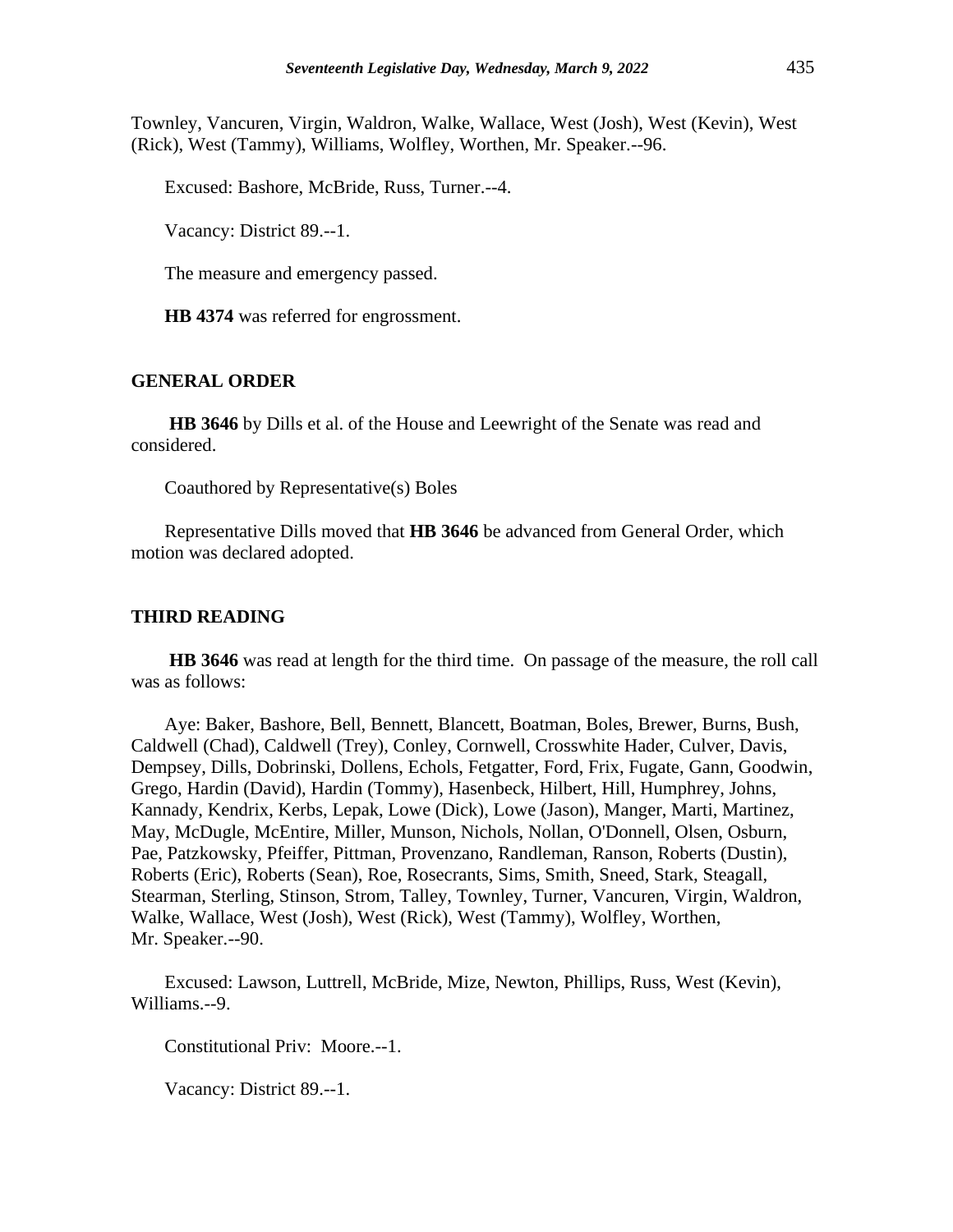The measure passed.

**HB 3646** was referred for engrossment.

## **GENERAL ORDER**

**HB 3647** by Dills et al. of the House and Leewright of the Senate was read and considered.

Coauthored by Representative(s) Phillips, Boles

Representative Dills moved that **HB 3647** be advanced from General Order, which motion was declared adopted.

## **THIRD READING**

**HB 3647** was read at length for the third time. On passage of the measure and emergency, the roll call was as follows:

Aye: Baker, Bashore, Bell, Bennett, Boatman, Boles, Brewer, Burns, Bush, Caldwell (Trey), Conley, Cornwell, Crosswhite Hader, Culver, Davis, Dempsey, Dills, Dobrinski, Dollens, Echols, Fetgatter, Ford, Frix, Fugate, Goodwin, Grego, Hardin (David), Hasenbeck, Hilbert, Hill, Humphrey, Johns, Kannady, Kendrix, Lepak, Lowe (Dick), Lowe (Jason), Manger, Marti, Martinez, May, McDugle, McEntire, Miller, Moore, Munson, Nichols, Nollan, O'Donnell, Olsen, Osburn, Pae, Patzkowsky, Pfeiffer, Phillips, Pittman, Provenzano, Randleman, Ranson, Roberts (Dustin), Roberts (Eric), Roberts (Sean), Roe, Rosecrants, Sims, Smith, Sneed, Stark, Steagall, Sterling, Stinson, Strom, Talley, Townley, Turner, Vancuren, Virgin, Waldron, Walke, Wallace, West (Josh), West (Kevin), West (Rick), West (Tammy), Wolfley, Worthen, Mr. Speaker.--87.

Nay: Gann, Hardin (Tommy), Stearman.--3.

Excused: Blancett, Caldwell (Chad), Kerbs, Lawson, Luttrell, McBride, Mize, Newton, Russ, Williams.--10.

Vacancy: District 89.--1.

The measure and emergency passed.

**HB 3647** was referred for engrossment.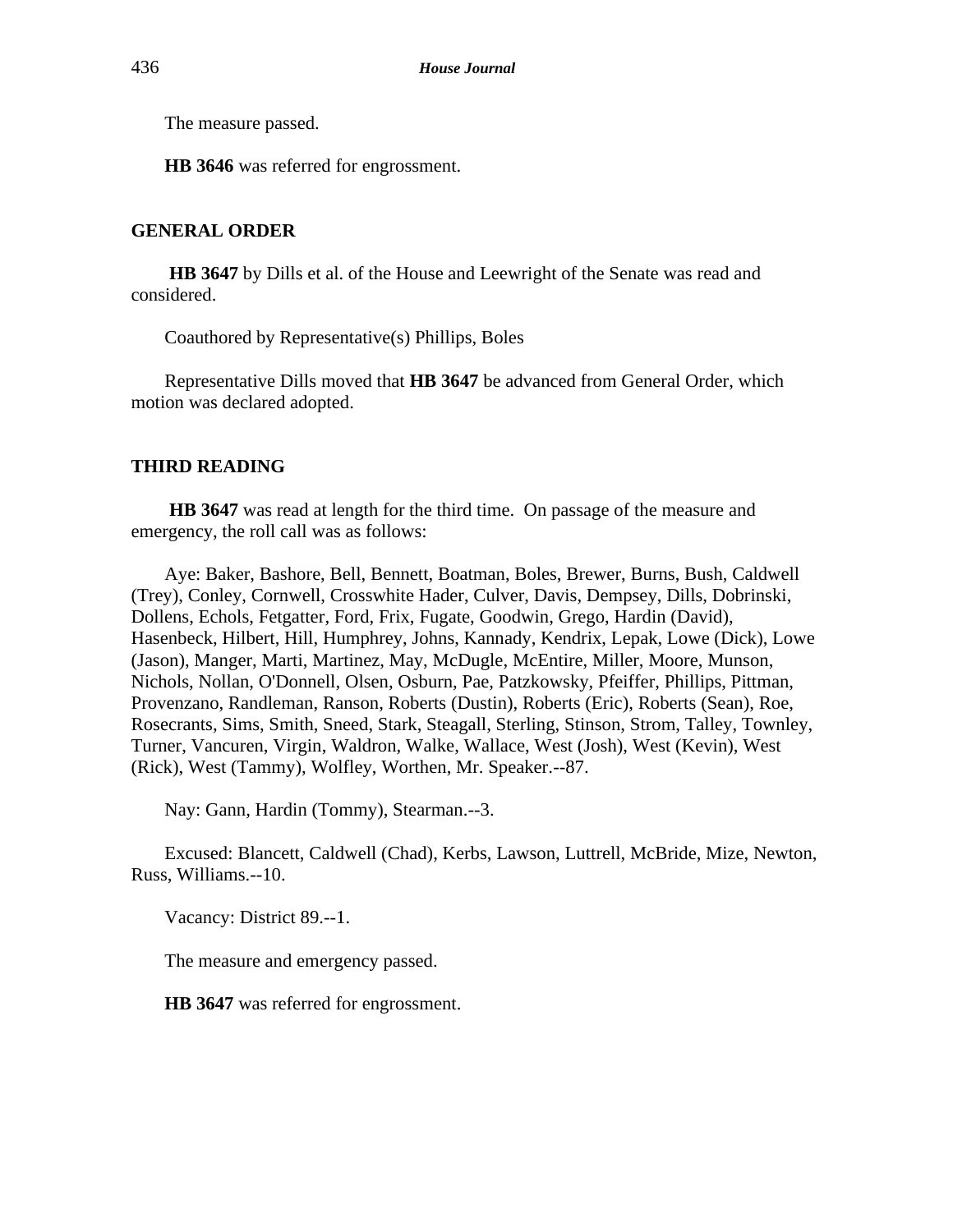## **GENERAL ORDER**

**HB 3543** by Caldwell (Chad) of the House and Daniels of the Senate was read and considered.

Representative Caldwell (Chad) moved to amend **HB 3543** by striking the title, the enacting clause, the entire bill and inserting in lieu thereof a floor substitute, which floor substitute was declared adopted.

Representative Caldwell (Chad) moved that **HB 3543** be advanced from General Order, which motion was declared adopted.

## **THIRD READING**

**HB 3543** was read at length for the third time. On passage of the measure, the roll call was as follows:

Aye: Baker, Bashore, Boatman, Boles, Brewer, Burns, Caldwell (Chad), Conley, Cornwell, Culver, Davis, Dempsey, Dobrinski, Echols, Fetgatter, Ford, Frix, Grego, Hasenbeck, Hill, Humphrey, Johns, Kannady, Kendrix, Lawson, Lepak, Lowe (Dick), Luttrell, Manger, Marti, Martinez, May, Miller, Moore, Nollan, O'Donnell, Olsen, Osburn, Pae, Patzkowsky, Pfeiffer, Phillips, Pittman, Randleman, Roberts (Dustin), Roberts (Eric), Roberts (Sean), Roe, Sims, Smith, Sneed, Stark, Steagall, Stearman, Sterling, Stinson, Talley, Townley, Vancuren, Waldron, Wallace, West (Kevin), West (Tammy), Wolfley, Worthen, Mr. Speaker.--66.

Nay: Bell, Bennett, Blancett, Bush, Caldwell (Trey), Crosswhite Hader, Dills, Dollens, Fugate, Gann, Goodwin, Hardin (David), Hardin (Tommy), Kerbs, Lowe (Jason), McDugle, McEntire, Munson, Nichols, Provenzano, Ranson, Rosecrants, Turner, Virgin, Walke, West (Josh), West (Rick).--27.

Excused: Hilbert, McBride, Mize, Newton, Russ, Strom, Williams.--7.

Vacancy: District 89.--1.

The measure passed.

On passage of the emergency, the roll call was as follows:

Aye: Bashore, Boatman, Boles, Burns, Bush, Caldwell (Chad), Cornwell, Crosswhite Hader, Culver, Davis, Dempsey, Dills, Dobrinski, Echols, Fetgatter, Ford, Frix, Grego, Hardin (David), Hasenbeck, Hilbert, Humphrey, Johns, Kannady, Kendrix, Kerbs, Lawson, Lepak, Lowe (Dick), Luttrell, Manger, Martinez, May, McDugle, McEntire, Moore, Nollan, O'Donnell, Olsen, Osburn, Pae, Patzkowsky, Pfeiffer, Randleman, Roberts (Dustin), Roberts (Eric), Roberts (Sean), Roe, Sims, Smith, Sneed, Stark, Sterling, Stinson, Townley, Vancuren, Wallace, West (Josh), West (Kevin), Wolfley, Mr. Speaker.--61.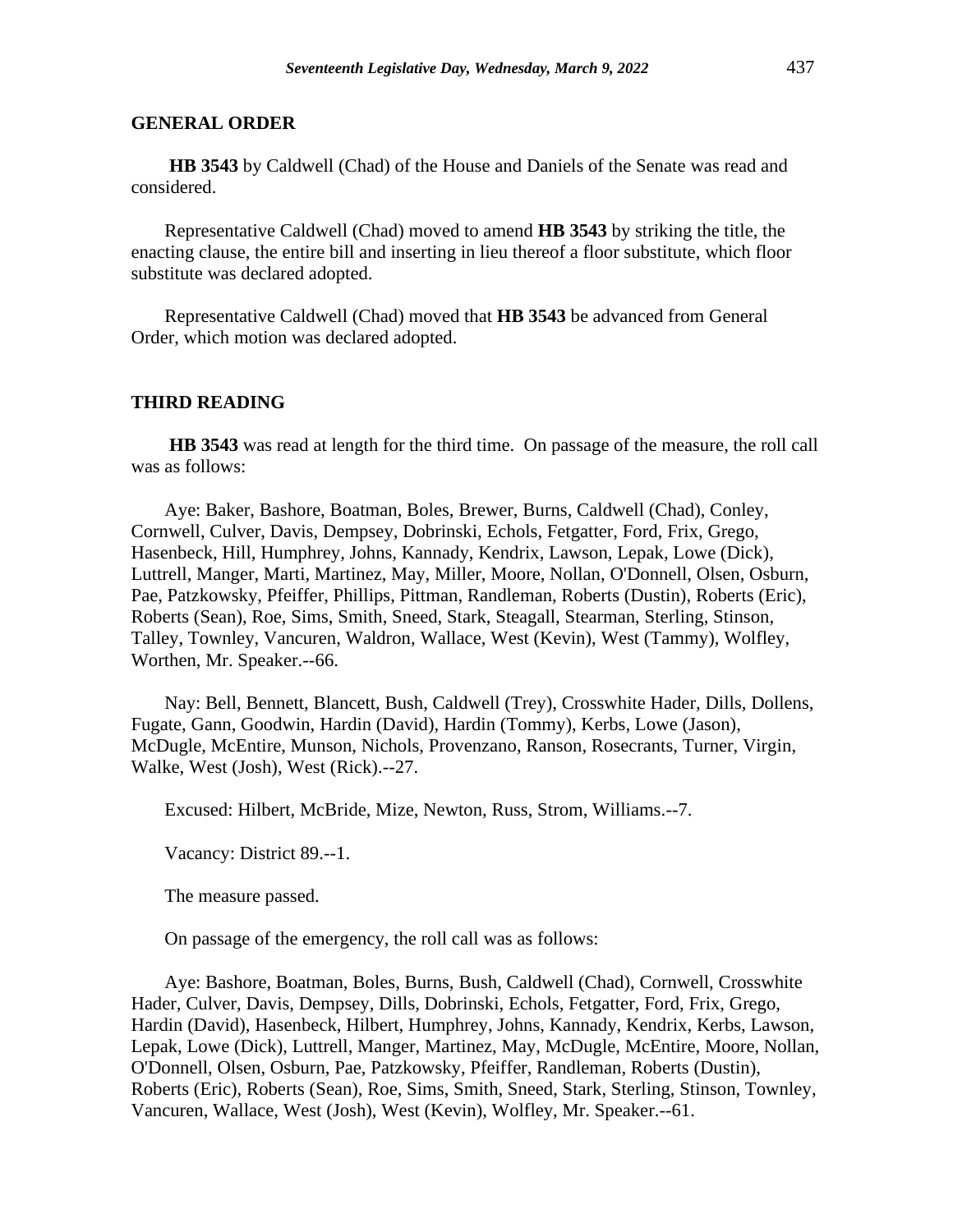Nay: Bell, Bennett, Blancett, Brewer, Caldwell (Trey), Dollens, Fugate, Gann, Goodwin, Hardin (Tommy), Munson, Nichols, Pittman, Provenzano, Ranson, Rosecrants, Stearman, Turner, Virgin, Waldron, Walke, West (Rick).--22.

Excused: Baker, Conley, Hill, Lowe (Jason), Marti, McBride, Miller, Mize, Newton, Phillips, Russ, Steagall, Strom, Talley, West (Tammy), Williams, Worthen.--17.

Vacancy: District 89.--1.

The emergency failed.

**HB 3543** was referred for engrossment.

## **MESSAGES FROM THE SENATE**

Announcing that Enrolled **HBs 4451, 4452, 4461, 4462** and **4463** have been read at length for the fourth time and signed by the Presiding Officer of Senate, in open session.

The above measures were ordered transmitted to the Honorable Governor.

#### **GENERAL ORDER**

**HB 4080** by Wallace of the House and Leewright of the Senate was read and considered.

Representative Wallace moved that **HB 4080** be advanced from General Order, which motion was declared adopted.

## **THIRD READING**

**HB 4080** was read at length for the third time. On passage of the measure, the roll call was as follows:

Aye: Baker, Bashore, Bell, Bennett, Boatman, Boles, Brewer, Burns, Bush, Caldwell (Trey), Conley, Cornwell, Crosswhite Hader, Culver, Davis, Dempsey, Dills, Dobrinski, Dollens, Echols, Fetgatter, Ford, Frix, Fugate, Goodwin, Grego, Hardin (David), Hardin (Tommy), Hasenbeck, Hill, Humphrey, Johns, Kannady, Kendrix, Kerbs, Lawson, Lepak, Lowe (Dick), Lowe (Jason), Luttrell, Manger, Marti, Martinez, May, McDugle, McEntire, Miller, Moore, Munson, Nichols, Nollan, Olsen, Osburn, Pae, Patzkowsky, Pfeiffer, Phillips, Pittman, Provenzano, Randleman, Ranson, Roberts (Eric), Roberts (Sean), Roe, Rosecrants, Sims, Smith, Sneed, Stark, Steagall, Stearman, Sterling, Stinson, Strom, Talley, Townley, Turner, Vancuren, Virgin, Walke, Wallace, West (Josh), West (Kevin), West (Tammy), Wolfley, Worthen, Mr. Speaker.--87.

Nay: Blancett, Gann, Waldron, West (Rick).--4.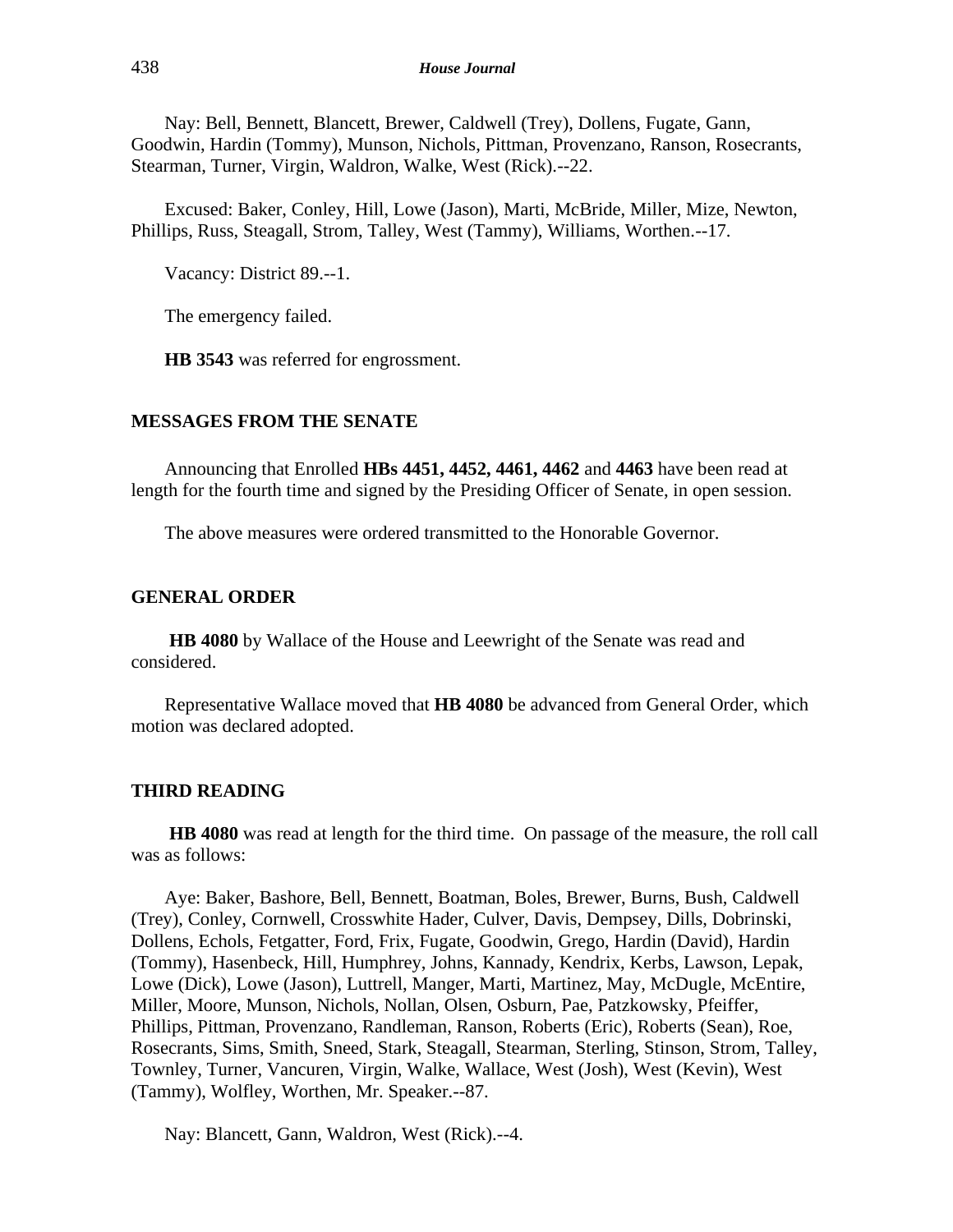Excused: Caldwell (Chad), Hilbert, McBride, Mize, Newton, O'Donnell, Roberts (Dustin), Russ, Williams.--9.

Vacancy: District 89.--1.

The measure passed.

**HB 4080** was referred for engrossment.

## **GENERAL ORDER**

**HB 4079** by Wallace of the House was read and considered.

Authored by Senator Weaver (principal Senate author)

Representative Kannady moved that **HB 4079** be advanced from General Order, which motion was declared adopted.

#### **THIRD READING**

**HB 4079** was read at length for the third time. On passage of the measure, the roll call was as follows:

Aye: Baker, Bashore, Bell, Bennett, Blancett, Boatman, Boles, Brewer, Burns, Bush, Caldwell (Chad), Caldwell (Trey), Conley, Cornwell, Crosswhite Hader, Culver, Davis, Dempsey, Dills, Dobrinski, Dollens, Echols, Fetgatter, Ford, Frix, Fugate, Gann, Goodwin, Grego, Hardin (David), Hardin (Tommy), Hasenbeck, Hill, Humphrey, Johns, Kannady, Kendrix, Kerbs, Lepak, Lowe (Dick), Lowe (Jason), Luttrell, Manger, Marti, Martinez, May, McDugle, McEntire, Miller, Moore, Munson, Nichols, Nollan, O'Donnell, Olsen, Osburn, Pae, Patzkowsky, Pfeiffer, Phillips, Pittman, Provenzano, Randleman, Ranson, Roberts (Dustin), Roberts (Eric), Roberts (Sean), Roe, Rosecrants, Sims, Smith, Sneed, Stark, Steagall, Stearman, Sterling, Stinson, Strom, Talley, Townley, Turner, Vancuren, Virgin, Waldron, Walke, Wallace, West (Josh), West (Kevin), West (Rick), West (Tammy), Wolfley, Worthen, Mr. Speaker.--93.

Excused: Hilbert, Lawson, McBride, Mize, Newton, Russ, Williams.--7.

Vacancy: District 89.--1.

The measure passed.

**HB 4079** was referred for engrossment.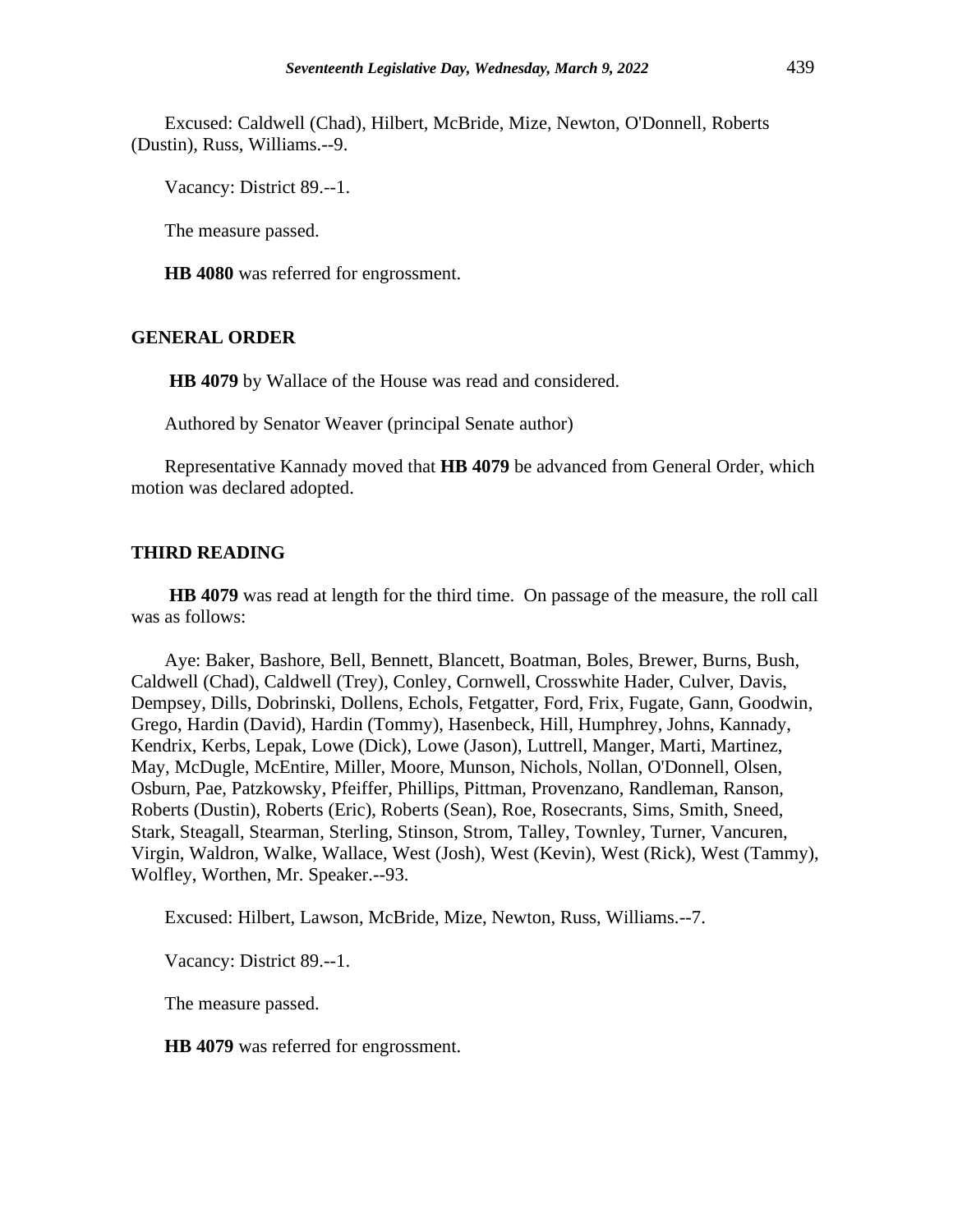## **GENERAL ORDER**

**HB 4085** by Wallace et al. of the House and Howard of the Senate was read and considered.

Representative Martinez moved that **HB 4085** be advanced from General Order, which motion was declared adopted.

## **THIRD READING**

**HB 4085** was read at length for the third time. On passage of the measure, the roll call was as follows:

Aye: Baker, Bashore, Bell, Bennett, Blancett, Boatman, Boles, Brewer, Burns, Bush, Caldwell (Chad), Caldwell (Trey), Conley, Cornwell, Crosswhite Hader, Culver, Davis, Dempsey, Dills, Dobrinski, Dollens, Echols, Fetgatter, Ford, Frix, Fugate, Goodwin, Grego, Hardin (David), Hasenbeck, Hill, Humphrey, Johns, Kannady, Kendrix, Kerbs, Lepak, Lowe (Dick), Lowe (Jason), Luttrell, Manger, Marti, Martinez, May, McDugle, McEntire, Miller, Moore, Munson, Nichols, Nollan, O'Donnell, Osburn, Pae, Patzkowsky, Pfeiffer, Phillips, Pittman, Provenzano, Randleman, Ranson, Roberts (Dustin), Roberts (Eric), Roberts (Sean), Roe, Rosecrants, Sims, Smith, Sneed, Stark, Steagall, Sterling, Stinson, Strom, Talley, Townley, Turner, Vancuren, Virgin, Waldron, Walke, Wallace, West (Josh), West (Tammy), Wolfley, Worthen, Mr. Speaker.--87.

Nay: Gann, Hardin (Tommy), Olsen, Stearman, West (Kevin), West (Rick).--6.

Excused: Hilbert, Lawson, McBride, Mize, Newton, Russ, Williams.--7.

Vacancy: District 89.--1.

The measure passed.

**HB 4085** was referred for engrossment.

## **GENERAL ORDER**

**HB 3560** by Roe et al. of the House was read and considered.

Authored by Senator Rosino (principal Senate author)

Representative Roe moved that **HB 3560** be advanced from General Order, which motion was declared adopted.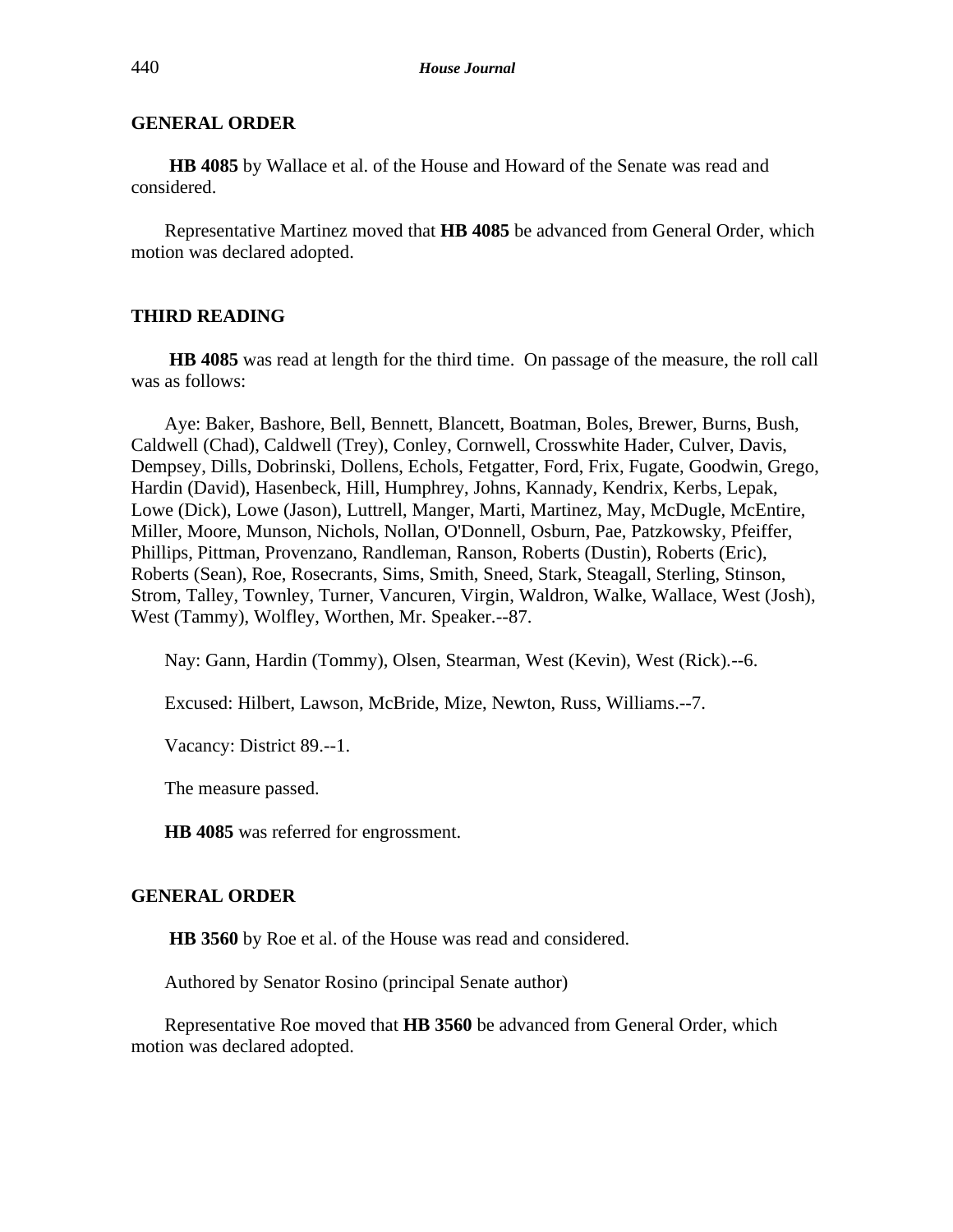#### **THIRD READING**

**HB 3560** was read at length for the third time. On passage of the measure, the roll call was as follows:

Aye: Baker, Bashore, Bell, Bennett, Blancett, Boatman, Boles, Brewer, Burns, Bush, Caldwell (Chad), Caldwell (Trey), Cornwell, Crosswhite Hader, Culver, Davis, Dempsey, Dills, Dobrinski, Dollens, Echols, Fetgatter, Ford, Frix, Fugate, Gann, Goodwin, Grego, Hardin (David), Hardin (Tommy), Hasenbeck, Hill, Humphrey, Johns, Kannady, Kendrix, Kerbs, Lepak, Lowe (Dick), Lowe (Jason), Luttrell, Manger, Marti, Martinez, May, McDugle, McEntire, Miller, Moore, Munson, Nichols, Nollan, O'Donnell, Olsen, Osburn, Pae, Patzkowsky, Pfeiffer, Phillips, Pittman, Provenzano, Randleman, Ranson, Roberts (Dustin), Roberts (Eric), Roberts (Sean), Roe, Rosecrants, Sims, Smith, Sneed, Stark, Steagall, Stearman, Sterling, Stinson, Strom, Talley, Townley, Turner, Vancuren, Virgin, Waldron, Walke, West (Josh), West (Kevin), West (Rick), West (Tammy), Wolfley, Mr. Speaker.--90.

Nay: Wallace.--1.

Excused: Conley, Hilbert, Lawson, McBride, Mize, Newton, Russ, Williams, Worthen.--9.

Vacancy: District 89.--1.

The measure passed.

**HB 3560** was referred for engrossment.

## **GENERAL ORDER**

**HB 3506** by Provenzano of the House was read and considered.

Authored by Senator Dossett (J.J.) (principal Senate author)

Representative Provenzano moved that **HB 3506** be advanced from General Order, which motion was declared adopted.

## **THIRD READING**

**HB 3506** was read at length for the third time. On passage of the measure, the roll call was as follows:

Aye: Baker, Bashore, Bell, Bennett, Boatman, Boles, Brewer, Burns, Bush, Caldwell (Chad), Caldwell (Trey), Conley, Cornwell, Crosswhite Hader, Culver, Davis, Dempsey, Dills, Dobrinski, Dollens, Echols, Ford, Frix, Fugate, Goodwin, Grego, Hardin (David), Hill, Humphrey, Johns, Kannady, Kendrix, Kerbs, Lepak, Lowe (Dick), Lowe (Jason),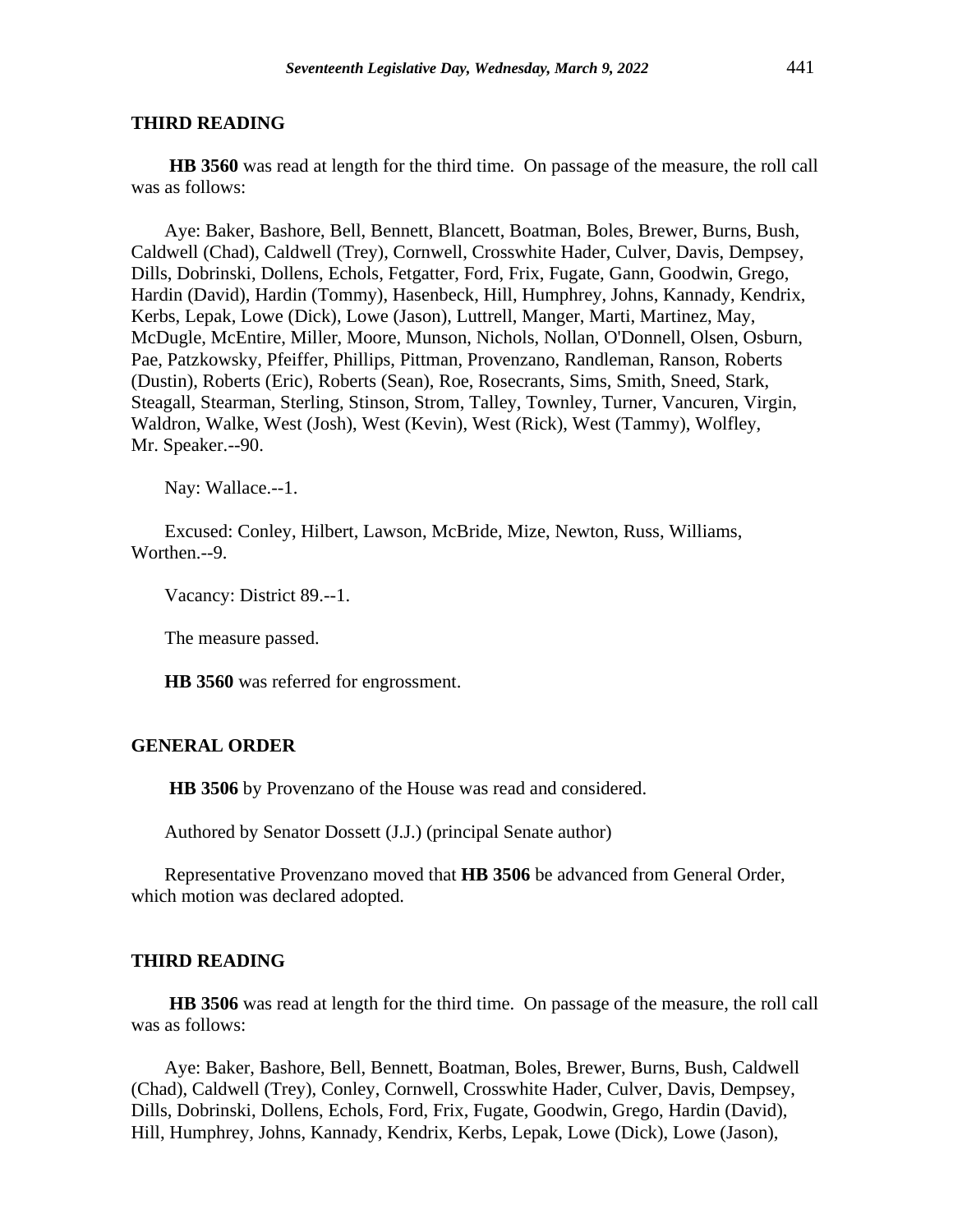Luttrell, Manger, Marti, Martinez, May, McDugle, McEntire, Miller, Moore, Munson, Nichols, Nollan, O'Donnell, Olsen, Osburn, Pae, Patzkowsky, Pfeiffer, Phillips, Pittman, Provenzano, Randleman, Ranson, Roberts (Dustin), Roberts (Eric), Roberts (Sean), Roe, Rosecrants, Sims, Smith, Sneed, Stark, Steagall, Stearman, Sterling, Stinson, Strom, Talley, Townley, Turner, Vancuren, Virgin, Waldron, Walke, Wallace, West (Josh), West (Kevin), West (Tammy), Wolfley, Worthen, Mr. Speaker.--87.

Nay: Gann, Hardin (Tommy), West (Rick).--3.

Excused: Blancett, Fetgatter, Hasenbeck, Hilbert, Lawson, McBride, Mize, Newton, Russ, Williams.--10.

Vacancy: District 89.--1.

The measure passed.

**HB 3506** was referred for engrossment.

## **GENERAL ORDER**

**HB 3308** by Humphrey of the House was read and considered.

Authored by Senator Bergstrom (principal Senate author)

Representative Humphrey moved that **HB 3308** be advanced from General Order, which motion was declared adopted.

## **THIRD READING**

**HB 3308** was read at length for the third time. On passage of the measure, the roll call was as follows:

Aye: Baker, Bashore, Bell, Bennett, Blancett, Boatman, Boles, Brewer, Burns, Bush, Caldwell (Chad), Caldwell (Trey), Conley, Cornwell, Crosswhite Hader, Culver, Davis, Dempsey, Dills, Dobrinski, Dollens, Echols, Ford, Frix, Fugate, Gann, Goodwin, Grego, Hardin (David), Hardin (Tommy), Hasenbeck, Hill, Humphrey, Johns, Kannady, Kendrix, Kerbs, Lepak, Lowe (Dick), Lowe (Jason), Luttrell, Manger, Marti, Martinez, May, McDugle, McEntire, Miller, Moore, Munson, Nichols, Nollan, O'Donnell, Olsen, Osburn, Pae, Patzkowsky, Pfeiffer, Phillips, Pittman, Provenzano, Randleman, Ranson, Roberts (Dustin), Roberts (Eric), Roberts (Sean), Roe, Rosecrants, Sims, Smith, Sneed, Stark, Steagall, Stearman, Sterling, Stinson, Strom, Talley, Townley, Virgin, Walke, Wallace, West (Josh), West (Kevin), West (Rick), West (Tammy), Wolfley, Worthen, Mr. Speaker.--89.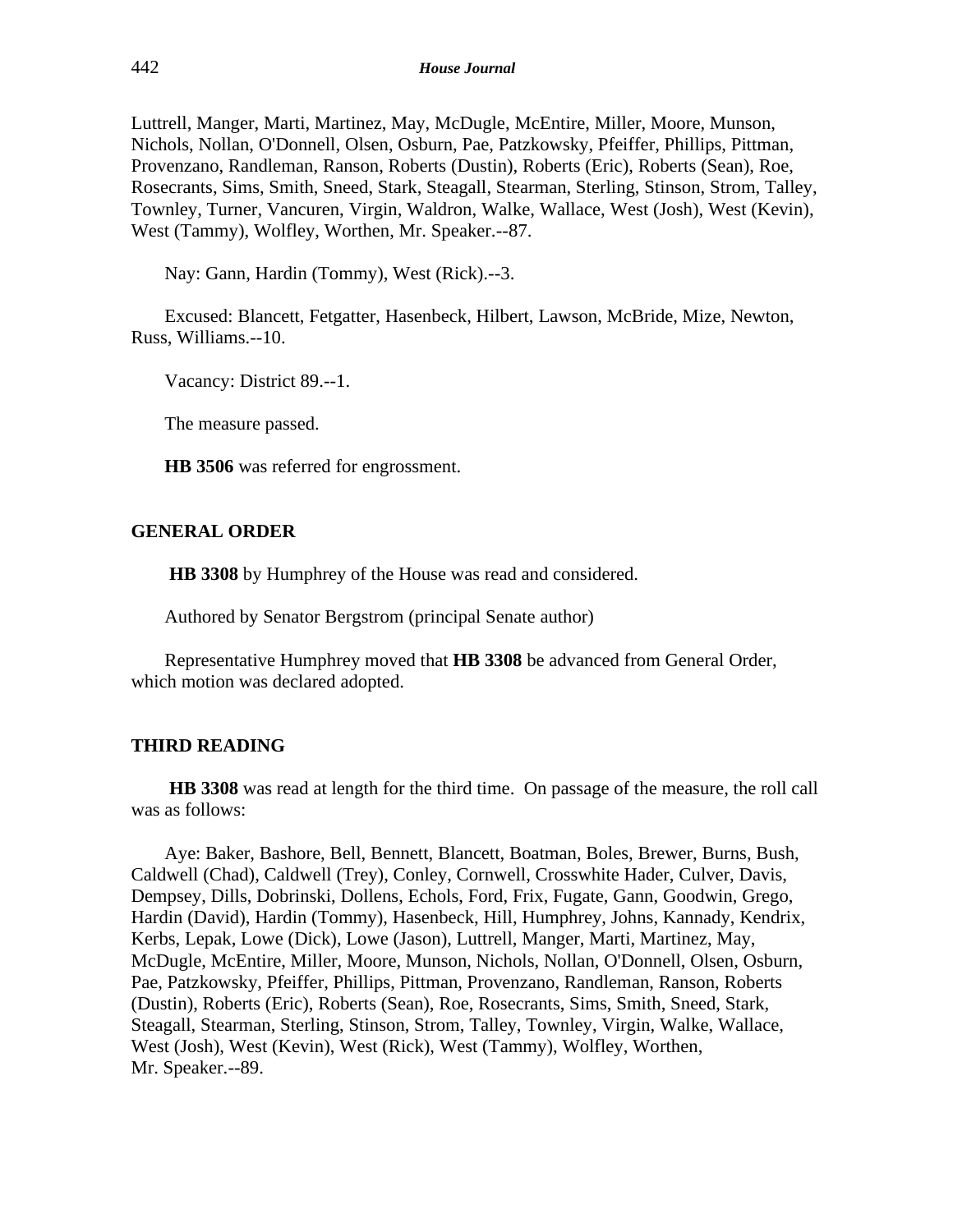Nay: Turner, Waldron.--2.

Excused: Fetgatter, Hilbert, Lawson, McBride, Mize, Newton, Russ, Vancuren, Williams.--9.

Vacancy: District 89.--1.

The measure passed.

**HB 3308** was referred for engrossment.

#### **GENERAL ORDER**

**HB 4106** by Vancuren of the House and Pemberton of the Senate was read and considered.

Coauthored by Representative(s) Lawson

Representative Vancuren moved that **HB 4106** be advanced from General Order, which motion was declared adopted.

## **THIRD READING**

**HB 4106** was read at length for the third time. On passage of the measure and emergency, the roll call was as follows:

Aye: Baker, Bashore, Bennett, Blancett, Boatman, Boles, Brewer, Burns, Bush, Caldwell (Chad), Caldwell (Trey), Cornwell, Crosswhite Hader, Culver, Davis, Dempsey, Dills, Dobrinski, Dollens, Echols, Fetgatter, Ford, Frix, Fugate, Gann, Goodwin, Grego, Hardin (David), Hardin (Tommy), Hasenbeck, Hill, Johns, Kannady, Kendrix, Kerbs, Lepak, Lowe (Dick), Lowe (Jason), Luttrell, Manger, Marti, Martinez, May, McDugle, McEntire, Miller, Moore, Munson, Nichols, Nollan, O'Donnell, Olsen, Osburn, Pae, Patzkowsky, Pfeiffer, Phillips, Pittman, Provenzano, Randleman, Ranson, Roberts (Dustin), Roberts (Eric), Roberts (Sean), Roe, Rosecrants, Sims, Smith, Sneed, Stark, Steagall, Sterling, Stinson, Strom, Talley, Townley, Turner, Vancuren, Virgin, Waldron, Walke, Wallace, West (Josh), West (Kevin), West (Rick), West (Tammy), Wolfley, Mr. Speaker.--88.

Nay: Stearman.--1.

Excused: Bell, Conley, Hilbert, Humphrey, Lawson, McBride, Mize, Newton, Russ, Williams, Worthen.--11.

Vacancy: District 89.--1.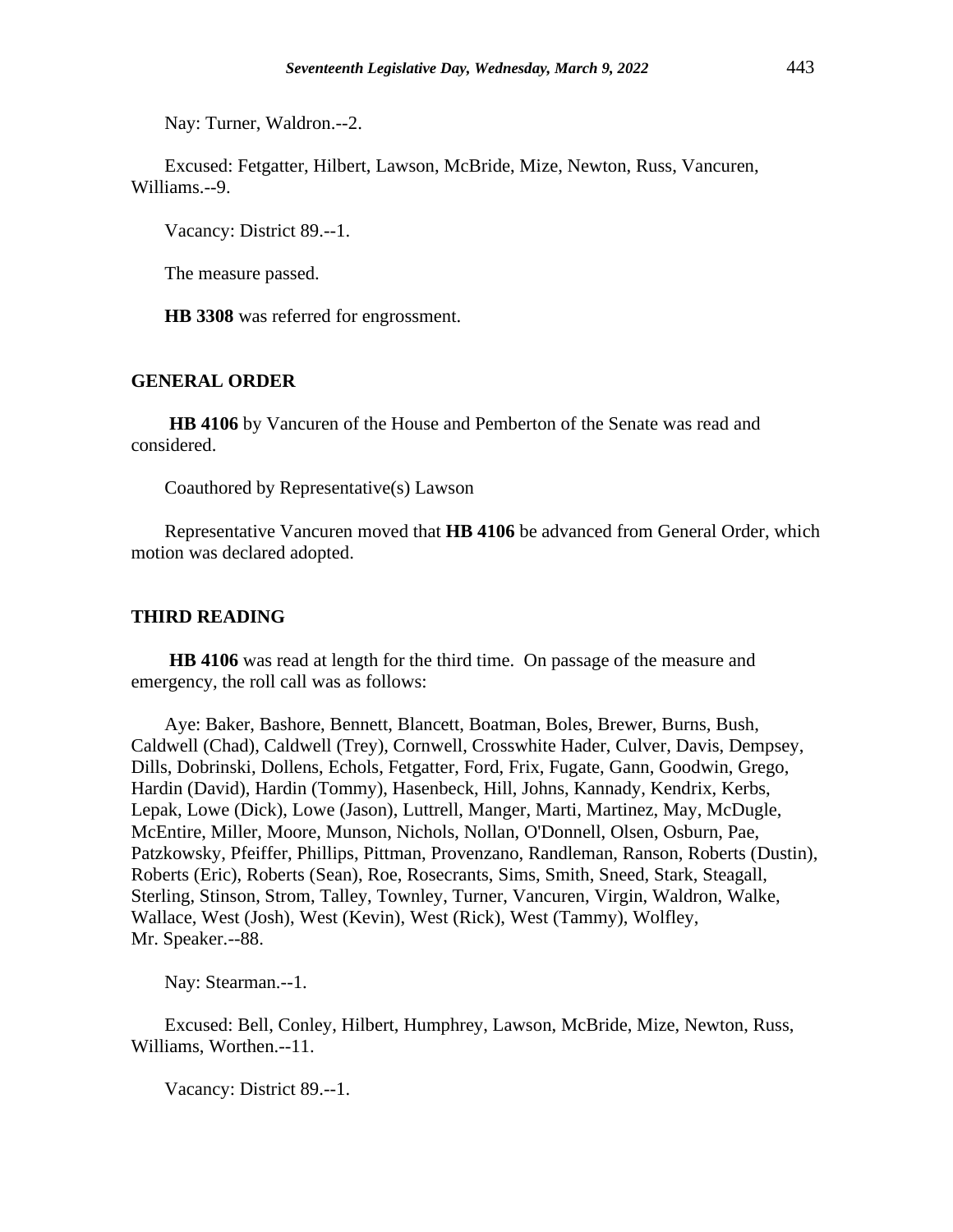The measure and emergency passed.

**HB 4106** was referred for engrossment.

## **GENERAL ORDER**

**HB 3462** by Grego of the House was read and considered.

Coauthored by Representative(s) Bashore

Authored by Senator Weaver (principal Senate author)

Representative Martinez moved to amend **HB 3462** by striking the title, which amendment was declared adopted.

Representative Grego moved that **HB 3462** be advanced from General Order, which motion was declared adopted.

## **THIRD READING**

**HB 3462** was read at length for the third time. On passage of the measure, the roll call was as follows:

Aye: Baker, Bashore, Blancett, Boatman, Boles, Burns, Bush, Caldwell (Chad), Caldwell (Trey), Conley, Cornwell, Crosswhite Hader, Culver, Davis, Dempsey, Dills, Dobrinski, Echols, Fetgatter, Ford, Frix, Gann, Grego, Hardin (David), Hardin (Tommy), Hasenbeck, Hill, Humphrey, Johns, Kannady, Kendrix, Kerbs, Lepak, Luttrell, Manger, Marti, Martinez, May, McDugle, McEntire, Miller, Moore, Nollan, O'Donnell, Olsen, Osburn, Pae, Patzkowsky, Pfeiffer, Phillips, Randleman, Roberts (Dustin), Roberts (Eric), Roberts (Sean), Sims, Smith, Sneed, Stark, Steagall, Sterling, Stinson, Strom, Talley, Townley, Vancuren, West (Josh), West (Kevin), West (Rick), West (Tammy), Wolfley, Mr. Speaker.--71.

Nay: Bell, Bennett, Brewer, Dollens, Fugate, Goodwin, Lowe (Jason), Munson, Nichols, Pittman, Provenzano, Ranson, Rosecrants, Stearman, Turner, Virgin, Waldron, Walke.--18.

Excused: Hilbert, Lawson, Lowe (Dick), McBride, Mize, Newton, Roe, Russ, Wallace, Williams, Worthen.--11.

Vacancy: District 89.--1.

The measure passed.

**HB 3462** was referred for engrossment.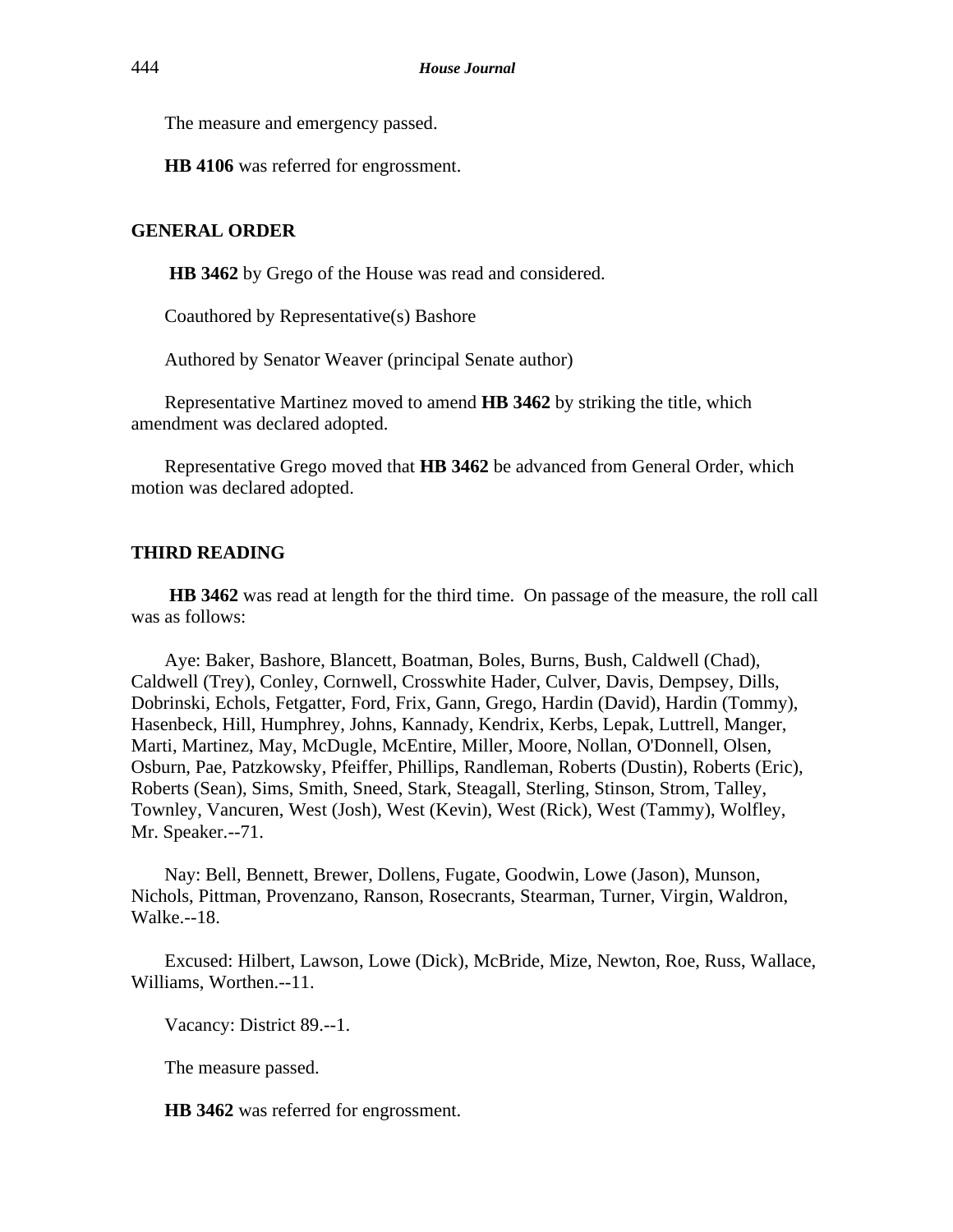## **GENERAL ORDER**

**HB 3413** by Pae of the House and Leewright of the Senate was read and considered.

Representative Martinez moved to amend **HB 3413** by striking the title, which amendment was declared adopted.

Representative Pae moved that **HB 3413** be advanced from General Order, which motion was declared adopted.

## **THIRD READING**

**HB 3413** was read at length for the third time. On passage of the measure, the roll call was as follows:

Aye: Baker, Bashore, Bell, Bennett, Boatman, Boles, Brewer, Burns, Bush, Caldwell (Chad), Caldwell (Trey), Conley, Cornwell, Crosswhite Hader, Culver, Davis, Dempsey, Dills, Dobrinski, Dollens, Echols, Fetgatter, Ford, Frix, Fugate, Gann, Goodwin, Grego, Hardin (David), Hardin (Tommy), Hasenbeck, Hill, Humphrey, Johns, Kannady, Kendrix, Kerbs, Lepak, Lowe (Dick), Lowe (Jason), Luttrell, Manger, Marti, Martinez, McDugle, McEntire, Miller, Moore, Munson, Nichols, Nollan, O'Donnell, Olsen, Pae, Patzkowsky, Pfeiffer, Phillips, Pittman, Provenzano, Randleman, Ranson, Roberts (Dustin), Roberts (Eric), Roberts (Sean), Roe, Rosecrants, Sims, Smith, Sneed, Stark, Steagall, Stearman, Sterling, Stinson, Strom, Talley, Townley, Turner, Vancuren, Virgin, Waldron, Walke, Wallace, West (Josh), West (Kevin), West (Rick), West (Tammy), Mr. Speaker.--88.

Nay: Blancett.--1.

Excused: Hilbert, Lawson, May, McBride, Mize, Newton, Osburn, Russ, Williams, Wolfley, Worthen.--11.

Vacancy: District 89.--1.

The measure passed.

**HB 3413** was referred for engrossment.

## **GENERAL ORDER**

**HB 3819** by Sims of the House and Rader of the Senate was read and considered.

Representative Martinez moved to amend **HB 3819** by striking the title, which amendment was declared adopted.

Representative Sims moved that **HB 3819** be advanced from General Order, which motion was declared adopted.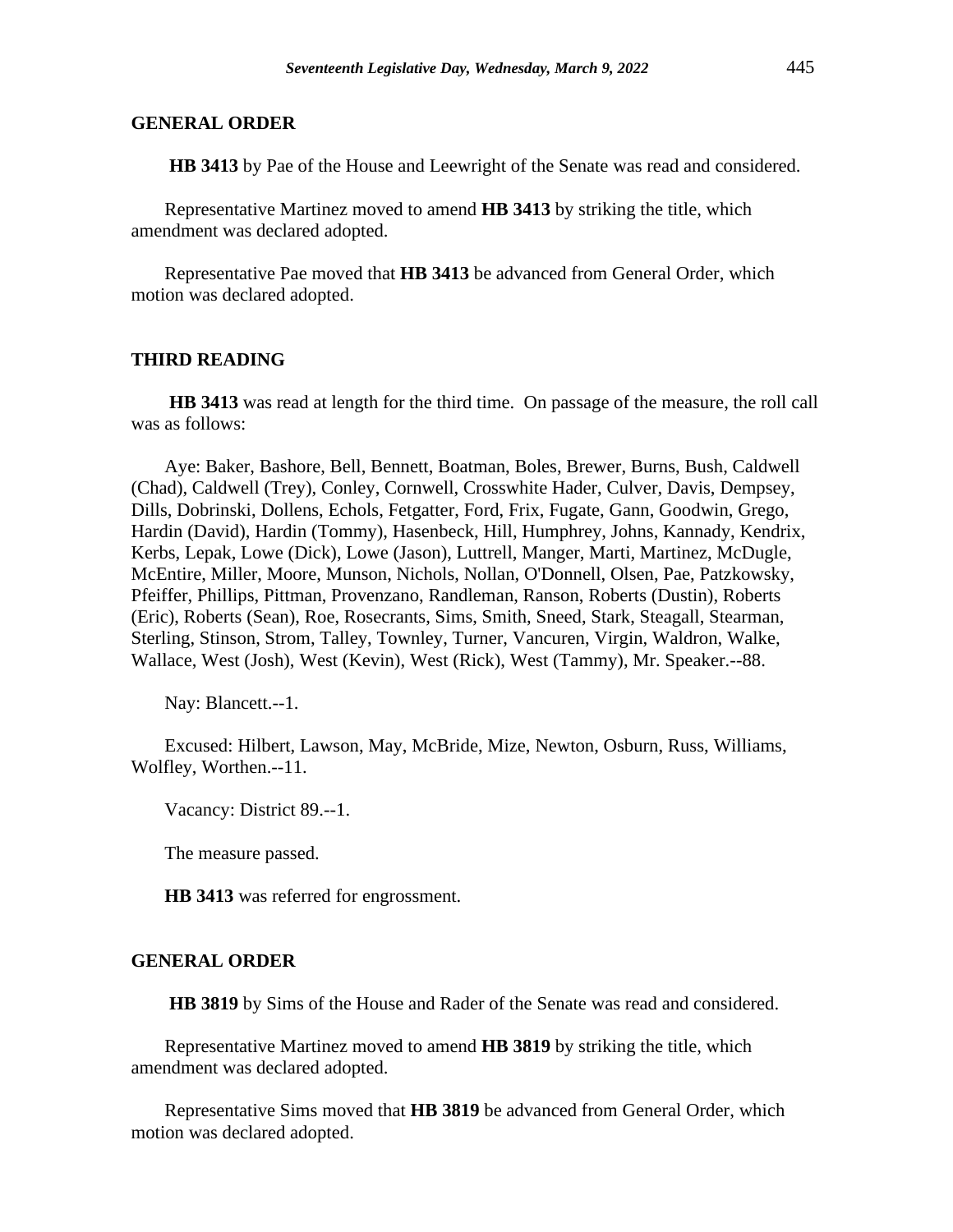## **THIRD READING**

**HB 3819** was read at length for the third time. On passage of the measure and emergency, the roll call was as follows:

Aye: Baker, Bashore, Bell, Bennett, Blancett, Boatman, Boles, Brewer, Burns, Bush, Caldwell (Trey), Cornwell, Crosswhite Hader, Culver, Davis, Dempsey, Dills, Dobrinski, Dollens, Echols, Fetgatter, Ford, Frix, Fugate, Gann, Goodwin, Grego, Hardin (David), Hasenbeck, Hill, Humphrey, Johns, Kannady, Kendrix, Kerbs, Lepak, Lowe (Dick), Lowe (Jason), Luttrell, Manger, Marti, Martinez, May, McDugle, McEntire, Miller, Moore, Munson, Nichols, Nollan, O'Donnell, Olsen, Osburn, Pae, Patzkowsky, Pfeiffer, Phillips, Pittman, Provenzano, Randleman, Ranson, Roberts (Dustin), Roberts (Eric), Roberts (Sean), Roe, Rosecrants, Sims, Smith, Sneed, Stark, Steagall, Stearman, Stinson, Strom, Talley, Townley, Turner, Vancuren, Virgin, Waldron, Walke, Wallace, West (Josh), West (Kevin), West (Tammy), Wolfley, Mr. Speaker.--87.

Nay: Hardin (Tommy), West (Rick).--2.

Excused: Caldwell (Chad), Conley, Hilbert, Lawson, McBride, Mize, Newton, Russ, Sterling, Williams, Worthen.--11.

Vacancy: District 89.--1.

The measure and emergency passed.

**HB 3819** was referred for engrossment.

#### **GENERAL ORDER**

**HB 3740** by Bashore of the House and Montgomery of the Senate was read and considered.

Representative Bashore moved that **HB 3740** be advanced from General Order, which motion was declared adopted.

## **THIRD READING**

**HB 3740** was read at length for the third time. On passage of the measure, the roll call was as follows:

Aye: Baker, Bashore, Bell, Bennett, Blancett, Boatman, Boles, Brewer, Burns, Bush, Caldwell (Chad), Caldwell (Trey), Cornwell, Crosswhite Hader, Culver, Davis, Dempsey, Dills, Dobrinski, Dollens, Echols, Ford, Frix, Fugate, Gann, Goodwin, Hardin (David), Hardin (Tommy), Hasenbeck, Hill, Humphrey, Johns, Kannady, Kendrix, Kerbs, Lepak, Lowe (Dick), Lowe (Jason), Manger, Marti, Martinez, May, McDugle, Miller, Moore, Munson, Nichols, Nollan, O'Donnell, Olsen, Osburn, Pae, Patzkowsky, Pfeiffer, Phillips,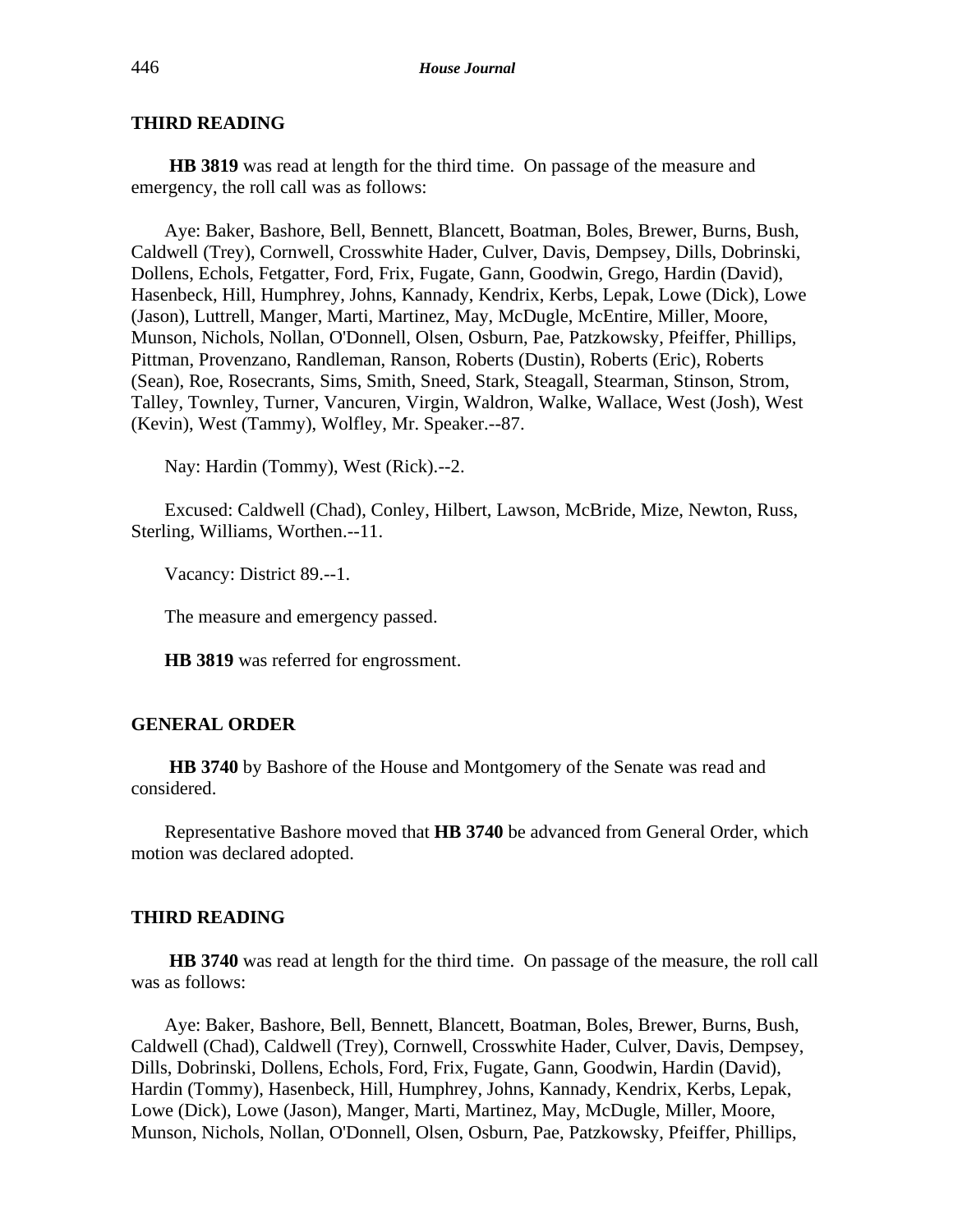Pittman, Provenzano, Randleman, Ranson, Roberts (Dustin), Roberts (Eric), Roberts (Sean), Roe, Rosecrants, Sims, Smith, Sneed, Stark, Steagall, Stearman, Sterling, Stinson, Strom, Talley, Townley, Turner, Vancuren, Virgin, Waldron, Walke, West (Josh), West (Kevin), West (Rick), West (Tammy), Wolfley, Mr. Speaker.--86.

Excused: Conley, Fetgatter, Grego, Hilbert, Lawson, Luttrell, McBride, McEntire, Mize, Newton, Russ, Wallace, Williams, Worthen.--14.

Vacancy: District 89.--1.

The measure passed.

**HB 3740** was referred for engrossment.

## **GENERAL ORDER**

**HB 3675** by Wolfley of the House and Bullard of the Senate was read and considered.

Representative Wolfley moved to amend **HB 3675**, Page 34, Line 24 after the word "return" and before the comma "," by inserting the following language: "or Sixteen Thousand Six Hundred Fifty Dollar(\$16,650.00) for the return of an individual claiming head of household status,"; and Page 35, Line 4 after the word "year" and before the period "." by inserting the following language: "provided that the federal taxable income is less than Forty Thousand Five Hundred Twenty-five Dollars (\$40,525.00) on a single filer return, Fifty-four Thousand Two Hundred Dollars (\$54,200.00) for a filer claiming head of household status, or Eighty-one Thousand Fifty Dollars (\$81,050.00) for a joint return", which amendment was declared adopted.

Representative Wolfley moved that **HB 3675** be advanced from General Order, which motion was declared adopted.

## **THIRD READING**

**HB 3675** was read at length for the third time. On passage of the measure, the roll call was as follows:

Aye: Baker, Bashore, Bell, Bennett, Blancett, Boatman, Boles, Brewer, Burns, Bush, Caldwell (Chad), Caldwell (Trey), Conley, Cornwell, Crosswhite Hader, Culver, Davis, Dempsey, Dills, Dobrinski, Dollens, Echols, Ford, Frix, Fugate, Gann, Goodwin, Grego, Hardin (David), Hardin (Tommy), Hasenbeck, Hill, Humphrey, Johns, Kannady, Kendrix, Kerbs, Lepak, Lowe (Dick), Lowe (Jason), Manger, Marti, Martinez, May, McDugle, Miller, Moore, Munson, Nichols, Nollan, O'Donnell, Olsen, Osburn, Pae, Patzkowsky, Pfeiffer, Phillips, Pittman, Provenzano, Randleman, Ranson, Roberts (Dustin), Roberts (Eric), Roberts (Sean), Rosecrants, Sims, Smith, Sneed, Steagall, Stearman, Sterling, Stinson, Strom, Talley, Townley, Turner, Vancuren, Virgin, Waldron, Walke, West (Josh), West (Kevin), West (Rick), West (Tammy), Wolfley, Mr. Speaker.--86.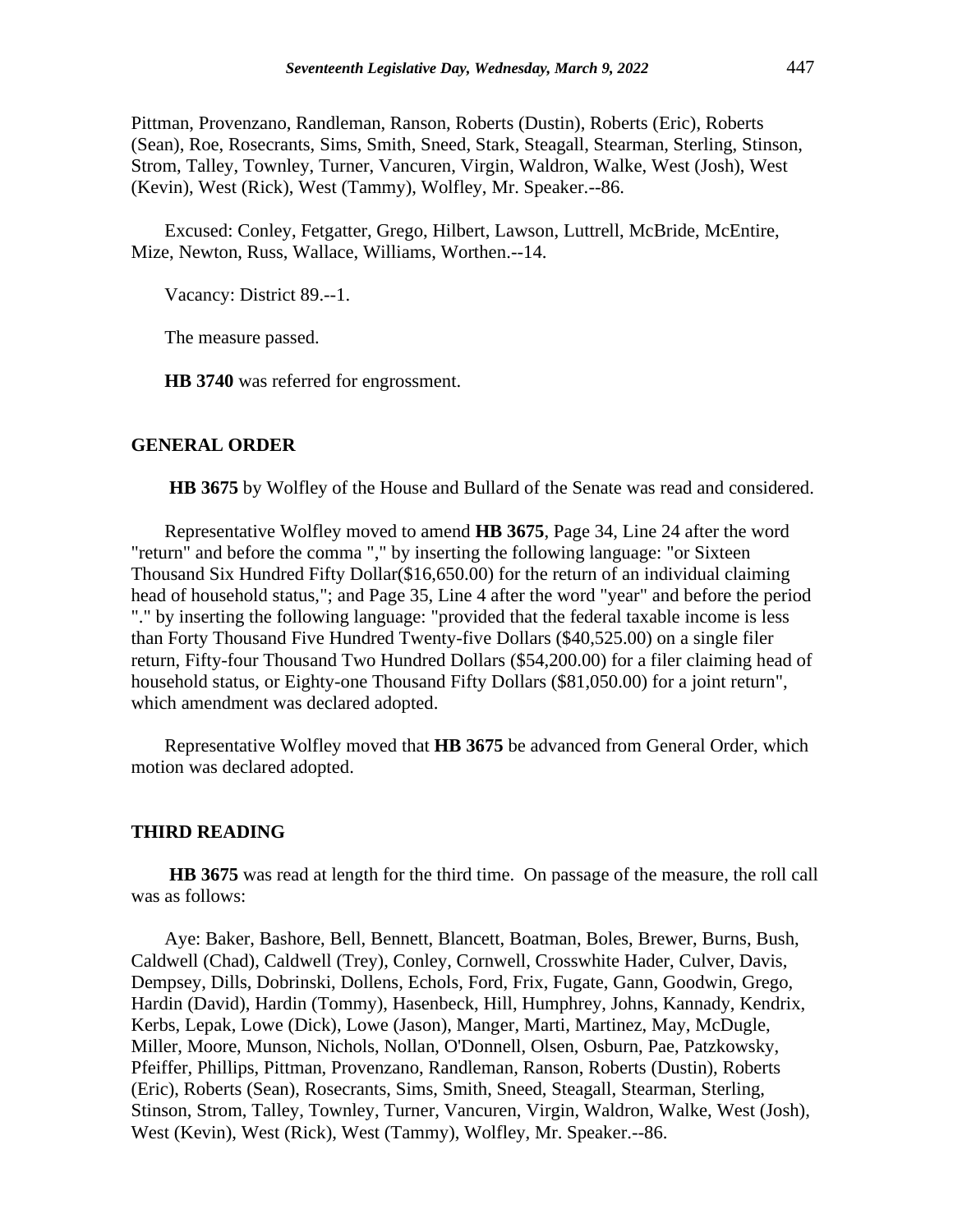Excused: Fetgatter, Hilbert, Lawson, Luttrell, McBride, McEntire, Mize, Newton, Roe, Russ, Stark, Wallace, Williams, Worthen.--14.

Vacancy: District 89.--1.

The measure passed.

**HB 3675** was referred for engrossment.

## **GENERAL ORDER**

**HB 3850** by Boatman of the House and Montgomery of the Senate was read and considered.

Coauthored by Representative(s) McDugle

Representative Boatman moved that **HB 3850** be advanced from General Order, which motion was declared adopted.

## **THIRD READING**

**HB 3850** was read at length for the third time. On passage of the measure and emergency, the roll call was as follows:

Aye: Baker, Bashore, Bell, Bennett, Blancett, Boatman, Boles, Brewer, Burns, Bush, Caldwell (Chad), Caldwell (Trey), Cornwell, Crosswhite Hader, Culver, Dempsey, Dills, Dobrinski, Dollens, Echols, Ford, Frix, Fugate, Goodwin, Grego, Hardin (David), Hasenbeck, Hill, Humphrey, Johns, Kannady, Kendrix, Kerbs, Lepak, Lowe (Dick), Lowe (Jason), Manger, Marti, Martinez, May, McDugle, McEntire, Miller, Moore, Munson, Nichols, Nollan, O'Donnell, Olsen, Osburn, Pae, Patzkowsky, Pfeiffer, Phillips, Pittman, Provenzano, Randleman, Ranson, Roberts (Dustin), Roberts (Eric), Roberts (Sean), Roe, Rosecrants, Sims, Smith, Sneed, Stark, Steagall, Stearman, Sterling, Stinson, Strom, Talley, Townley, Turner, Vancuren, Virgin, Waldron, Walke, West (Josh), West (Tammy), Wolfley, Mr. Speaker.--83.

Nay: Gann, Hardin (Tommy), West (Kevin), West (Rick).--4.

Excused: Conley, Davis, Fetgatter, Hilbert, Lawson, Luttrell, McBride, Mize, Newton, Russ, Wallace, Williams, Worthen.--13.

Vacancy: District 89.--1.

The measure and emergency passed.

**HB 3850** was referred for engrossment.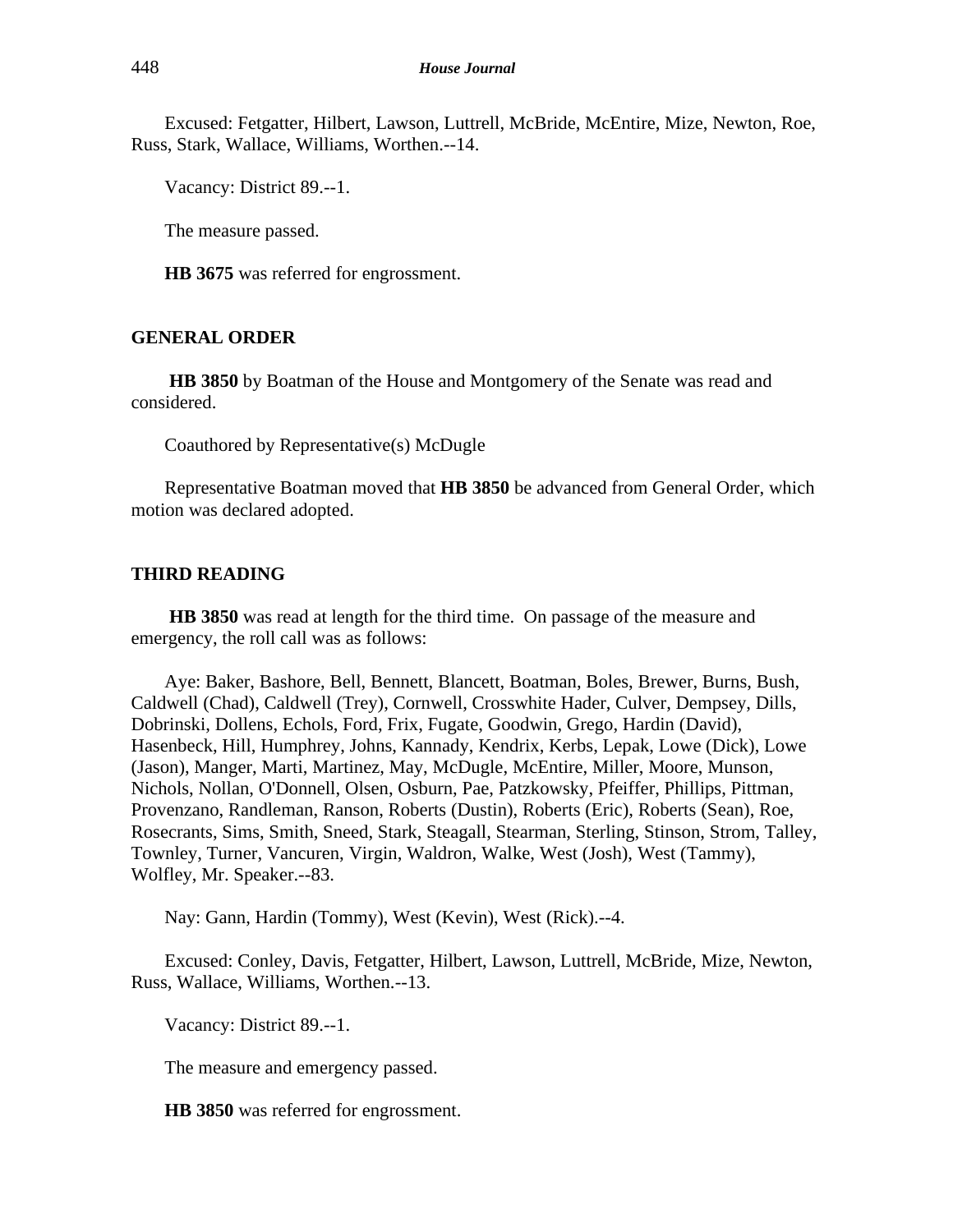## **GENERAL ORDER**

**HB 3865** by Lepak of the House and Quinn of the Senate was read and considered.

Coauthored by Representative(s) Nollan

Representative Lepak moved that **HB 3865** be advanced from General Order, which motion was declared adopted.

## **THIRD READING**

**HB 3865** was read at length for the third time. On passage of the measure and emergency, the roll call was as follows:

Aye: Baker, Bashore, Bell, Bennett, Blancett, Boatman, Boles, Brewer, Burns, Bush, Caldwell (Chad), Caldwell (Trey), Conley, Cornwell, Crosswhite Hader, Culver, Davis, Dempsey, Dills, Dobrinski, Dollens, Echols, Ford, Frix, Fugate, Goodwin, Grego, Hardin (David), Hasenbeck, Hill, Humphrey, Johns, Kannady, Kendrix, Kerbs, Lepak, Lowe (Dick), Lowe (Jason), Luttrell, Manger, Marti, Martinez, May, McDugle, McEntire, Miller, Moore, Munson, Nichols, Nollan, O'Donnell, Olsen, Osburn, Pae, Patzkowsky, Pfeiffer, Phillips, Pittman, Provenzano, Randleman, Ranson, Roberts (Dustin), Roberts (Eric), Roberts (Sean), Roe, Rosecrants, Sims, Smith, Sneed, Stark, Steagall, Sterling, Stinson, Strom, Talley, Townley, Turner, Vancuren, Virgin, Waldron, Walke, West (Josh), West (Tammy), Wolfley, Worthen, Mr. Speaker.--86.

Nay: Gann, Hardin (Tommy), Stearman, West (Kevin), West (Rick).--5.

Excused: Fetgatter, Hilbert, Lawson, McBride, Mize, Newton, Russ, Wallace, Williams.--9.

Vacancy: District 89.--1.

The measure and emergency passed.

**HB 3865** was referred for engrossment.

#### **GENERAL ORDER**

**HB 3898** by Kannady of the House was read and considered.

Authored by Senator Howard (principal Senate author)

Representative Kannady moved that **HB 3898** be advanced from General Order, which motion was declared adopted.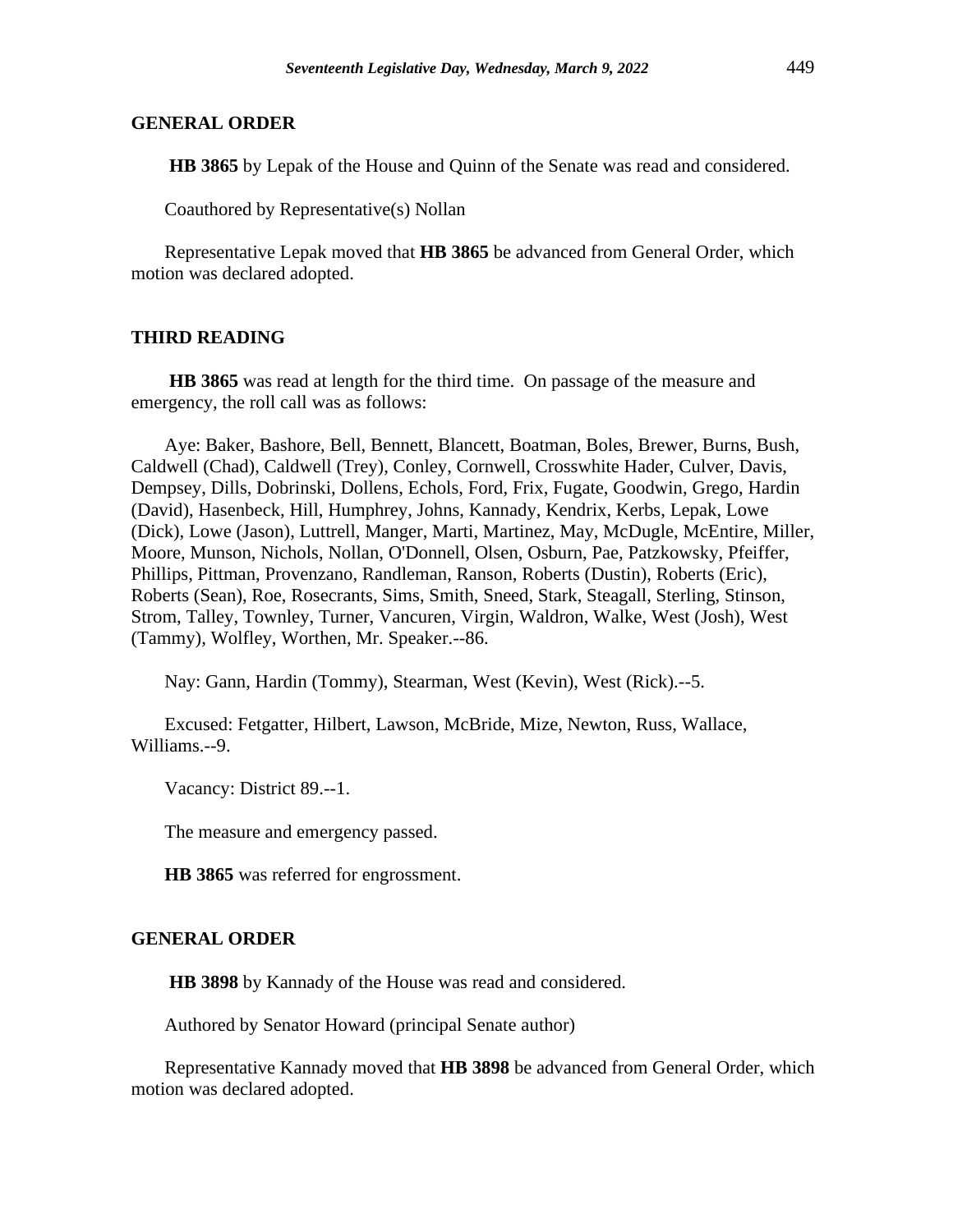## **THIRD READING**

**HB 3898** was read at length for the third time. On passage of the measure, the roll call was as follows:

Aye: Baker, Bashore, Bell, Bennett, Blancett, Boatman, Boles, Brewer, Burns, Bush, Caldwell (Chad), Caldwell (Trey), Conley, Cornwell, Crosswhite Hader, Culver, Davis, Dempsey, Dills, Dobrinski, Dollens, Echols, Ford, Frix, Fugate, Gann, Goodwin, Grego, Hardin (David), Hardin (Tommy), Hasenbeck, Hill, Humphrey, Johns, Kannady, Kendrix, Kerbs, Lepak, Lowe (Dick), Lowe (Jason), Luttrell, Manger, Marti, Martinez, May, McDugle, McEntire, Miller, Moore, Munson, Nichols, Nollan, O'Donnell, Olsen, Osburn, Pae, Patzkowsky, Pfeiffer, Phillips, Pittman, Provenzano, Randleman, Roberts (Dustin), Roberts (Eric), Roberts (Sean), Roe, Rosecrants, Sims, Smith, Sneed, Stark, Stearman, Sterling, Stinson, Strom, Talley, Townley, Turner, Vancuren, Virgin, Waldron, Walke, West (Josh), West (Kevin), West (Rick), West (Tammy), Wolfley, Worthen, Mr. Speaker.--89.

Excused: Fetgatter, Hilbert, Lawson, McBride, Mize, Newton, Ranson, Russ, Steagall, Wallace, Williams.--11.

Vacancy: District 89.--1.

The measure passed.

**HB 3898** was referred for engrossment.

## **GENERAL ORDER**

**HB 3900** by Kannady of the House was read and considered.

Authored by Senator Howard (principal Senate author)

Representative Kannady moved that **HB 3900** be advanced from General Order, which motion was declared adopted.

#### **THIRD READING**

**HB 3900** was read at length for the third time. On passage of the measure, the roll call was as follows:

Aye: Baker, Bashore, Bell, Bennett, Blancett, Boatman, Brewer, Burns, Bush, Caldwell (Chad), Conley, Cornwell, Crosswhite Hader, Culver, Davis, Dempsey, Dills, Dobrinski, Dollens, Echols, Ford, Frix, Fugate, Gann, Goodwin, Grego, Hardin (David), Hardin (Tommy), Hasenbeck, Hill, Humphrey, Johns, Kannady, Kendrix, Kerbs, Lepak, Lowe (Dick), Lowe (Jason), Luttrell, Manger, Marti, Martinez, May, McDugle, McEntire, Miller, Moore, Munson, Nollan, O'Donnell, Olsen, Osburn, Pae, Patzkowsky, Pfeiffer, Phillips,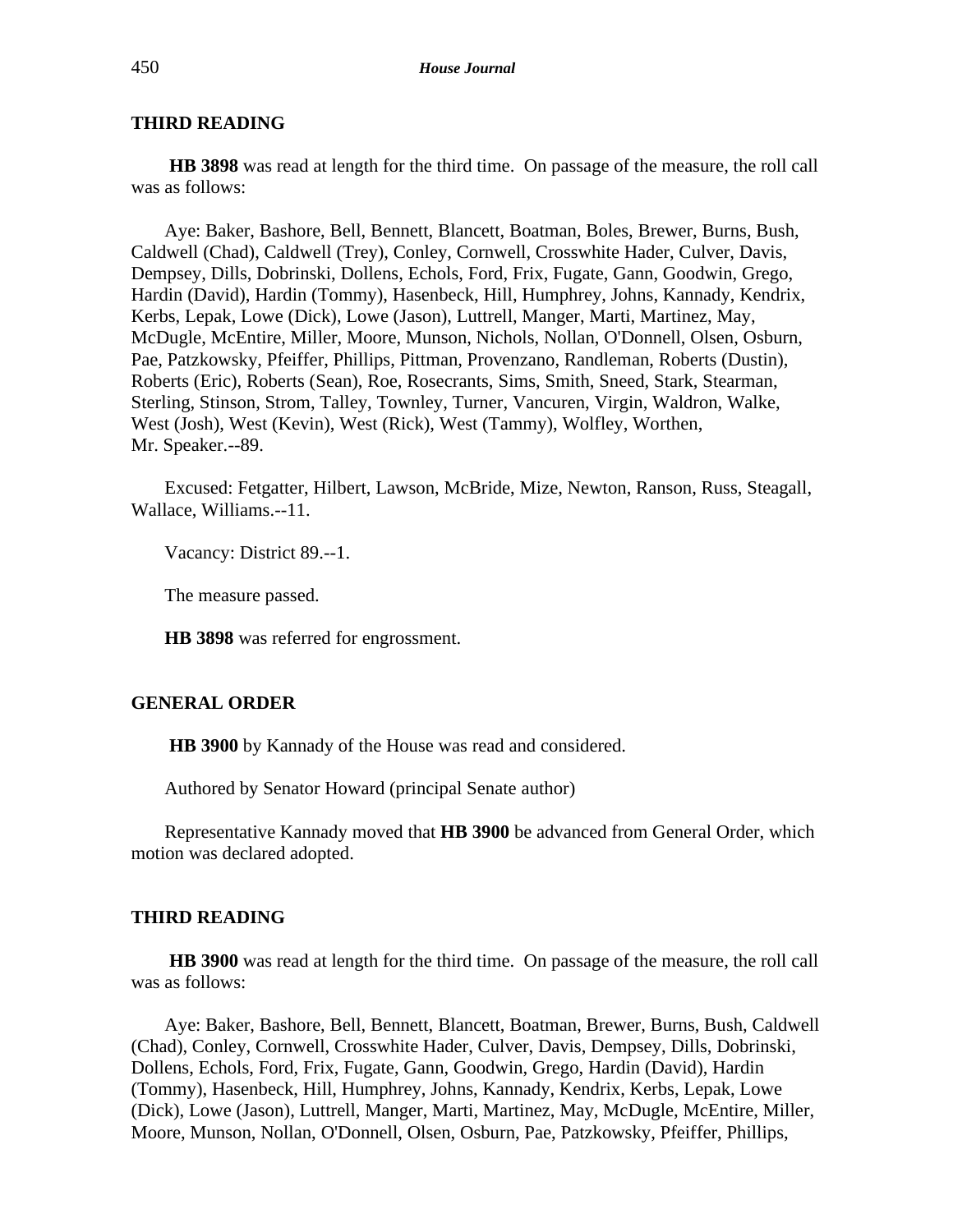Pittman, Provenzano, Randleman, Ranson, Roberts (Dustin), Roberts (Eric), Roberts (Sean), Roe, Rosecrants, Sims, Smith, Sneed, Stark, Steagall, Stearman, Sterling, Stinson, Strom, Talley, Townley, Turner, Vancuren, Virgin, Waldron, Walke, West (Josh), West (Kevin), West (Rick), West (Tammy), Wolfley, Worthen, Mr. Speaker.--88.

Excused: Boles, Caldwell (Trey), Fetgatter, Hilbert, Lawson, McBride, Mize, Newton, Nichols, Russ, Wallace, Williams.--12.

Vacancy: District 89.--1.

The measure passed.

**HB 3900** was referred for engrossment.

## **RESOLUTION FOR CONSIDERATION**

**HCR 1016** was called up for consideration.

Upon motion of Representative Echols, **HCR 1016** was considered and adopted.

**HCR 1016** was referred for engrossment.

#### **GENERAL ORDER**

**HB 4141** by May of the House was read and considered.

Authored by Senator Rader (principal Senate author)

Representative May moved that **HB 4141** be advanced from General Order, which motion was declared adopted.

#### **Representative Boatman Presiding**

#### **THIRD READING**

**HB 4141** was read at length for the third time. On passage of the measure, the roll call was as follows:

Aye: Baker, Bashore, Bell, Bennett, Blancett, Boatman, Brewer, Burns, Bush, Caldwell (Chad), Caldwell (Trey), Conley, Cornwell, Crosswhite Hader, Culver, Dempsey, Dills, Dobrinski, Dollens, Echols, Frix, Fugate, Gann, Goodwin, Grego, Hardin (David), Hardin (Tommy), Hasenbeck, Humphrey, Johns, Kannady, Kendrix, Kerbs, Lawson, Lepak, Lowe (Dick), Lowe (Jason), Luttrell, Manger, Marti, Martinez, May, McDugle, McEntire, Miller, Moore, Munson, Nichols, Nollan, O'Donnell, Olsen, Osburn, Pae, Patzkowsky, Pfeiffer,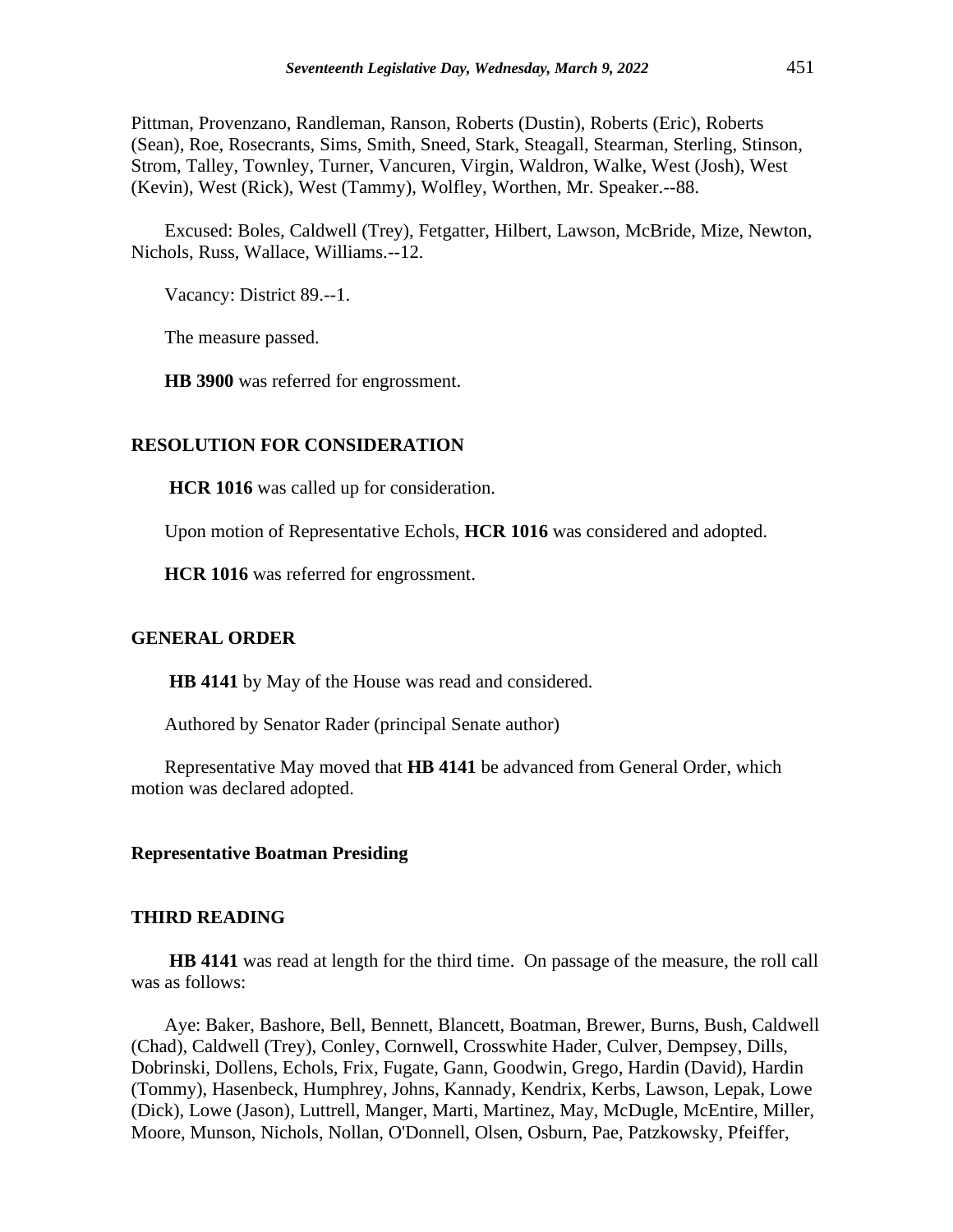Phillips, Pittman, Provenzano, Randleman, Ranson, Roberts (Dustin), Roberts (Eric), Roberts (Sean), Roe, Rosecrants, Sims, Smith, Sneed, Stark, Steagall, Stearman, Sterling, Stinson, Strom, Talley, Townley, Turner, Vancuren, Virgin, Waldron, Walke, West (Josh), West (Kevin), West (Rick), West (Tammy), Wolfley, Worthen, Mr. Speaker.--88.

Excused: Boles, Davis, Fetgatter, Ford, Hilbert, Hill, McBride, Mize, Newton, Russ, Wallace, Williams.--12.

Vacancy: District 89.--1.

The measure passed.

**HB 4141** was referred for engrossment.

## **GENERAL ORDER**

**HB 3964** by Burns et al. of the House was read and considered.

Authored by Senator Coleman (principal Senate author)

Representative Burns moved that **HB 3964** be advanced from General Order, which motion was declared adopted.

#### **Representative Frix Presiding**

#### **THIRD READING**

**HB 3964** was read at length for the third time. On passage of the measure, the roll call was as follows:

Aye: Baker, Bashore, Bell, Boatman, Brewer, Burns, Bush, Caldwell (Chad), Conley, Cornwell, Crosswhite Hader, Culver, Davis, Dempsey, Dills, Dobrinski, Dollens, Echols, Ford, Frix, Fugate, Gann, Grego, Hardin (David), Hardin (Tommy), Hasenbeck, Hill, Humphrey, Johns, Kannady, Kendrix, Kerbs, Lawson, Lepak, Lowe (Dick), Lowe (Jason), Luttrell, Manger, Marti, Martinez, May, McDugle, McEntire, Miller, Moore, Newton, Nichols, Nollan, O'Donnell, Olsen, Osburn, Pae, Patzkowsky, Pfeiffer, Pittman, Randleman, Ranson, Roberts (Dustin), Roberts (Eric), Roberts (Sean), Roe, Rosecrants, Sims, Sneed, Stark, Steagall, Stearman, Sterling, Stinson, Strom, Talley, Vancuren, Waldron, West (Josh), West (Kevin), West (Rick), West (Tammy), Wolfley, Worthen, Mr. Speaker.--80.

Nay: Bennett, Blancett, Caldwell (Trey), Goodwin, Munson, Provenzano, Turner.--7.

Excused: Boles, Fetgatter, Hilbert, McBride, Mize, Phillips, Russ, Smith, Townley, Virgin, Walke, Wallace, Williams.--13.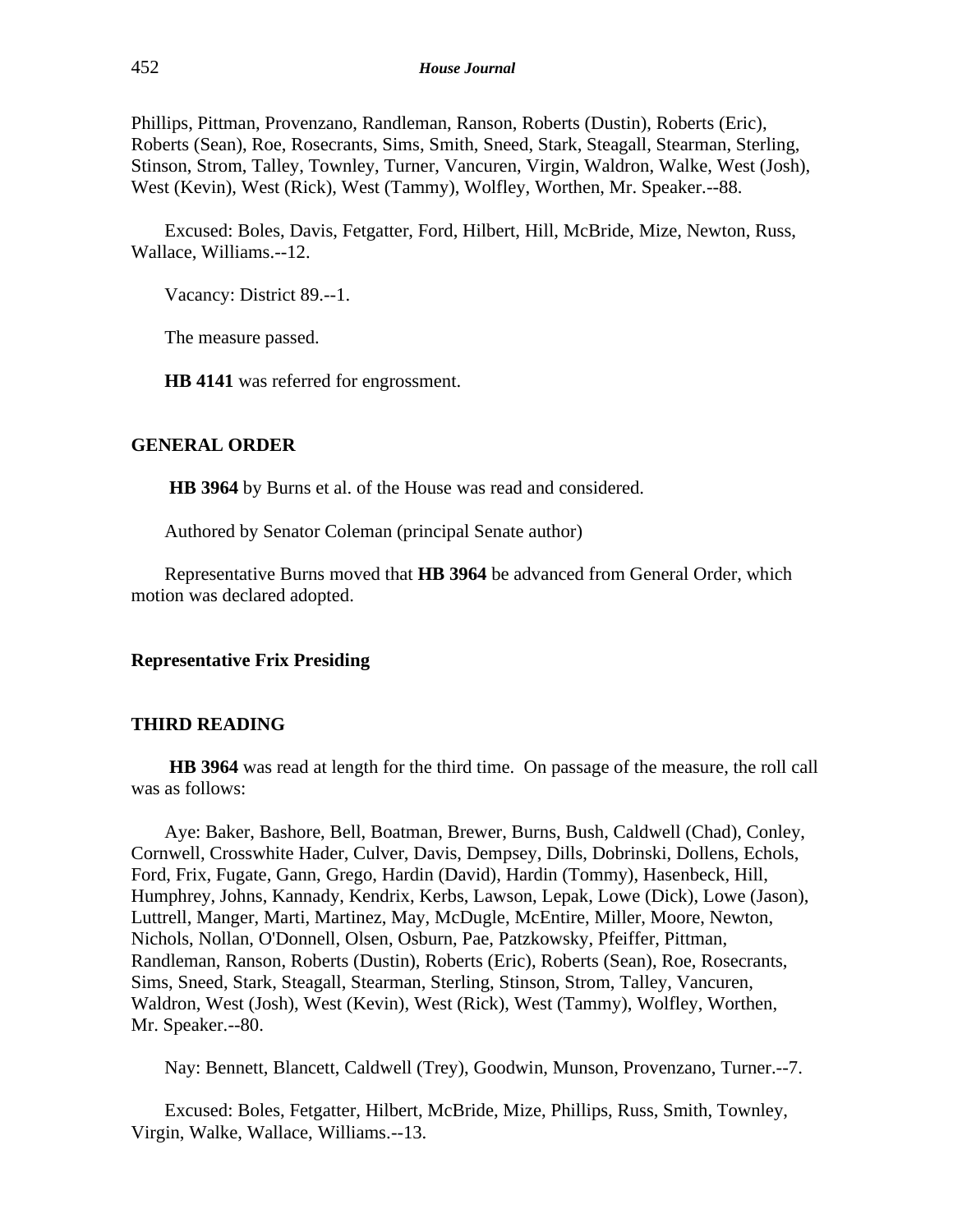Vacancy: District 89.--1.

The measure passed.

**HB 3964** was referred for engrossment.

## **ENGROSSED AND ENROLLED MEASURES**

**HCR 1016** was reported correctly engrossed, properly signed, in open session, and ordered transmitted to the Honorable Senate.

## **MOTION**

Representative Roe asked that the Journal reflect that had she been present in the Chamber, she would have voted aye on **HB 3462**, which was the order.

## **VOTE DECLARATION**

Representative Dobrinski asked that the Journal reflect that had he been present in the Chamber on Tuesday, March 8, he would have voted aye on **HB 3007**, which was the order.

## **VOTE DECLARATION**

Representative Pittman asked that the Journal reflect that had she been present in the Chamber on Tuesday, March 8, she would have voted aye on **HBs 1512, 3421, 3423, 3564, 1800, 1792, 3007, 3020, 3024, 3037, 3403, 3056, 3076, 3221, 3166, 3088, 3320, 3540, 3541, 3484, 3638, 3381, 3853, 3612, 3133, 3135, 3824, 3825, 3422, 3504, 3701, 3277, 3658, 3656, 4107** and **3729** and nay on **HBs 2974, 3026, 3131, 3232, 3136, 3157, 3191** and **3465** and on Wednesday, March 9, she would have voted aye on **HBs 3669, 3253, 3730, 1067, 3671, 3317, 3021, 3271, 3316, 3872, 3854, 4349, 3258, 4390, 3450, 3373** and **4386** and nay on **HBs 3364, 3046** and **3351**.

## **RESOLUTIONS**

The following was introduced and read:

**HR 1050** − By Stark.

A Resolution proclaiming April as National Donate Life Month.